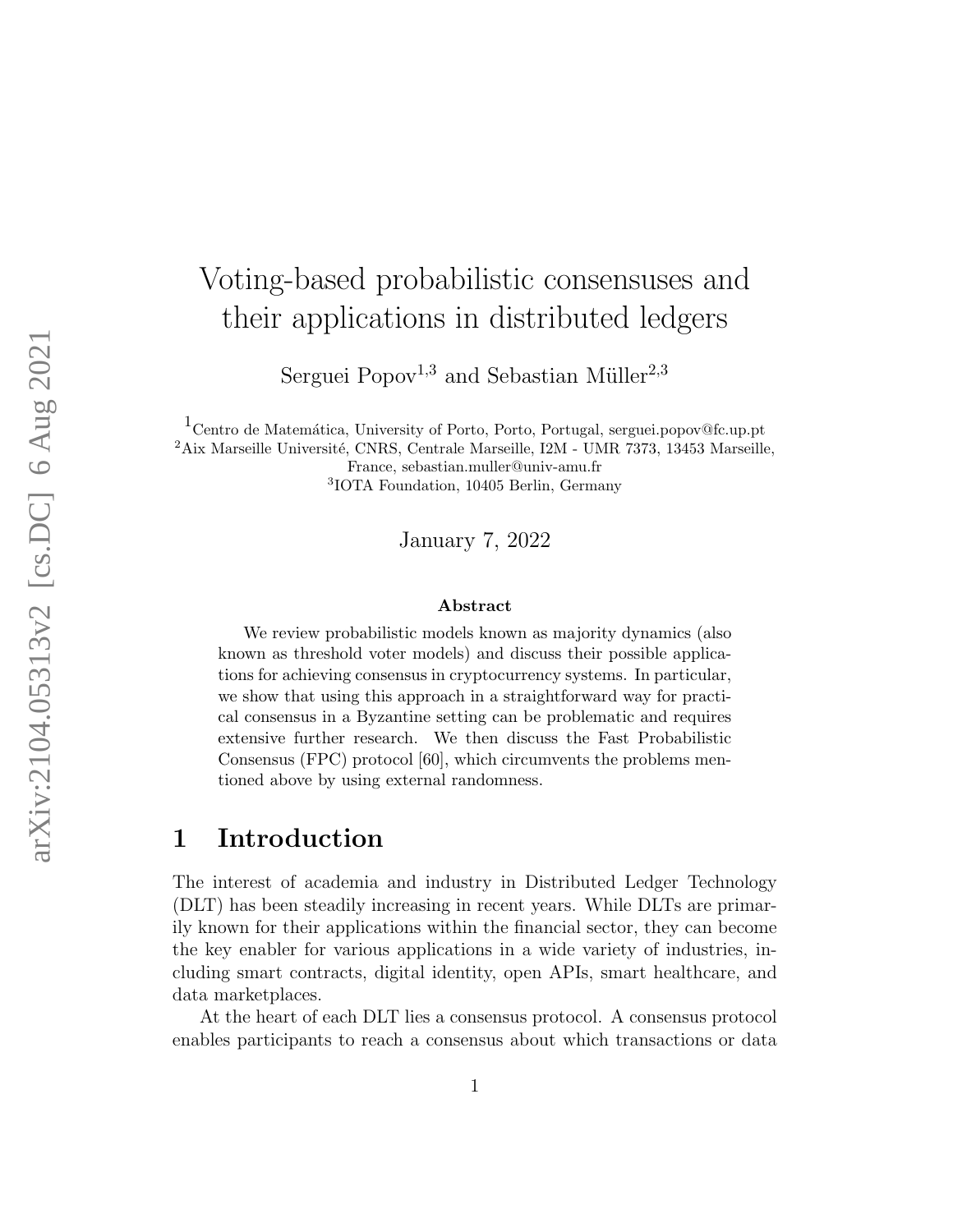are accepted in the ledger. This consensus can be as simple as a binary decision as to whether a cryptocurrency transaction is valid or not. The main challenge of consensus protocols is that they have to be robust against faults and malicious participants who want to corrupt the ledger or delay the system's consensus finding.

There are many different kinds of consensus protocols, and an "optimal" choice depends on the network situation and the actual use case; we refer to, e.g., [8]. For instance, one distinguishes between permissioned and permissionless networks, different network sizes, different grades of centrality, and different kinds of finality. In this paper, we focus on the scenario of large permissionless and decentralized networks where communication costs are essential. The obtained consensus is probabilistic in the sense that consensus is achieved with very high probability. This kind of probabilistic consensus is typical in permissionless networks since a priori not all participants are known and a deterministic finality is therefore not achievable.

The non-trivial question of how participants in a permissionless and decentralized network can reach a consensus at all was answered by the invention of Proof of Work (PoW) or Nakamoto consensus [53]. PoW or the ability (computing power) to do a cryptographic puzzle replaces a (physical) identity. In [53], Nakamoto summarizes the protocol as "(Nodes) vote with their CPU power, expressing their acceptance of valid blocks by working on extending them and rejecting invalid blocks by refusing to work on them." Accepted blocks accumulate to chains, and participants agree on the "longest chain rule"; the distributed ledger equals the longest chain.

Unfortunately, PoW has many well-known disadvantages, such as high energy consumption and non-scalability. For this reason, many efforts have been made to either apply existing consensus protocols to DLTs or develop new ones. We again refer to [8] for an overview of the current consensus protocol landscape.

There has been a great deal of "classical" research<sup>1</sup> on (probabilistic) Byzantine consensus protocols, see e.g., [2, 9, 13, 32, 34, 62]. However, the disadvantage of the approach shared by these papers is that they typically require the nodes to exchange  $O(n^2)$  messages in each round (where n is the number of nodes). This can be a major barrier in situations where communication complexity matters (think about a large number of geographically spread nodes, a situation typical in cryptocurrency applications). There

<sup>&</sup>lt;sup>1</sup>From the side of theoretical computer science.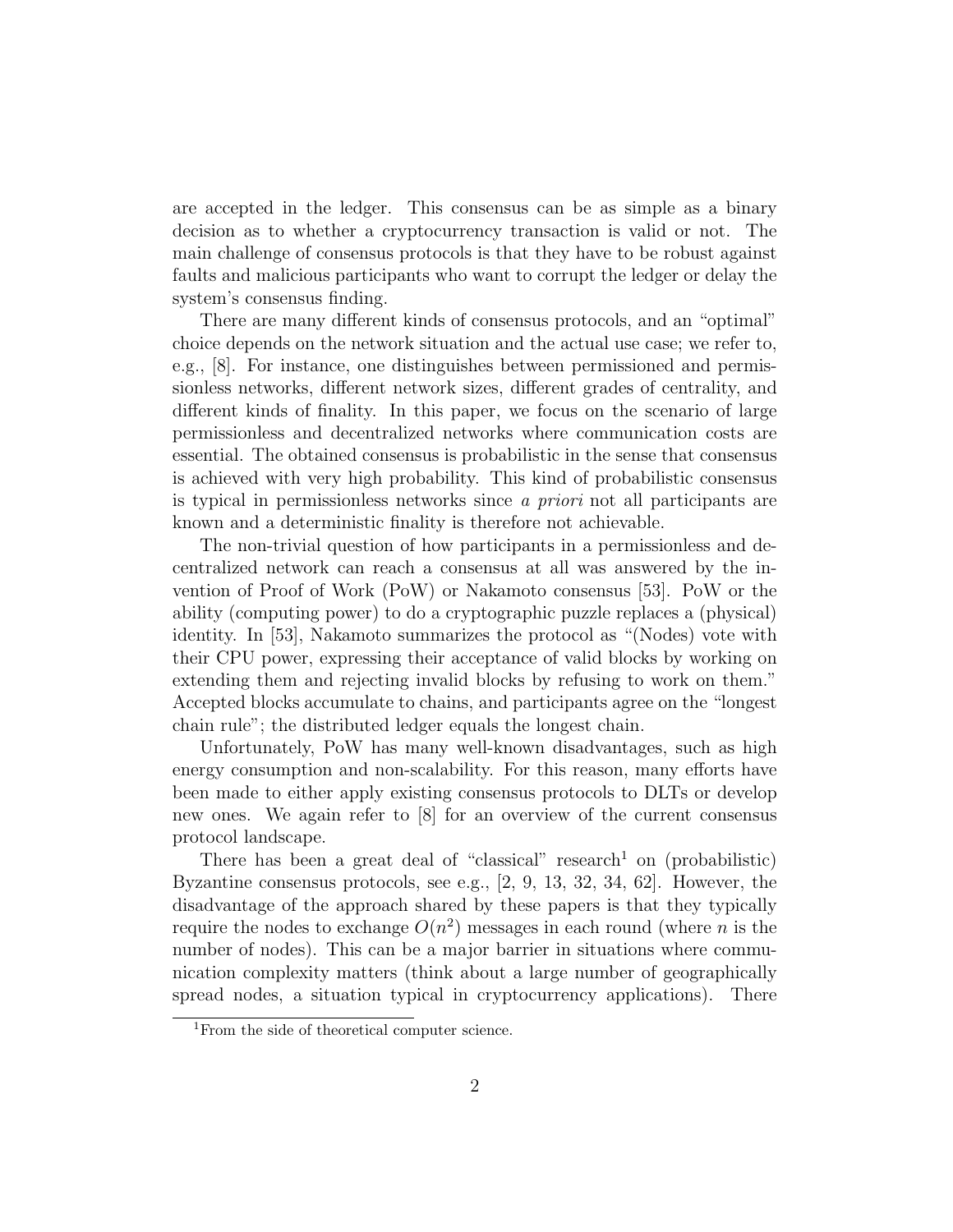are cryptocurrency systems that use this approach in practice (for example, EOS, Lisk, Neo) but in order to mitigate the communication complexity issues, these effectively rely on reduced validator sets (for example, 21 nodes in EOS).

In this paper, we review the probabilistic models known as (threshold) voter models or majority dynamics. Their distinguishing feature compared with the aforementioned probabilistic Byzantine consensus protocols is their reduced communication complexity — in each round, a node only asks a constant number of other nodes for opinions. This feature makes it very tempting to use them to achieving a consensus in cryptocurrency systems as observed above, low communication complexity can be very important in this context. We will, however, see in Section 2 that using them for consensus in a secure way is far from being easy. These models have been extensively studied in the probability and statistical physics communities since the 1970s, but are perhaps less known in the field of theoretical computer science. One of the main purposes of this paper is to introduce as rigorously as possible the (often highly non-trivial) mathematics of threshold voter models and, in particular, highlight some possible problems and challenges in their applications to consensus in Byzantine setting.

### 1.1 Probabilistic Voter Models: description and history

There has been extensive research on probabilistic models where, in each round, a node only contacts a small number of other nodes in order to learn their opinions, and possibly change its own. These types of models are usually referred to as *voter models*, and they were introduced in the 1970s by Holley and Liggett [39] and Clifford and Sudbury [18]; they are part of a larger framework of interacting particle systems [45]. Since we are talking about a broad class of models, we cannot rigorously define them all at once, but one can describe this class of models in the following way:

- There is a (finite or infinite) set of nodes that are identified with the vertices of a connected graph (usually non-oriented). An important case is that of a complete graph where every two nodes are neighbors.
- At each moment of (discrete or continuous) time, each node has an opinion (also frequently called spin in statistical physics literature) 0 or 1.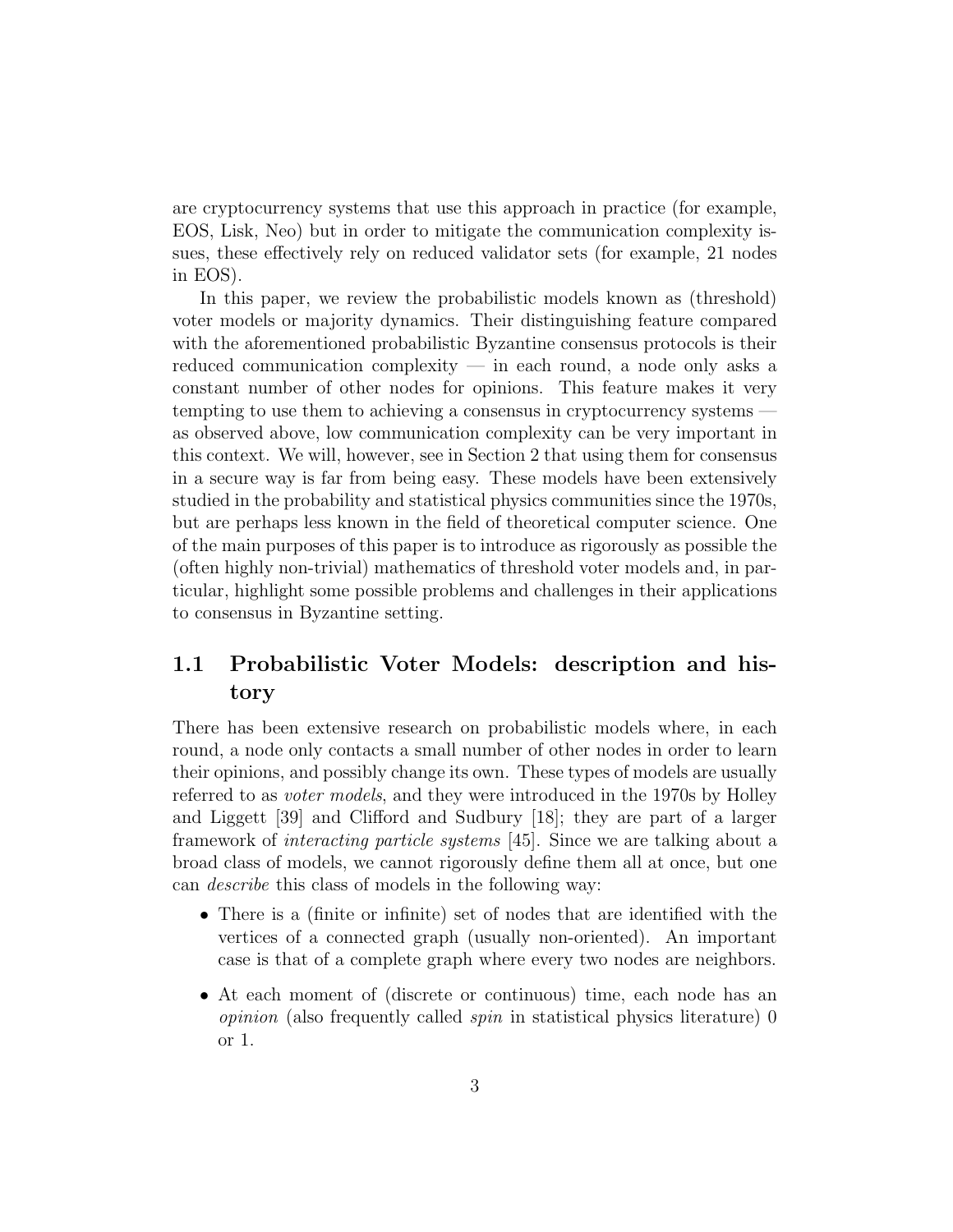- At (random or deterministic) moments of time, a particular node contacts a random subset of its neighbors and asks them for their current opinions. It will then update its own opinion according to some specific rule, which depends on those queried opinions and also possibly on its own current opinion. These updates can be synchronous or asynchronous — we comment on that in Section  $2.1<sup>2</sup>$
- This rule has to be *consistent*: if a node applies the rule to an all-0 or all-1 set of opinions, then it will decide on the same opinion.
- This rule has to be *monotonic*: if a node decides on opinion  $i \in \{0, 1\}$ according to it, then it would also decide on it if we flip some of the opinions it received from  $1 - i$  to i (i.e., when the opinion gets more support, a node cannot stop preferring it).

In practical applications, it is also frequently necessary to consider finalization rules (i.e., when a node decides that an opinion  $i$  is final and will not change it anymore) that may depend on the history, not just on the last opinions received. We will comment more on that later; for now, let us only observe that it is important to understand the behavior of Markovian dynamics (i.e., when the future evolution depends only on the current state of the system, not on the past) before starting to consider additional rules of that sort.

In general, mathematicians and physicists love voter models because of their rich and interesting limiting behavior (that can e.g., give rise to hydrodynamic equations, etc.); a few notable papers are [14, 23, 24, 61, 69]. In the present paper, however, we will concentrate on their consensus applications. A very important observation is that, in most cases, voter models have only two extremal invariant measures: one concentrated on the all-0 configuration, and the other on all-1 configuration<sup>3</sup> — we can naturally call these two configurations "consensus states". This fact makes voter models interesting for decentralized consensus applications.

<sup>&</sup>lt;sup>2</sup>It is worth noting at this point that our discussion will sometimes switch from one particular model to another — after all, our intention is to consider a broad class of models and understand the related phenomena and challenges.

<sup>3</sup>Basically, this is because these configurations are absorbing states due to the consistency property of the decision rule and the fact that the evolution of the system is not conservative.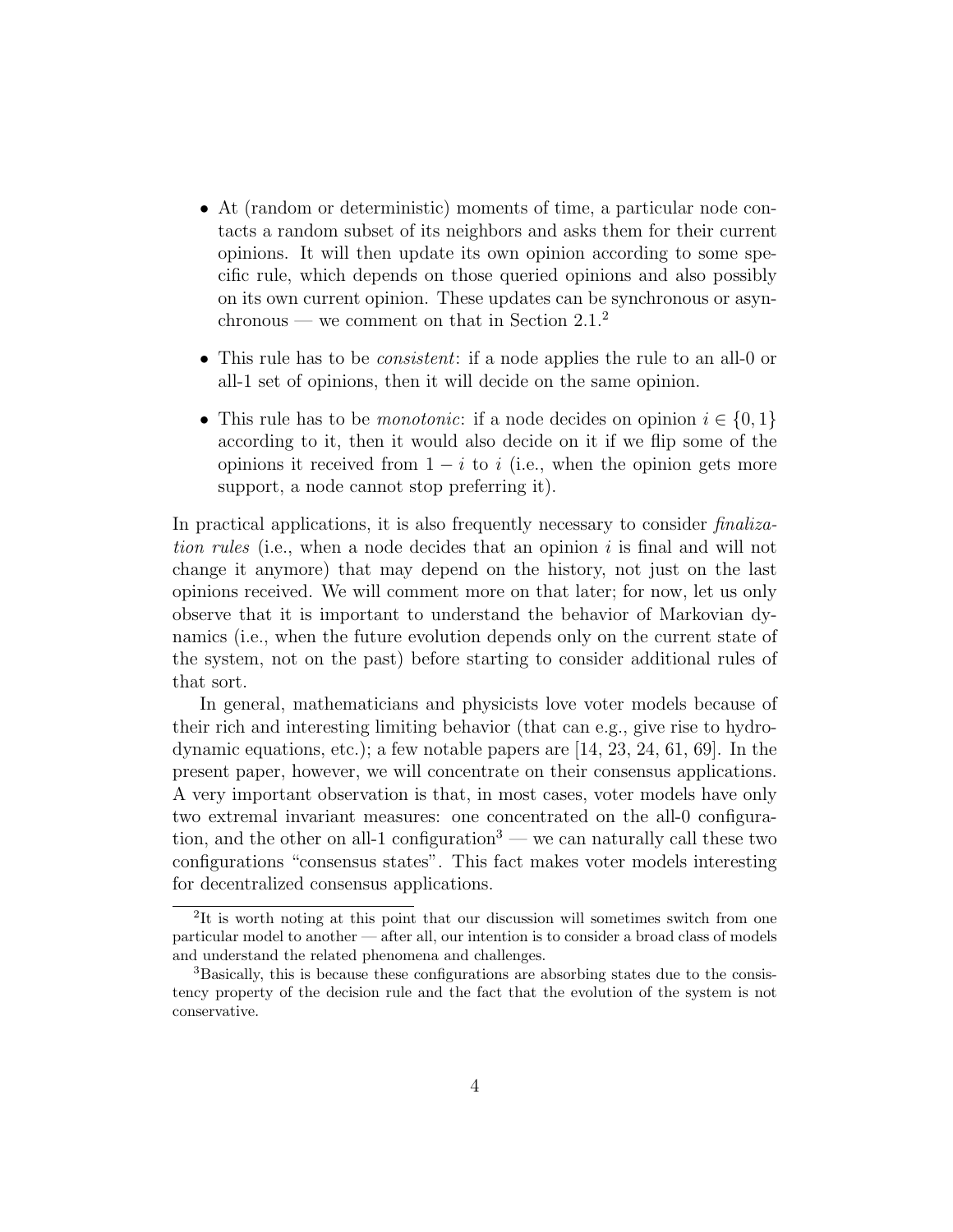In this class of models, one can distinguish between different kinds of network topologies. A first observation is that the better the connectivity of this network, the faster the process converges to one of the extremal measures, see e.g., [1, 10, 36].

The next observation that can be made is that the convergence property depends on the distribution of the initial opinions. In cases where the initial densities are chosen at random and the density of 1s is significantly different from  $\frac{1}{2}$ , recent research shows that consensus can quickly be found with a very high probability, see e.g., [21, 22, 25, 29, 31, 50]. More precisely, the overall communication complexity is  $O(n \ln n)$ ; hence, every node has to issue only  $O(\ln n)$  queries. These results clearly serve as a motivation for the further study of possible applications of voting-based protocols for consensus in real-world systems.

However, convergence can fail for some fixed initial configurations. Moreover, for instance [72] contains results that show the fragility of the protocol on initial configurations. There are only a few results in the presence of an adversary. For instance, in [7, 27] robustness was proven for particular cases for an adversary controlling up to  $o(\sqrt{n})$  nodes.

Besides the more theoretical works cited above, there have been various more applied works to understand voting protocols. Again, it was shown that these voting protocols may achieve good performances in noiseless and undisturbed networks. However, their performance significantly decreases with noise [35, 37, 41] or errors [49] and may completely fail in a Byzantine setting [15]. This weak robustness in the face of faulty nodes may explain why simple majority voting has not been thoroughly investigated (in the context of practical applications) until recently. Let us also cite [40, 63] for a statistical-physics approach to applications of the voter model in social sciences and refer to [55] for an analysis of opinions dynamics with the help of potentials. These works also confirm that the road to consensus might not be straightforward: as stated in [63], "A basic message from these modeling efforts is that incorporating any realistic feature of decision making typically leads to either a dramatically hindered approach to consensus or to the prevention of consensus altogether."

We also have to mention another related class of models: cellular automata [19, 74]. Many kinds of cellular automata (especially when used in consensus applications, e.g.,  $[1, 10, 36, 71]$  work in a way similar to the models discussed earlier in this section: each node asks its neighbors for opinions and then updates its own opinion using some kind of *deterministic* rule (e.g.,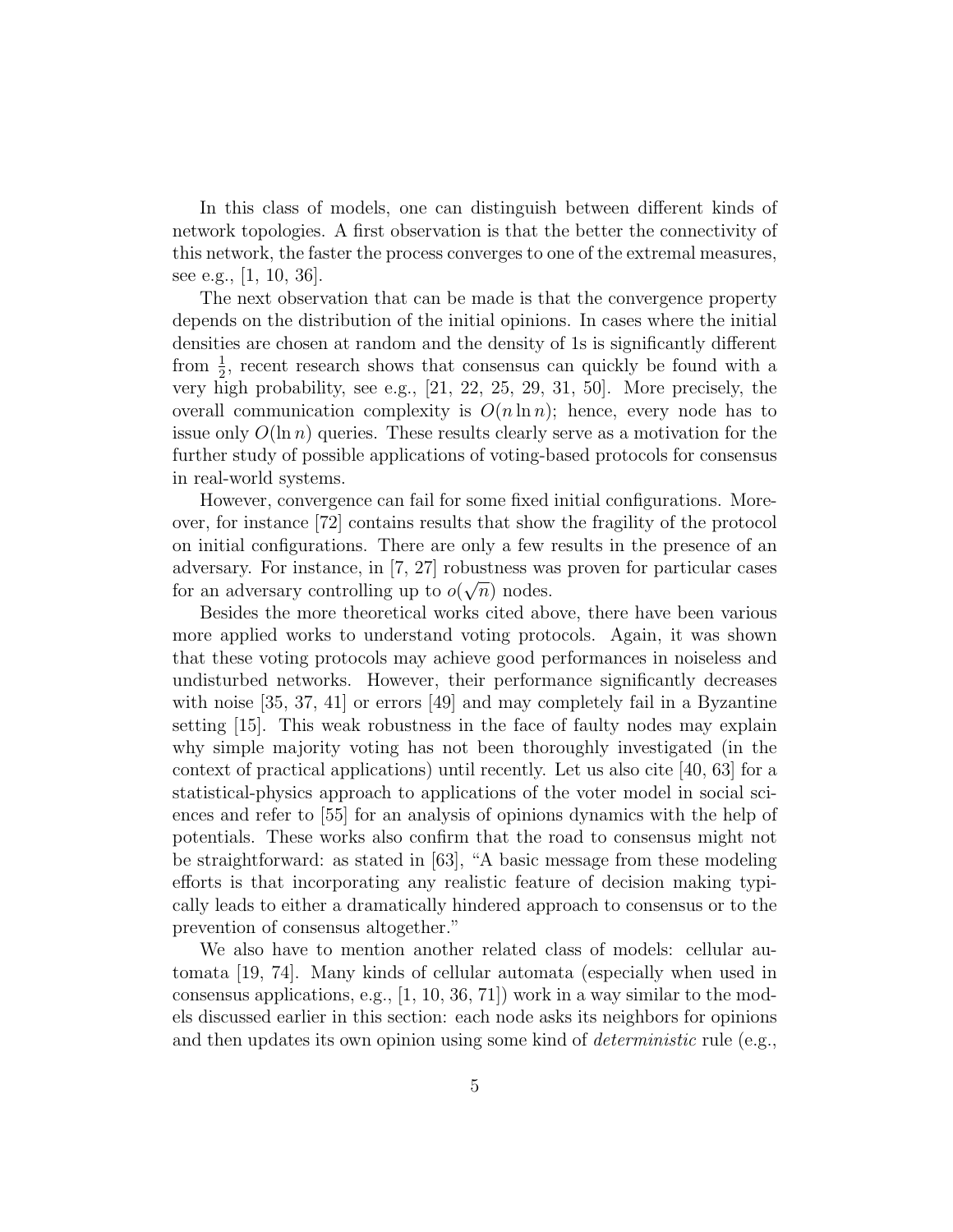a majority one). The dynamics are also usually synchronous (all nodes update their status at the same moment), which makes the evolution of the process completely deterministic (although there may be some randomness in the choice of initial configuration and/or in the choice of the underlying connection graph). This determinism makes the mathematical treatment of these models quite different (and usually also quite harder!) from what will be seen in this paper; for this reason, we have chosen to exclude this (very interesting) class of models from the present analysis and concentrate on models with *probabilistic* dynamics. Still, we should mention that usage of a deterministic majority dynamics cellular automata was recently proposed in the NKN cryptocurrency system [54]. On the other hand, in [64, 65] a probabilistic voting-based consensus protocol, similar to the models discussed in this paper, was proposed to be used in the Avalanche cryptocurrency system. However, the authors of [64] and [65] fail to properly analyze their proposed protocol and the question of whether it has the desired properties remains unclear. We refer to the end of Section 2.3 for a more detailed discussion.

#### 1.2 Outline

In the following lines, we describe the contents of this paper. In Section 2 we use an example of asynchronous majority dynamics to explain the methods used for analysing it in the simplest setting (Section 2.1) and then in the presence of Byzantine actors (Section 2.2). To this end, we introduce and explain the concept of "random walk on a potential landscape", which gives an excellent heuristic to understand why, once there is a considerable majority, the protocol quickly converges, but also that there is an intrinsic problem that hinders good performance in Byzantine infrastructures.

In Section 2.3 we discuss the challenges and difficulties that, due to the metastability phenomenon, arise when one intends to justify the usage of the majority dynamics models for practical consensus in a Byzantine setting. In particular, Byzantine actors can cause metastable states; metastability obliterates liveness and can compromise safety too.

Then, in Section 3 we discuss the Fast Probabilistic Consensus (FPC) protocol: we introduce the necessary notation and define it in Section 3.1, we discuss a few possible adversarial strategies in Section 3.2, some relevant theoretical results are stated in Section 3.3, and Section 3.4 is devoted to discussions of simulation results and generalizations.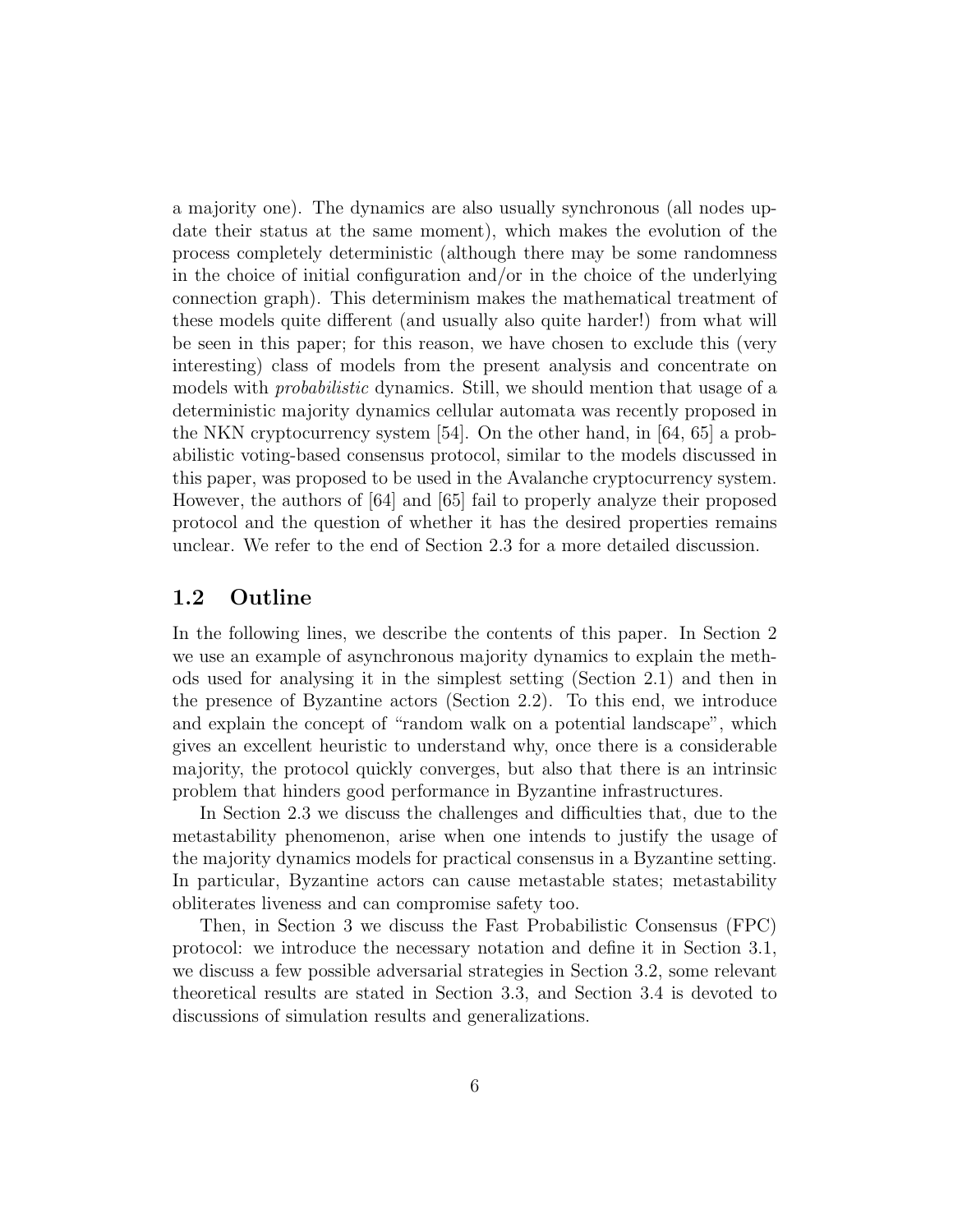## 2 Majority dynamics in the presence of Byzantine actors

At this point, we would like to mention that studying these sort of models requires advanced probabilistic tools and their rigorous treatment is in many aspects beyond the scope of this paper. Therefore, in this section, we will do our best to intuitively explain the relevant ideas. To this end, we consider a toy model that allows discussing the nature of majority dynamics without getting lost in technicalities.

Another important remark is that, when one is studying the possible applications of these models to consensus in DLT, it is essential to be able to obtain quantitative estimates for probabilities of relevant events, and this complicates matters even more. Elaborating on the last point, it is not infrequent to find in the literature roughly the following definitions of the safety of the system: "for any  $\varepsilon > 0$  it is possible to adjust parameters in such a way that the probability that some two nodes would decide differently on the validity of a particular transaction does not exceed  $\varepsilon$ ". This, however, is hardly acceptable, at least in the case when one wants to show that the system scales up well (with respect to the total number of nodes), for the following reason. Typically, the participants in the system want to participate in it, which means not only validating transactions but also issuing them. Then, if those n nodes work during time T, there would typically be  $O(nT)$ transactions and all of them need to be secure. Hence, for example, a safety estimate with  $\varepsilon = \frac{1}{\sqrt{n}}$  will not be of much help (as one will not be able to use the union bound for estimating the probability of at least one "safety" violation"). Also, when discussing the liveness guarantees (i.e., that the consensus on the state of a transaction eventually occurs), being able to obtain explicit estimates is also very important.

To underline the relevance of the last point, a somewhat extreme example is the statement "Bitcoin addresses are insecure" with the following "proof": indeed, the space of all possible private keys is finite, therefore an adversary who just tries them subsequently would *eventually* find the right one. However, since nearly every 256-bit number is a valid ECDSA private key, the probability of guessing a given private key is of the order  $10^{-77}$ . Hence, one would need roughly  $10^{77}$  tries to find the right one; with the current state of technology, this essentially means "never". Therefore, whenever possible, we will aim for explicit estimates (at least those with a clear asymptotic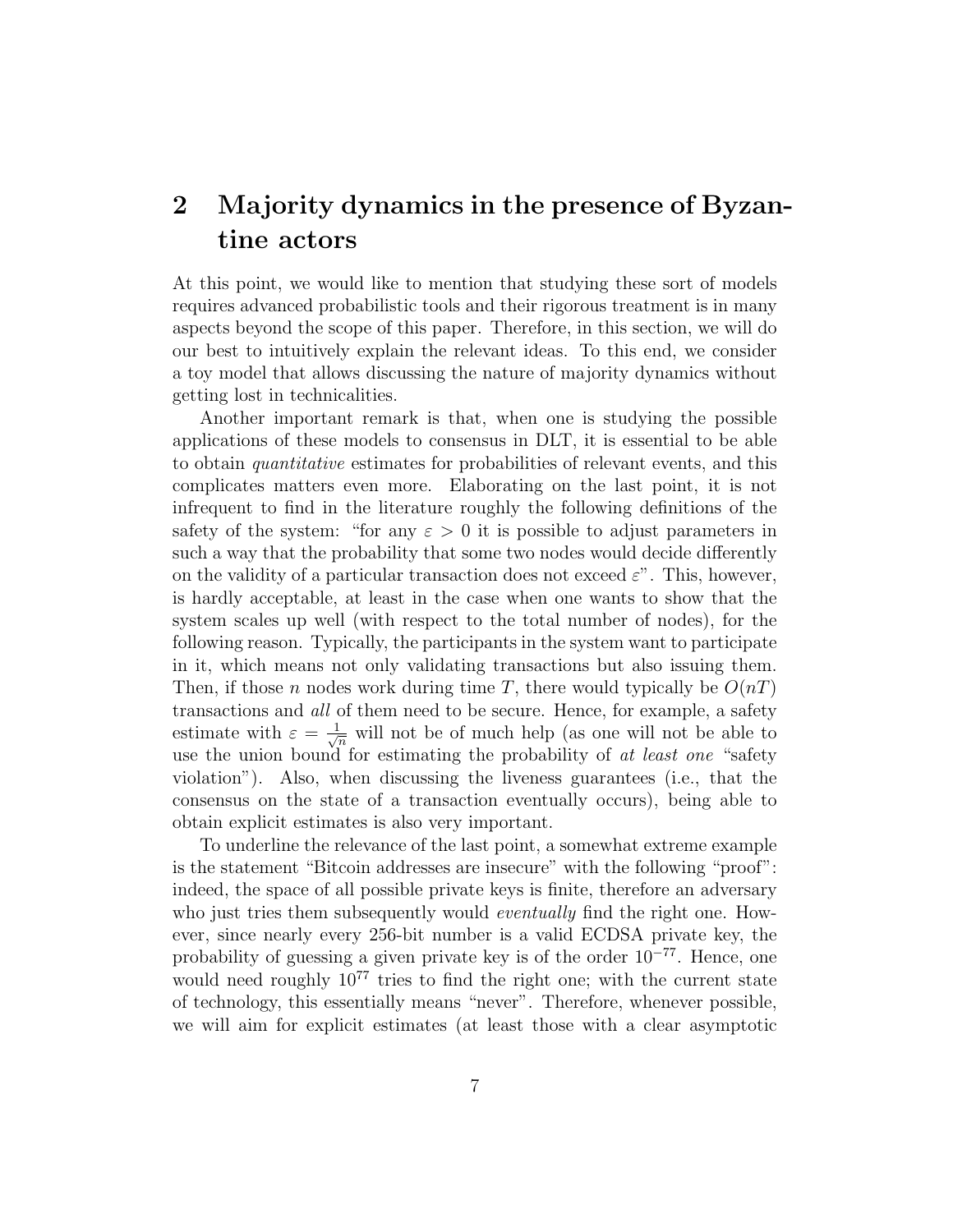behavior with respect to the system's size).

### 2.1 A simple majority dynamics model and its properties

Probably the most accessible way to understand majority dynamics models is by visualizing them as a random motion on a potential landscape. To explain this, we will consider a toy model, which is a variant of a discrete-time asynchronous majority dynamics on a complete graph. Generally, mathematicians love playing with toy models: they are easier to treat, but already contain the main ideas necessary to understand more complicated models. Usually, toy models give us insight into phenomena to expect in more complicated models of the same kind. We will also use this model to present some probabilistic tools and show how they are usually used in the analysis of models of this class. Our toy model is defined in the following way. The system consists of  $n$  nodes, and at each (discrete) time moment one of them is selected uniformly at random. The selected node then chooses<sup>4</sup> three nodes independently and uniformly at random. In particular, it may choose itself, and also may choose some nodes more than once; in the last case the corresponding opinions are counted the same number of times. The selected node then adopts the majority opinion of the chosen nodes until it is selected again. In this subsection there will be no Byzantine nodes; that is, for now we are assuming that all nodes follow the protocol honestly.

Before proceeding, let us also comment on our choice of model. We have chosen it to be asynchronous. More precisely, it is an embedded<sup>5</sup> discretetime process of an asynchronous continuous-time model where, at each time moment, at most 1 node updates its preference. Another natural choice would be a round-based or synchronous model: at a given round, *all* nodes choose their random peers independently and update their preferences based on the responses. For this kind of dynamic, one can likely use the same intuition, but the rigorous treatment of the synchronous model becomes more difficult because it can no longer be represented by a nearest-neighbor random

<sup>&</sup>lt;sup>4</sup>In the following, for more clarity, we use the verb "to select" for the node selected to update its preference in the current round, and the verb "to choose" for the three randomly chosen peers whose current opinions it will use to make the decision.

 ${}^{5}$ That is, tracked at the time moments when nodes "do something"; those (random) time moments form an increasing sequence, which allows us to introduce that discrete-time process in a natural way.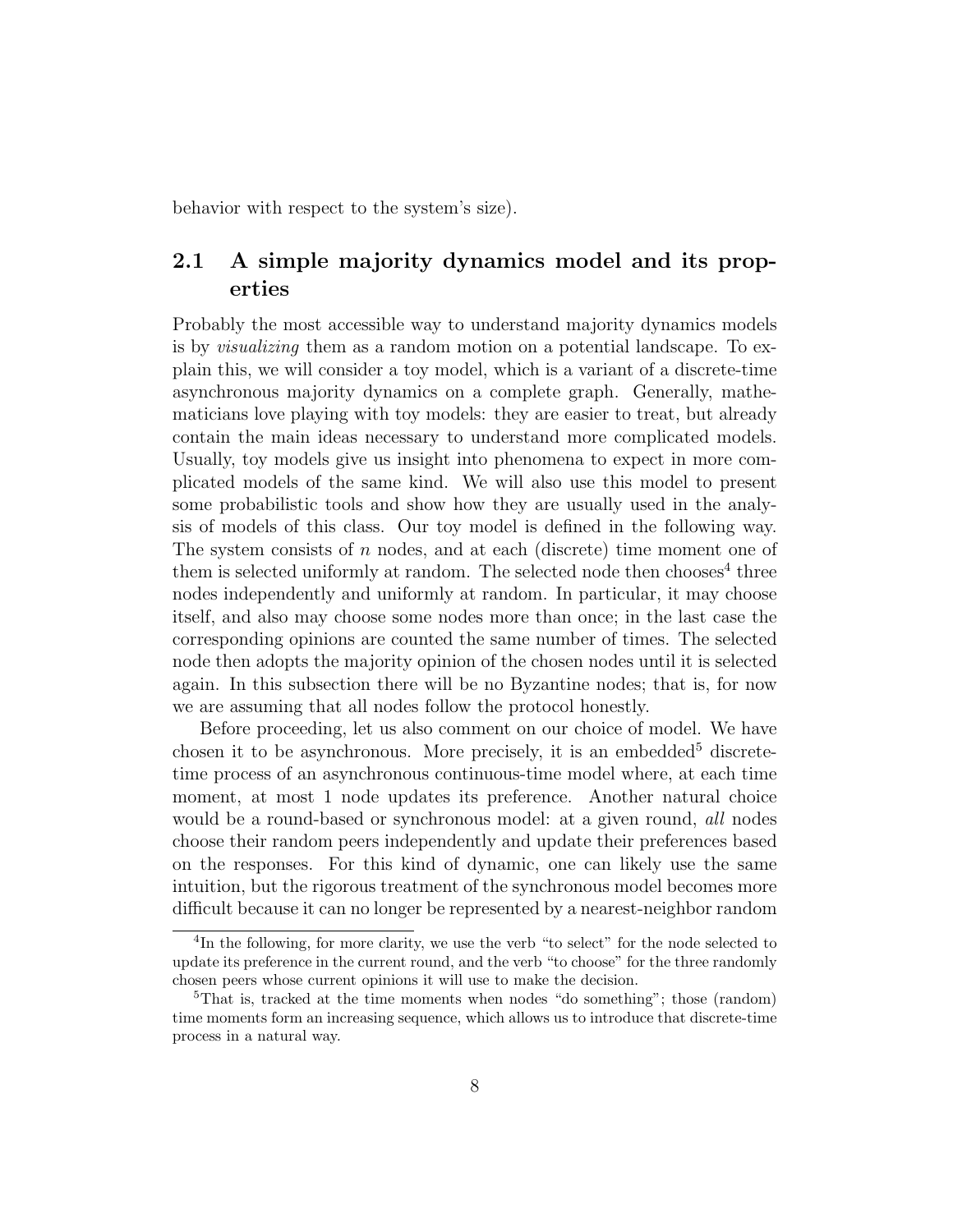walk;<sup>6</sup> analyzing a non-nearest-neighbor random walk in a rigorous way may be a much more challenging task.

In the following, let us additionally assume that  $n \geq 20$  and that n is divisible by  $4$  — this will spare us from having to deal with integer parts at some places, and it is a toy model anyway.

We denote by  $X_k$  the number of nodes with opinion 1 at time k. Assume  $X_k = m$ ; the number of 1-opinions among three independently-chosen (with possible repetitions) nodes then has the Binomial  $(3, \frac{m}{n})$  $\binom{m}{n}$  distribution. Then, if one of the m opinion-1 nodes was selected (which happens with probability  $\frac{m}{n}$ , it will switch its opinion to 0 with probability<sup>7</sup>  $\left(1 - \frac{m}{n}\right)$  $\frac{m}{n}\big)^3 +$  $3(1-\frac{m}{n})$  $\left(\frac{m}{n}\right)^2 \frac{m}{n}$ ; likewise, if a node with current opinion 0 was selected (which happens with probability  $1 - \frac{m}{n}$  $\frac{m}{n}$ ), it will switch its opinion to 1 with probability  $\left(\frac{m}{n}\right)^3 + 3\left(1 - \frac{m}{n}\right)$  $\frac{m}{n}$  $\left(\frac{m}{n}\right)^2$ . In particular, and as expected, 0 and n are absorbing states: if  $X_{k_0} \in \{0, n\}$  for some  $k_0$  then  $X_k = X_{k_0}$  for all  $k > k_0$ . In other words, the process  $(X_k, k \geq 0)$  is a (one-dimensional) random walk on  $\{0, \ldots, n\}$  with the following transition probabilities: on  $X_k = m \in \{0, ..., n-1\}$  we have<sup>8</sup>

$$
X_{k+1} = \begin{cases} m-1, & \text{with probability } p_m, \\ m+1, & \text{with probability } q_m, \\ m, & \text{with probability } v_m = 1 - p_m - q_m, \end{cases} \tag{1}
$$

where

$$
p_m = \frac{m}{n} \left( \left( 1 - \frac{m}{n} \right)^3 + 3 \left( 1 - \frac{m}{n} \right)^2 \frac{m}{n} \right) = \frac{m}{n} \left( 1 - \frac{m}{n} \right) \left( \left( 1 - \frac{m}{n} \right)^2 + 3 \frac{m}{n} \left( 1 - \frac{m}{n} \right) \right),
$$
  
\n
$$
q_m = \left( 1 - \frac{m}{n} \right) \left( \left( \frac{m}{n} \right)^3 + 3 \left( 1 - \frac{m}{n} \right) \left( \frac{m}{n} \right)^2 \right) = \frac{m}{n} \left( 1 - \frac{m}{n} \right) \left( \left( \frac{m}{n} \right)^2 + 3 \frac{m}{n} \left( 1 - \frac{m}{n} \right) \right),
$$
  
\n
$$
v_m = 1 - \frac{m}{n} \left( 1 - \frac{m}{n} \right) \left( 1 + 4 \frac{m}{n} \left( 1 - \frac{m}{n} \right) \right).
$$

Before going into further details, let us discuss the following important intuitive idea. Sometimes it is convenient to think about a one-dimensional random walk as a random motion of a "Brownian particle" over a mountainous landscape. The particle moves randomly, but it prefers to move downhill; hopefully, Figure 1 speaks for itself. For example, in the top left picture, the

<sup>6</sup>One could try to argue that it would be possible to recover the nearest-neighbor property if, during the round, one updates the states of the nodes according to some pre-determined ordering; but that would destroy the Markov property.

<sup>&</sup>lt;sup>7</sup>Recall that, if  $\eta \sim \text{Binomial}(3, h)$ , then  $\mathbb{P}[\eta = 0] = (1 - h)^3$ ,  $\mathbb{P}[\eta = 1] = 3(1 - h)^2 h$ ,  $\mathbb{P}[\eta = 2] = 3(1-h)h^2, \, \mathbb{P}[\eta = 3] = h^3.$ 

<sup>&</sup>lt;sup>8</sup>Formally, this also holds for  $m \in \{0, n\}$ .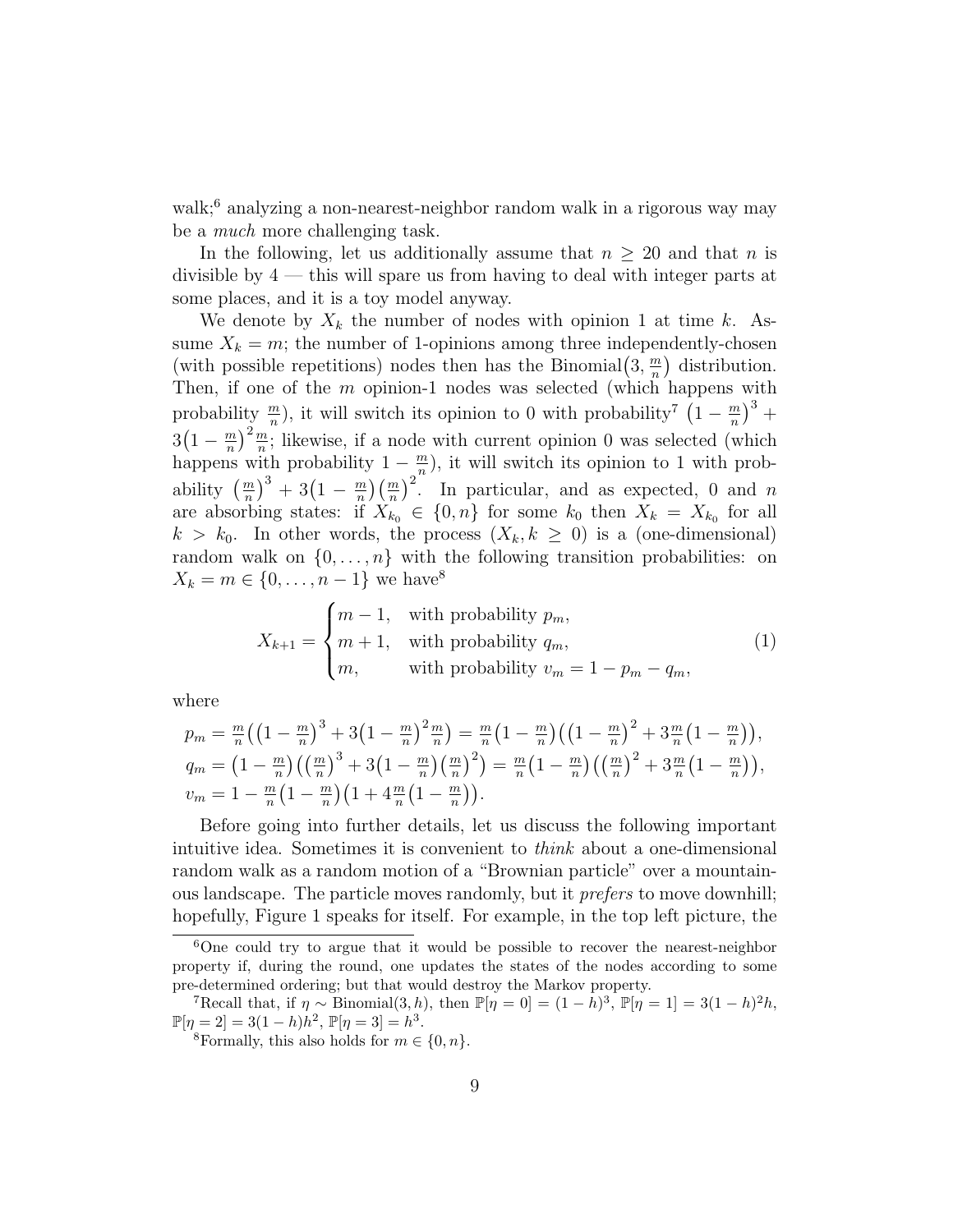

Figure 1: Intuition: random motion on top of a potential; the corresponding transition probabilities are indicated above each of the four pictures.

particle has no drift and therefore just moves around in a diffusive way. In the top right picture, the particle prefers to go to the right (i.e., it has a drift in that direction), on the bottom left picture it would be "attracted" by the center of the "valley" (or potential well, as we will mostly call it in the sequel) and will probably stay there for a long time (we will elaborate on that later in this paper), while in the bottom right picture the particle (if starting at the center) would randomly choose one of the slopes and then go downhill.

Now let us go back to the random walk defined in (1). Note that the above transition probabilities are symmetric, in the sense that  $p_{n-m} = q_m$ and  $q_{n-m} = p_m$ , which implies that

$$
\frac{p_{n-m}}{q_{n-m}} = \frac{q_m}{p_m}.\tag{2}
$$

Let us define the function  $V : \{0, \ldots, n-1\} \mapsto \mathbb{R}$  (frequently called the potential) by  $V(0) = 0$  and

$$
V(k) = \sum_{j=1}^{k} \log \frac{p_j}{q_j}.
$$
\n
$$
(3)
$$

Then, (2) implies that  $V(n-1) = 0$  and, in general,  $V(m) = V(n-1$ m) (that is, it is symmetric around  $\frac{n-1}{2}$ ); in particular,  $V(\frac{n}{2}-1) = V(\frac{n}{2})$  $\frac{n}{2}$ .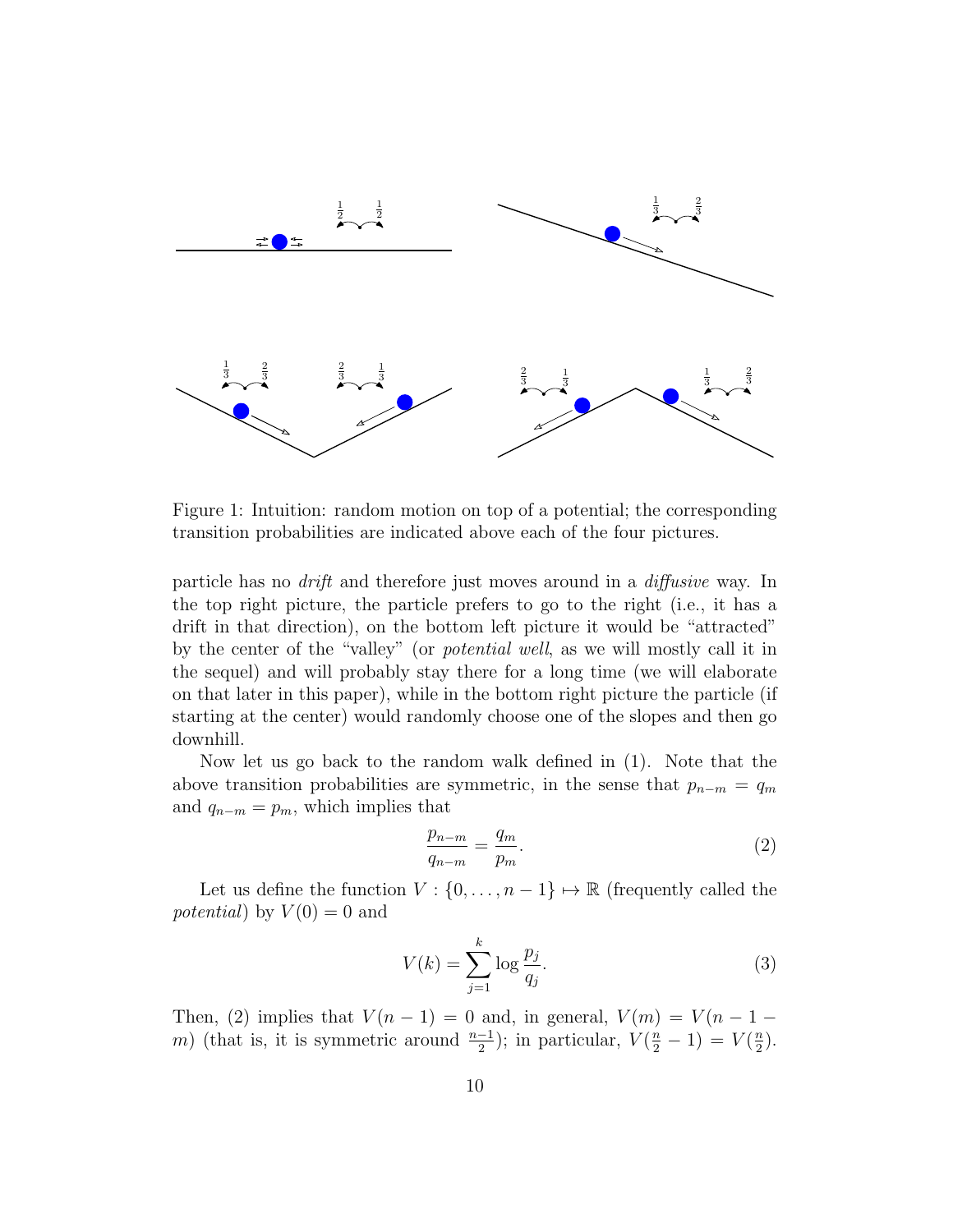

Figure 2: The potential  $V$ .

Moreover, since  $p_m > q_m$  for  $m < n/2$ , we see that  $V(m) > 0$  for  $0 < m < n$ , it is strictly increasing on  $[0, \frac{n}{2} - 1]$  and strictly decreasing on  $[\frac{n}{2}, n - 1]$ . This potential<sup>9</sup> will be the "landscape profile" that the walker walks on, and it in fact resembles the bottom right profile on Figure 1. With some more analysis, it is not difficult to obtain that it closely resembles the profile on Figure 2. Indeed, we have

$$
\frac{p_m}{q_m} = f(\frac{m}{n}), \quad \text{where } f(u) = \frac{(1-u)^2 + 3u(1-u)}{u^2 + 3u(1-u)}, \tag{4}
$$

and it is elementary to see that  $f$  is a strictly decreasing function on the interval  $(0,1)$  with  $f(\frac{1}{2})$  $(\frac{1}{2}) = 1$  (and also  $f(1 - u) = 1/f(u)$ ). Note also that  $\log \frac{p_m}{q_m} \approx 0$  when m is close to  $\frac{n}{2}$ .

One of the interesting features of the potential defined above is that it can be used for computing the escape probabilities from an interval. Let  $\tau_A = \min\{n \geq 1 : X_n \in A\}$  denote the hitting time of a set A, and we abbreviate  $\tau_a := \tau_{\{a\}}$  for singletons. We will also use the notations  $\mathbb{P}_x$  and  $\mathbb{E}_x$ for the probability and expectations with respect to the process started at  $x$ . The next result (see e.g., Lemma 1 of [68]) is a useful tool for estimating exit probabilities from intervals.

 ${}^{9}$ Let us mention that this is only one possible definition of the potential; for example, in the classical papers on random walks in random environment, one would rather use the summation  $\sum_{j=0}^{k-1}$  in (3). One can note, though, that these definitions lead essentially to similar objects that are used in similar ways.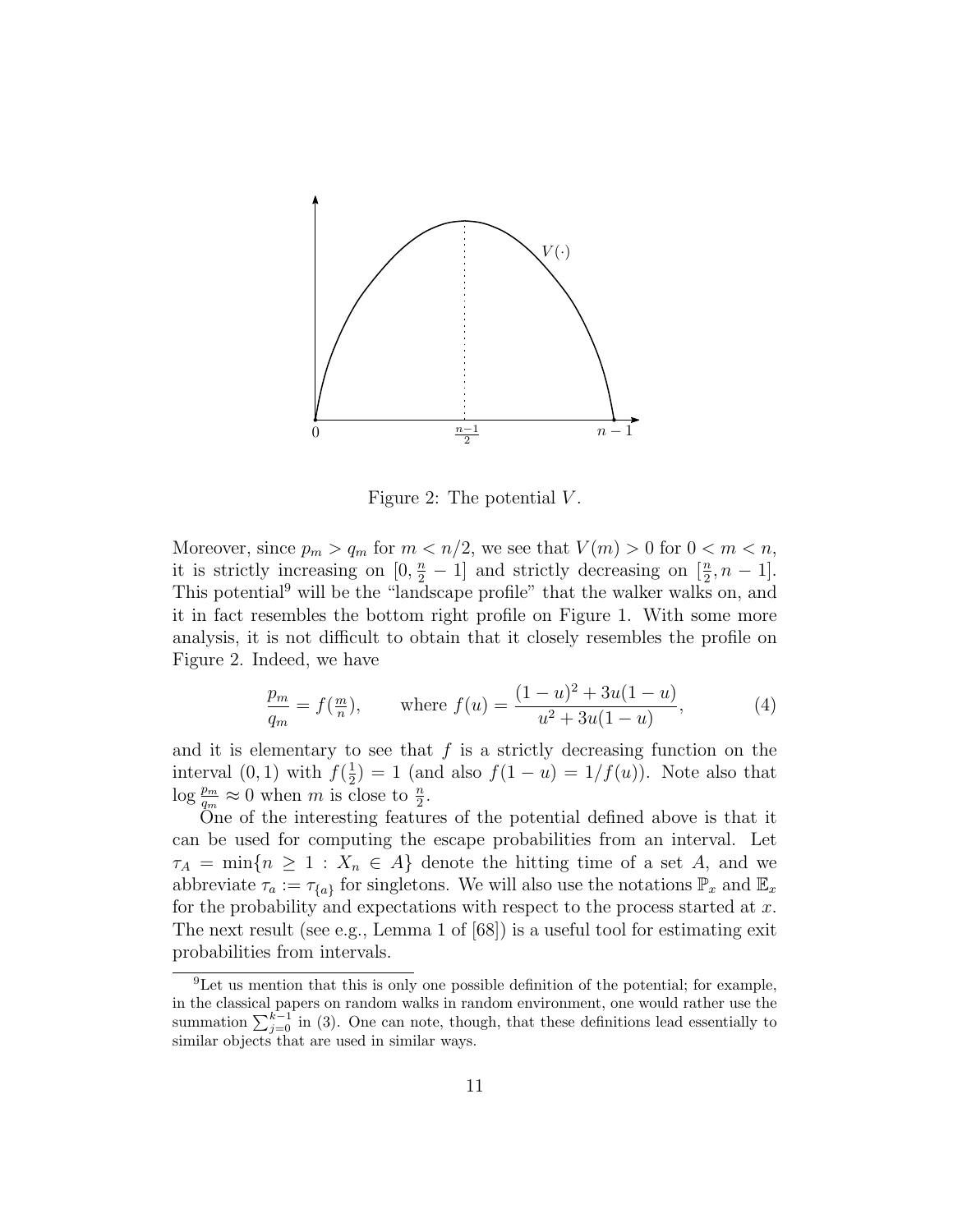**Lemma 2.1.** For  $0 \le a < x < b \le n$  it holds that

$$
\mathbb{P}_x[\tau_b < \tau_a] = \frac{\sum_{y=a}^{x-1} e^{V(y)}}{\sum_{y=a}^{b-1} e^{V(y)}}.\tag{5}
$$

Proof. Define

$$
g(m) = 1 + \frac{p_1}{q_1} + \dots + \frac{p_1 \dots p_{m-1}}{q_1 \dots q_{m-1}} = \sum_{j=0}^{m-1} e^{V(j)}.
$$

A straightforward computation shows that  $p_m g(m-1) + q_m g(m+1) +$  $v_m g(m) = g(m)$  for  $1 \leq m \leq n-1$ , which implies that the process  $g(X_{j \wedge \tau_{\{0,n\}}})$ is a martingale.<sup>10</sup> The Optional Stopping Theorem (see e.g., Section 5.7 of [28]) then gives that

$$
g(x) = \mathbb{P}_x[\tau_b < \tau_a]g(b) + \left(1 - \mathbb{P}_x[\tau_b < \tau_a]\right)g(a);
$$

solving the above for  $\mathbb{P}_x[\tau_b < \tau_a]$  we obtain (5).

Let us note that, when dealing with expressions like  $(5)$ , it is frequently possible to use the heuristic reasoning "the sum of exponentials is usually roughly of order of its maximal term". In general, (5) justifies the intuition that the random walker "prefers to go downhill" — indeed, due to the previous observation, the probability of going "over a potential wall" (or "climbing to the top of the hill") should typically be very small. We also note that, for a fine study of one-dimensional random walks on a potential, one can use relevant spectral tools similarly to, e.g., [20]. As an immediate consequence of Lemma 2.1 we obtain the following fact about probabilities to reach consensus on the initially preferred value in an already biased situation.

**Corollary 2.2.** Assume that  $0 \leq x < \frac{n}{2}$ . Then

$$
\mathbb{P}_x\big[\tau_0 < \tau_n\big] = \mathbb{P}_{n-x}\big[\tau_n < \tau_0\big] \ge 1 - x \exp\big(-\big(V\big(\tfrac{n}{2}\big) - V(x)\big)\big). \tag{6}
$$

In particular, if  $\frac{x}{n} \leq \alpha < \frac{1}{2}$ , it holds that

$$
\mathbb{P}_x\big[\tau_0 < \tau_n\big] \ge 1 - \frac{n}{2} e^{-c_\alpha n},\tag{7}
$$

where  $c_{\alpha} > 0$  depends on  $\alpha$  but not on n.

 $\Box$ 

<sup>&</sup>lt;sup>10</sup>We use the notation  $a \wedge b := \min\{a, b\}.$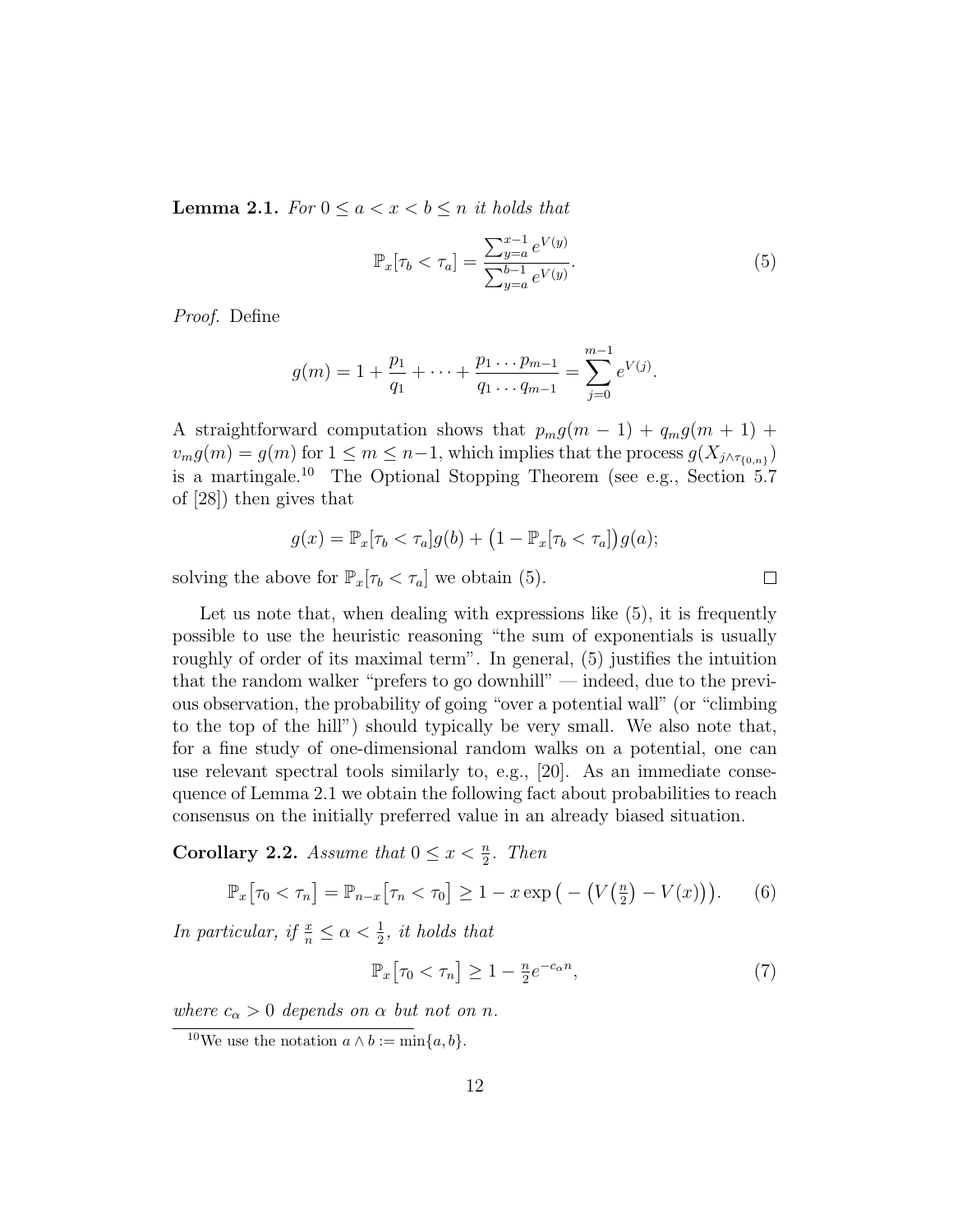*Proof.* Note that since  $\mathbb{P}_x[\tau_0 < \tau_n] \geq \mathbb{P}_x[\tau_0 < \tau_{n/2}]$  for  $0 < x < \frac{n}{2}$ , we will bound the latter probability. Then, (6) easily follows from the monotonicity of V on  $[0, \frac{n}{2}]$  $\frac{n}{2}$  (bound the numerator of (5) from above by the maximal term times the number of terms, and bound the denominator of (5) from below by the maximal term). To obtain (7), we abbreviate  $y = \left[ \left( \frac{1}{4} + \frac{\alpha}{2} \right) \right]$  $\frac{\alpha}{2}$ ) $n$  and write

$$
V(\frac{n}{2}) - V(x) \ge \sum_{j=x+1}^{y} \log \frac{p_j}{q_j} \ge \left( \left( \frac{1}{4} - \frac{\alpha}{2} \right) n - 1 \right) \log \frac{p_y}{q_y},
$$

and then use  $(4)$  and  $(6)$ .

As mentioned before, the preceding result implies that the "significantly leading" opinion (i.e., an opinion which is shared by at least a proportion  $\alpha > \frac{1}{2}$  does not in the end prevail only with an exponentially small  $(in n)$  probability.

Next, we estimate the expected time until one of the two "consensus states" is reached:

**Lemma 2.3.** For any  $x \in \{1, ..., n-1\}$  it holds that  $\mathbb{E}_x \tau_{\{0,n\}} \leq \frac{256}{15} n(1 +$  $log n$ ).

Proof. First, denote

$$
Y_t = \begin{cases} X_t, & \text{if } X_t \le \frac{n}{2}, \\ n - X_t, & \text{if } X_t > \frac{n}{2}; \end{cases}
$$

by symmetry, the process Y is a Markov chain with state space  $\{0, \ldots, \frac{n}{2}\}$  $\frac{n}{2}$ , and it has the same transition probabilities as X on  $\{0, \ldots, \frac{n}{2} - 1\}$ . Also, it is clear that it is enough to consider the worst-case  $x = \frac{n}{2}$  $\frac{n}{2}$ .

For the process Y, denote by  $T_m$  the expected hitting time of 0 starting from m. It is straightforward to obtain for  $0 < m < \frac{n}{2}$  that

$$
T_m = 1 + p_m T_{m-1} + v_m T_m + q_m T_{m+1},
$$
\n(8)

and

$$
T_{\frac{n}{2}} = \frac{1}{2}T_{\frac{n}{2}} + \frac{1}{2}T_{\frac{n}{2}-1} + 1,\tag{9}
$$

since  $v_{\frac{n}{2}} = \frac{1}{2}$  $\frac{1}{2}$ .  $\Box$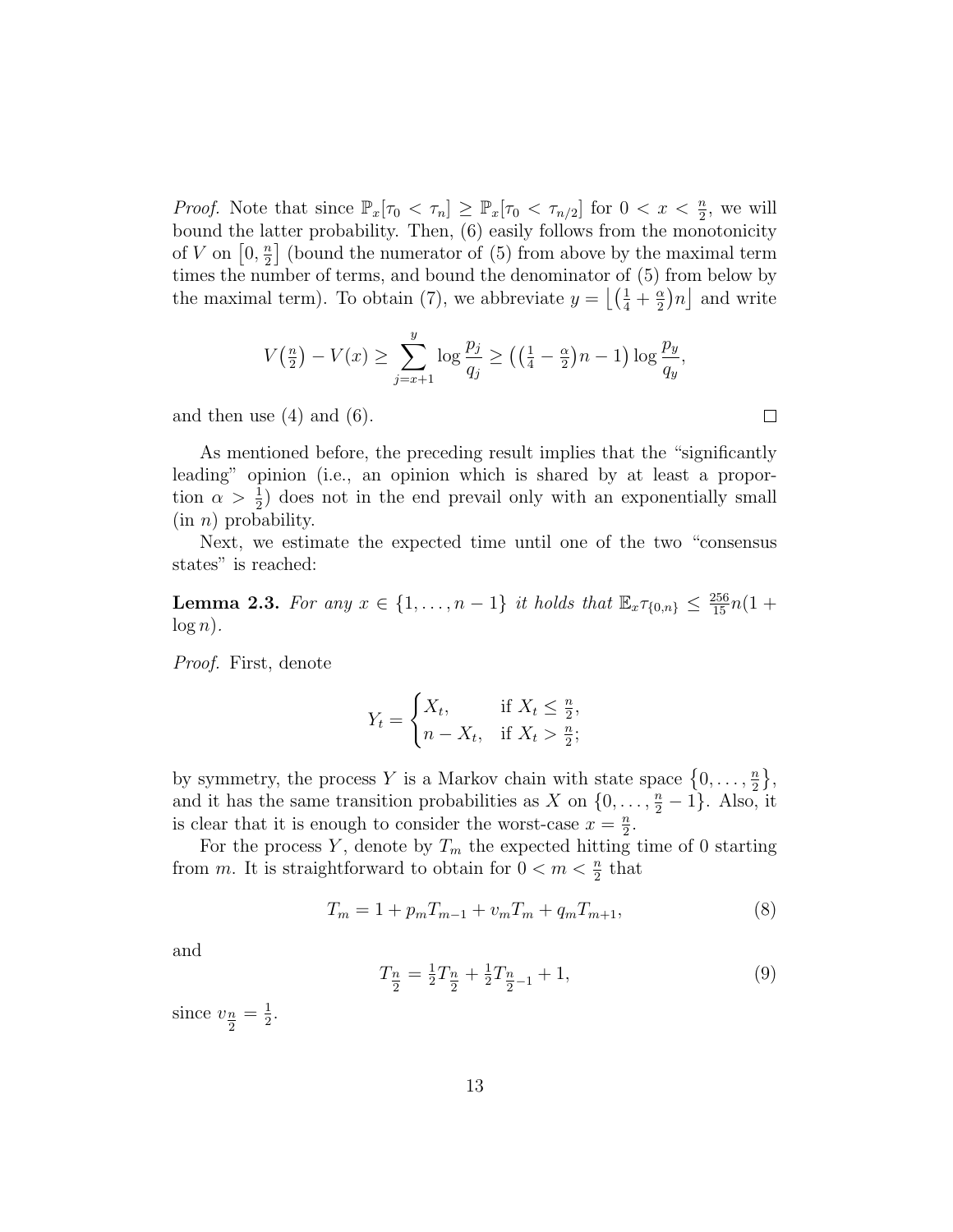Remark 2.4. Note that (8) and (9) imply that

$$
T_m - T_{m-1} = \frac{1}{p_m} + \frac{q_m}{p_m}(T_{m+1} - T_m)
$$

and

$$
T_{\frac{n}{2}} - T_{\frac{n}{2} - 1} = 2.
$$

Using this, the above system of equations can be solved to obtain

$$
T_m = \sum_{j=1}^m \left( 2 \prod_{\ell=j}^{\frac{n}{2}-1} \frac{q_\ell}{p_\ell} + \frac{1}{p_j} \sum_{k=j}^{\frac{n}{2}-2} \prod_{\ell=j}^k \frac{q_\ell}{p_{\ell+1}} \right). \tag{10}
$$

However, the problem with expressions such as (10) is that it is not easy to deduce the asymptotic behavior of  $T_{\frac{n}{2}}$  for the p's and q's defined below Equation  $(1).^{11}$ 

To prove Lemma 2.3, we will therefore take another route, namely the Lyapunov's functions method. This method will permit us to estimate  $T_{\frac{n}{2}}$ without too heavy calculations. Also, it is worth noting that this method is more robust, in the sense that it may still work in the non-nearest-neighbor case when the exact expressions such as (10) are not available.

To explain the idea of this method, consider a function  $f: \{0, \ldots, \frac{n}{2}\}$  $\frac{n}{2}\}\mapsto$  $\mathbb{R}_+$  defined by  $f(0) = 0$  and  $f(m) = T_m$  for  $m \in \{1, \ldots, \frac{m}{2}\}$  $\frac{n}{2}$ . Then, observe that  $(8)$  and  $(9)$  imply

$$
\mathbb{E}_m(f(Y_1) - f(m)) = -1 \tag{11}
$$

for all  $m \in \{1, \ldots, \frac{n}{2}\}$  $\left\{\frac{n}{2}\right\}$ . Now, instead of trying to calculate f, the idea is to find a Lyapunov function  $g: \{0, \ldots, \frac{n}{2}\}$  $\binom{n}{2} \mapsto \mathbb{R}_+$  which behaves similarly to f in the sense that, for some  $\varepsilon > 0$ 

$$
\mathbb{E}_m\big(g(Y_1) - g(m)\big) \le -\varepsilon;\tag{12}
$$

Theorem 2.6.2 of [48] then implies that  $\mathbb{E}_m \tau_0 \leq \varepsilon^{-1} g(m)$  for all  $m > 0$ .

<sup>&</sup>lt;sup>11</sup>Even though it is possible to make a reasonable guess about how the terms in  $(10)$ would behave, writing it all rigorously is yet another story.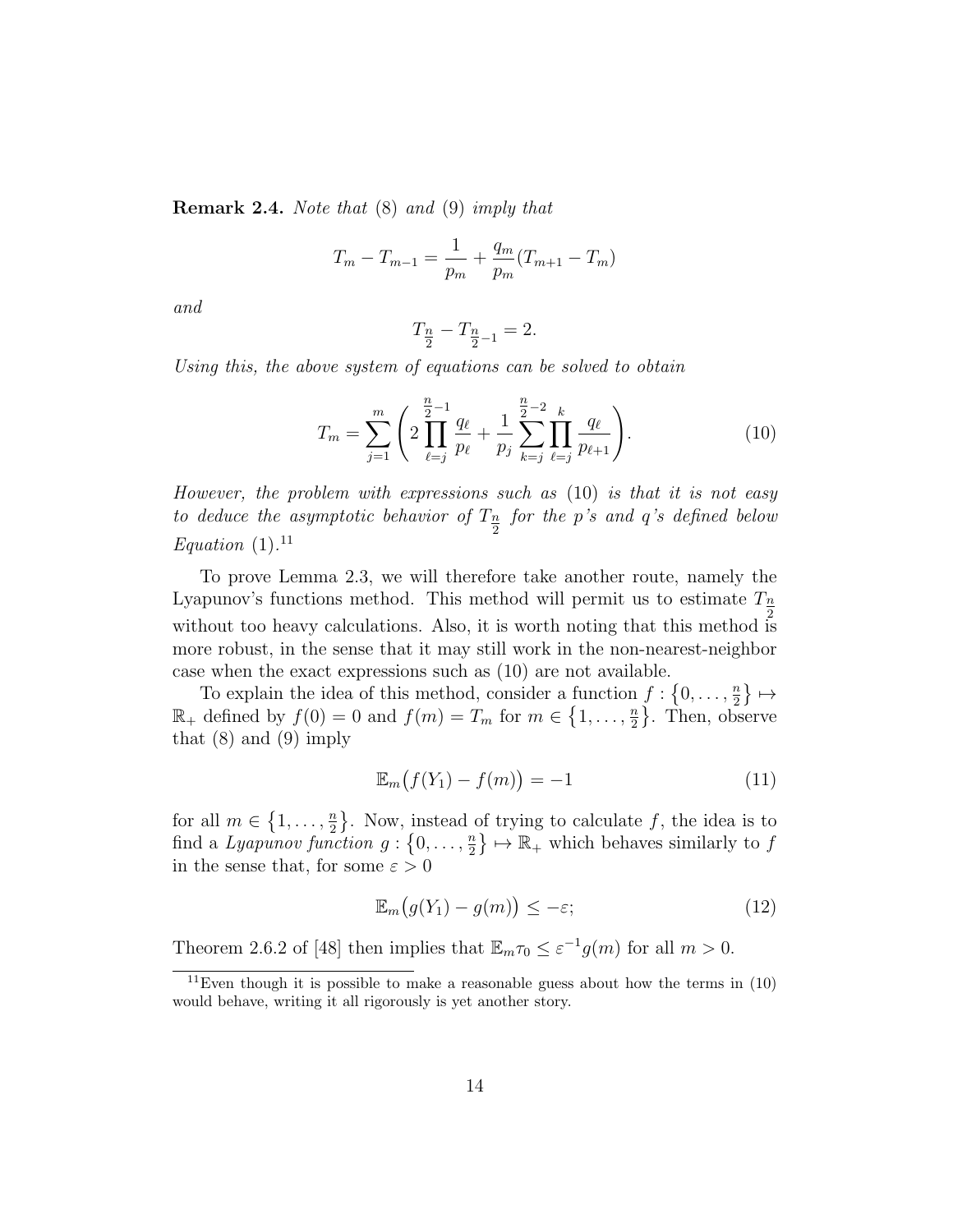Let  $\delta_n := \lceil$  $\sqrt{n}\rceil - \frac{n}{\lceil \sqrt{n} \rceil} \in [0, 1)$  (observe also that  $\frac{n}{2} - \lceil \sqrt{n} \rceil \geq \frac{n}{4}$  for  $n \geq 20$ , and define for  $1 \leq m \leq \frac{n}{2}$ 2

$$
\Delta_m = \begin{cases} \frac{n}{m} + 2, & \text{for } m < \frac{n}{4}, \\ \frac{n}{\frac{n}{2} - m} + 2, & \text{for } \frac{n}{4} \le m < \frac{n}{2} - \lceil \sqrt{n} \rceil, \\ \frac{n}{2} - m + 2 - \delta_n, & \text{for } \frac{n}{2} - \lceil \sqrt{n} \rceil \le m \le \frac{n}{2}. \end{cases}
$$

Note that there is continuity in the sense that the first formula is also valid for  $m = \frac{n}{4}$ t there is continuity in the sense that the first formula is also valid  $\frac{n}{4}$  and the second formula is also valid<sup>12</sup> for  $m = \frac{n}{2} - \lceil \sqrt{n} \rceil$ . Let us define  $g(m) = \Delta_1 + \cdots + \Delta_m$ . Then, observe that (recall that  $v_{\frac{n}{2}} = \frac{1}{2}$ )  $\frac{1}{2})$ 

$$
\mathbb{E}_{\frac{n}{2}}(g(Y_1) - g(\frac{n}{2})) = -\frac{1}{2}\Delta_{\frac{n}{2}} \le -\frac{1}{2},\tag{13}
$$

and, for  $m < \frac{n}{2}$ 

$$
\mathbb{E}_m(g(Y_1) - g(m)) = p_m g(m-1) + v_m g(m) + q_m g(m+1) - g(m)
$$
  
=  $p_m(g(m-1) - g(m)) + q_m(g(m+1) - g(m))$   
=  $-p_m \Delta_m + q_m \Delta_{m+1}$ . (14)

Note also that, since  $p_m \ge q_m$ , for the sake of upper bounds we can always drop the "+2" (as well as "+2 -  $\delta_n$ ") part from the calculations. For  $m < \frac{n}{4}$ (equivalently,  $\frac{m}{n} < \frac{1}{4}$  $(\frac{1}{4})$ , we have

$$
-p_m \Delta_m + q_m \Delta_{m+1} \leq -\frac{m}{n} \left(1 - \frac{m}{n}\right) \left(\frac{n}{m} \left(\left(1 - \frac{m}{n}\right)^2 + 3\frac{m}{n}\left(1 - \frac{m}{n}\right)\right) - \frac{n}{m+1} \left(\left(\frac{m}{n}\right)^2 + 3\frac{m}{n}\left(1 - \frac{m}{n}\right)\right)\right)
$$
  

$$
\leq -\left(1 - \frac{m}{n}\right) \left(\left(1 - \frac{m}{n}\right)^2 - \left(\frac{m}{n}\right)^2\right)
$$
  

$$
= -\left(1 - \frac{m}{n}\right) \left(1 - 2\frac{m}{n}\right)
$$
  

$$
\leq -\frac{3}{8}.
$$

Then, for  $\frac{n}{4} \leq m < \frac{n}{2} - \lceil \sqrt{n} \rceil$  we can write

$$
-p_m \Delta_m + q_m \Delta_{m+1}
$$
  
\$\leq -\frac{m}{n} \left(1 - \frac{m}{n}\right) \left(\frac{n}{\frac{n}{2} - m} \left(\left(1 - \frac{m}{n}\right)^2 + 3\frac{m}{n} \left(1 - \frac{m}{n}\right)\right)\right)\$

<sup>&</sup>lt;sup>12</sup>We had to introduce  $\delta_n$  for that reason; for following the subsequent calculations in we had to introduce  $\sigma_n$  for that reason, for following the substantial can easier way, one can just assume that  $\sqrt{n}$  is an integer so  $\delta_n = 0$ .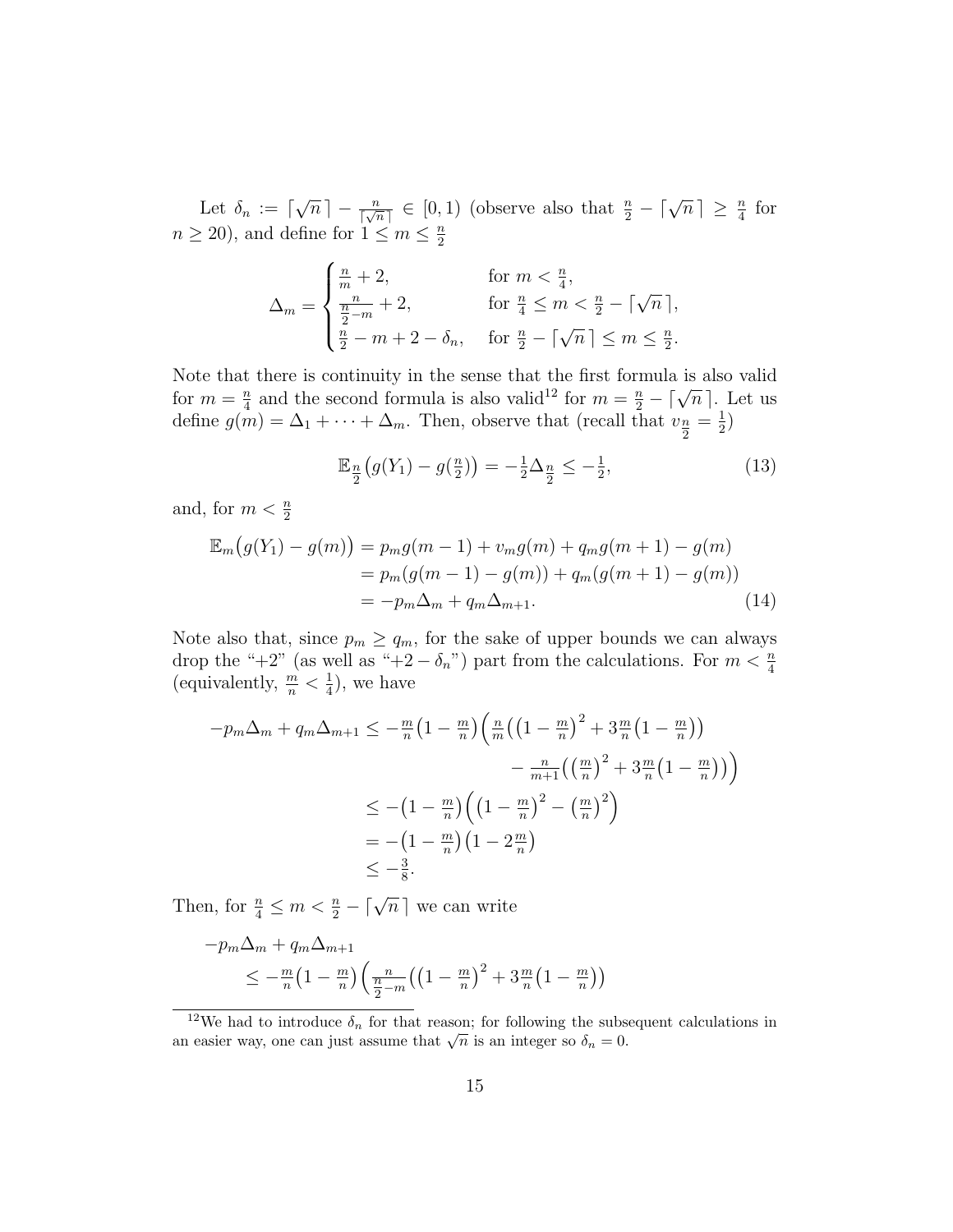$$
-\frac{n}{\frac{n}{2}-m-1}\left(\left(\frac{m}{n}\right)^2 + 3\frac{m}{n}\left(1 - \frac{m}{n}\right)\right)
$$
  
=  $-\frac{m}{n}\left(1 - \frac{m}{n}\right)\left(\frac{n}{\frac{n}{2}-m}\left(1 - \frac{m}{n}\right)^2 - \frac{n}{\frac{n}{2}-m}\left(\frac{m}{n}\right)^2 + \frac{n}{\frac{n}{2}-m}\left(\frac{m}{n}\right)^2\right)$   
 $-\frac{n}{\frac{n}{2}-m-1}\left(\frac{m}{n}\right)^2 - 3\frac{m}{n}\left(1 - \frac{m}{n}\right)\frac{n}{\left(\frac{n}{2}-m\right)\left(\frac{n}{2}-m-1\right)}$   
=  $-\frac{m}{n}\left(1 - \frac{m}{n}\right)\left(2 - \left(\left(\frac{m}{n}\right)^2 + 3\frac{m}{n}\left(1 - \frac{m}{n}\right)\right)\frac{n}{\left(\frac{n}{2}-m\right)\left(\frac{n}{2}-m-1\right)}\right)$ 

(note that  $h(1-h) \in \left[\frac{3}{16}, \frac{1}{4}\right]$  for  $h \in \left[\frac{1}{4}, \frac{1}{2}\right]$  and that the last fraction is  $\leq 1$ )

$$
\leq -\tfrac{3}{16}.
$$

Finally, for  $\frac{n}{2} - \lceil \sqrt{n} \rceil \le m < \frac{n}{2}$  we have

$$
-p_m \Delta_m + q_m \Delta_{m+1} \leq -\frac{m}{n} \left(1 - \frac{m}{n}\right) \left(\left(\frac{n}{2} - m\right) \left(\left(1 - \frac{m}{n}\right)^2 + 3\frac{m}{n} \left(1 - \frac{m}{n}\right)\right) - \left(\frac{n}{2} - m - 1\right) \left(\left(\frac{m}{n}\right)^2 + 3\frac{m}{n} \left(1 - \frac{m}{n}\right)\right)\right)
$$

$$
= -\frac{m}{n} \left(1 - \frac{m}{n}\right) \left(\left(\frac{n}{2} - m\right) \left(1 - 2\frac{m}{n}\right) + \left(\frac{m}{n}\right)^2 + 3\frac{m}{n} \left(1 - \frac{m}{n}\right)\right)
$$

(again use that  $h(1-h) \in \left[\frac{3}{16}, \frac{1}{4}\right]$  for  $h \in \left[\frac{1}{4}, \frac{1}{2}\right]$  and that the first term in the parentheses is nonnegative)

$$
\leq -\tfrac{15}{128}.
$$

Gathering the pieces, we find that (12) holds with  $\varepsilon = \frac{15}{128}$ . It is also not difficult to obtain that

$$
g\left(\frac{n}{2}\right) = \Delta_1 + \dots + \Delta_{\frac{n}{2}}
$$
  
\n
$$
\leq n + \sum_{m=1}^{\frac{n}{4}-1} \frac{n}{m} + \sum_{m=\frac{n}{4}}^{\frac{n}{2}-\lceil \sqrt{n} \rceil-1} \frac{n}{\frac{n}{2}-m} + \sum_{m=\frac{n}{2}-\lceil \sqrt{n} \rceil}^{\frac{n}{2}} \left(\frac{n}{2}-m\right)
$$
  
\n
$$
\leq 2n(1 + \log n).
$$

Then, using Theorem 2.6.2 of [48] we conclude the proof of Lemma 2.3.  $\Box$ 

The constant  $\frac{256}{15}$  in Lemma 2.3 can be improved, but we need not concern ourselves with that here. One due observation, however, is that this result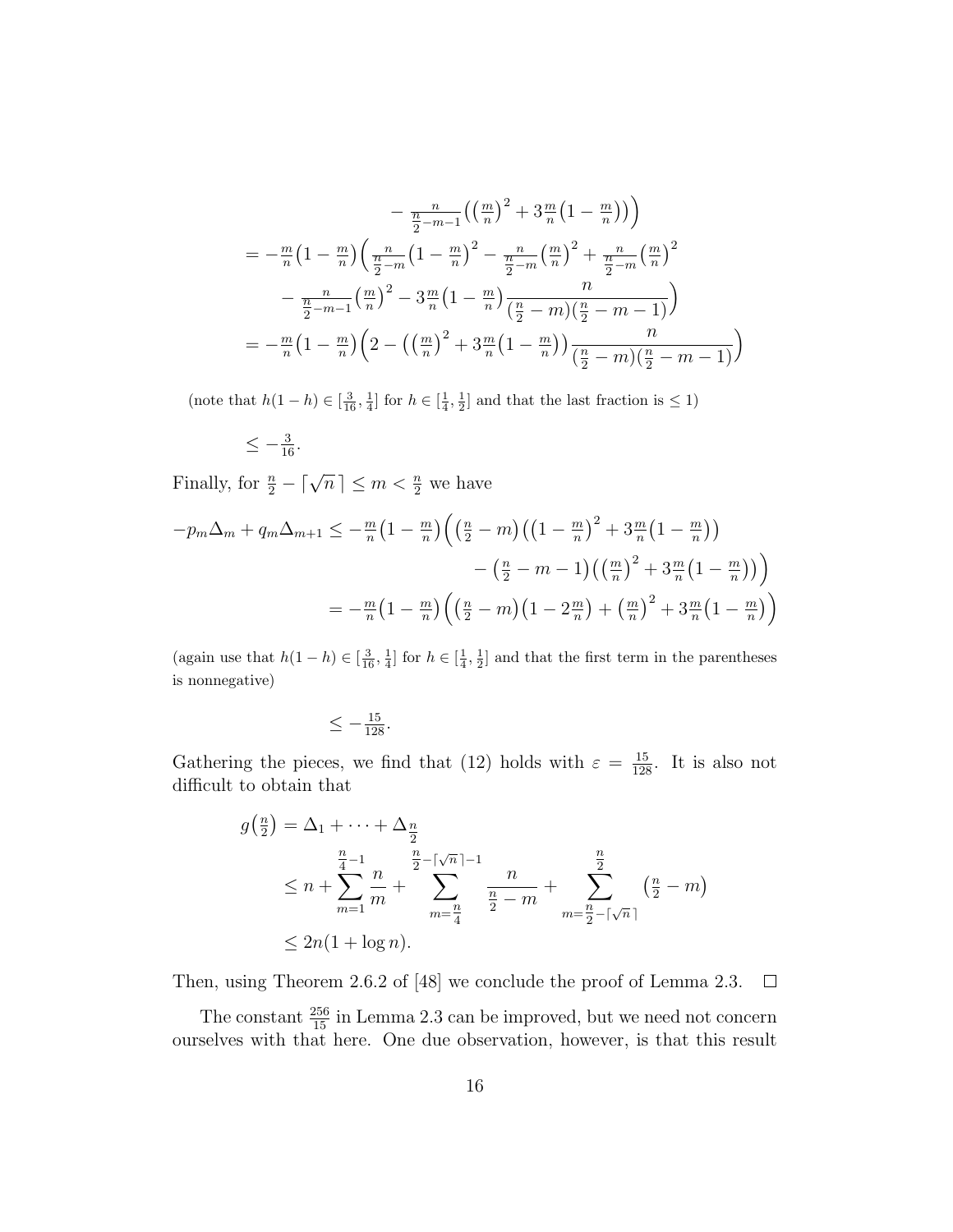gives the correct order of the expectation of the hitting time (at least for the case  $\log x \approx \log n$ ; this can be easily seen from the fact that  $p_m + q_m \approx \frac{m}{n}$ n as m decreases to 0.

Corollary 2.5. For any x and any positive integer k it holds that

$$
\mathbb{P}_x \Big[ \tau_{\{0,n\}} > k \big[ \tfrac{512}{15} n (1 + \log n) \big] \Big] \le 2^{-k}.
$$
 (15)

Proof. Indeed, Chebyshev's inequality together with Lemma 2.3 imply that

$$
\mathbb{P}_x \big[ \tau_{\{0,n\}} > \frac{512}{15} n (1 + \log n) \big] \leq \frac{1}{2}.
$$

A straightforward coin-tossing argument (think about dividing the time interval  $\left[0, k\left\lceil \frac{512}{15}n(1 + \log n)\right\rceil\right]$  into k subintervals of length  $\left\lceil \frac{512}{15}n(1 + \log n)\right\rceil$ and note that on each subinterval  $\tau_{\{0,n\}}$  occurs with probability at least  $\frac{1}{2}$ ) then implies (15).

Now, let us summarize what we have obtained for our majority dynamics toy model. We have seen that:

- Lemma 2.3 and Corollary 2.5 imply that the system converges rather quickly on one of the two consensus states. Note also that, since a particular node is only selected roughly once every  $n$  rounds, it will, on average, only update its state a logarithmic number of times.
- Corollary 2.2 shows that, if the overall opinions are already biased to one of the sides, then with high probability the system will achieve consensus on that prevailing opinion.

Also, thanks to the quantitative estimates that we have obtained, one can prove that the system can scale well: if it has to come to consensus on  $O(n^{\gamma})$ number of bits for some fixed  $\gamma > 1$ , we will still be able to prove that it can do this with high probability simply by using the union bounds. Having in mind practical applications, one can also analyze local finalization rules for the nodes, for example of the following type: "if last  $N$  instances of my queries have all returned the same result, then consider this opinion to be final" (as previously mentioned, these local rules may be needed because in practice there might be no central authority who is able to tell that the system finds itself in one of the two consensus states).

Due to the above considerations, one may be tempted to think that a system based on a majority dynamics consensus can be used for practical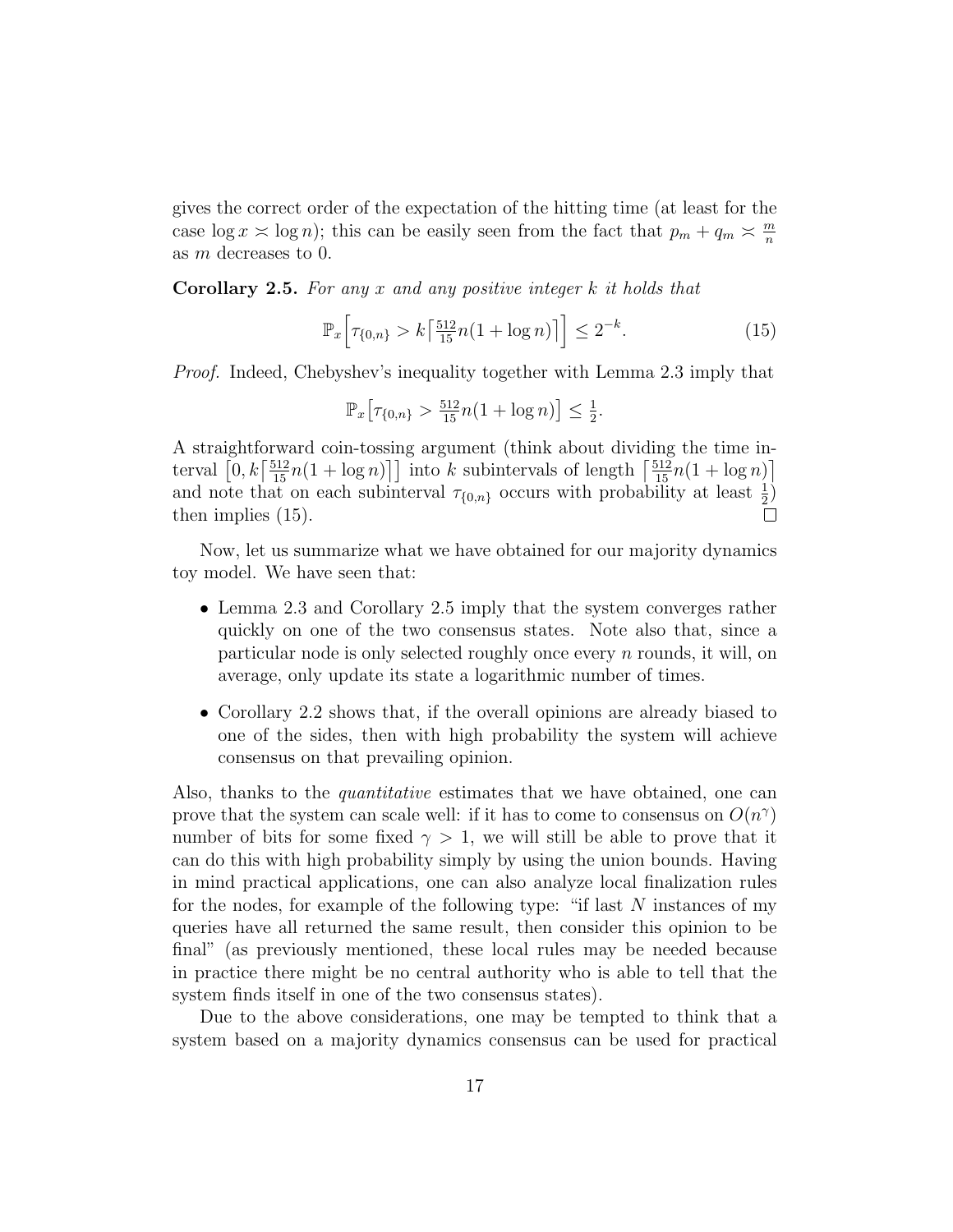

Figure 3: Random walk on a potential.

applications that demand low communication complexity. This may indeed be the case in situations when all nodes are honest. However, in the next section, we will see that the presence of Byzantine nodes can significantly complicate the situation  $-$  it will no longer be possible to analyze the system in such a simple-and-elementary way as in Section 2.1.

#### 2.2 Enter Byzantine nodes

Before discussing those, we need to develop a better understanding of (nearestneighbor) random walks on top of a potential profile. Let us consider a onedimensional random walk  $\widehat{X}$  on the state space  $[a, b] \subset \mathbb{Z}$ ; analogously to (1), we denote  $\hat{p}_x := \mathbb{P}_x[\widehat{X}_1 = x - 1], \hat{q}_x := \mathbb{P}_x[\widehat{X}_1 = x + 1], \hat{v}_x := \mathbb{P}_x[\widehat{X}_1 = x],$  $\hat{p}_x + \hat{q}_x + \hat{v}_x = 1$  for all  $x \in [a, b]$  (and, naturally,  $\hat{p}_a = \hat{q}_b = 0$ ). Then, define the potential  $\hat{V}$  analogously to (3), with  $\hat{p}$ 's and  $\hat{q}$ 's on the place of p's and  $q$ 's.

Now, the question is: suppose that we know what the potential  $\widehat{V}$  looks like; for example, it could be as shown in Figure 3. Based on this, what can we say about the properties of the process  $X$ ?

In the following few lines, we will formulate some principles that would permit us to understand the behavior of the random walk as a function of the potential, at least on an intuitive level. This intuition can be turned into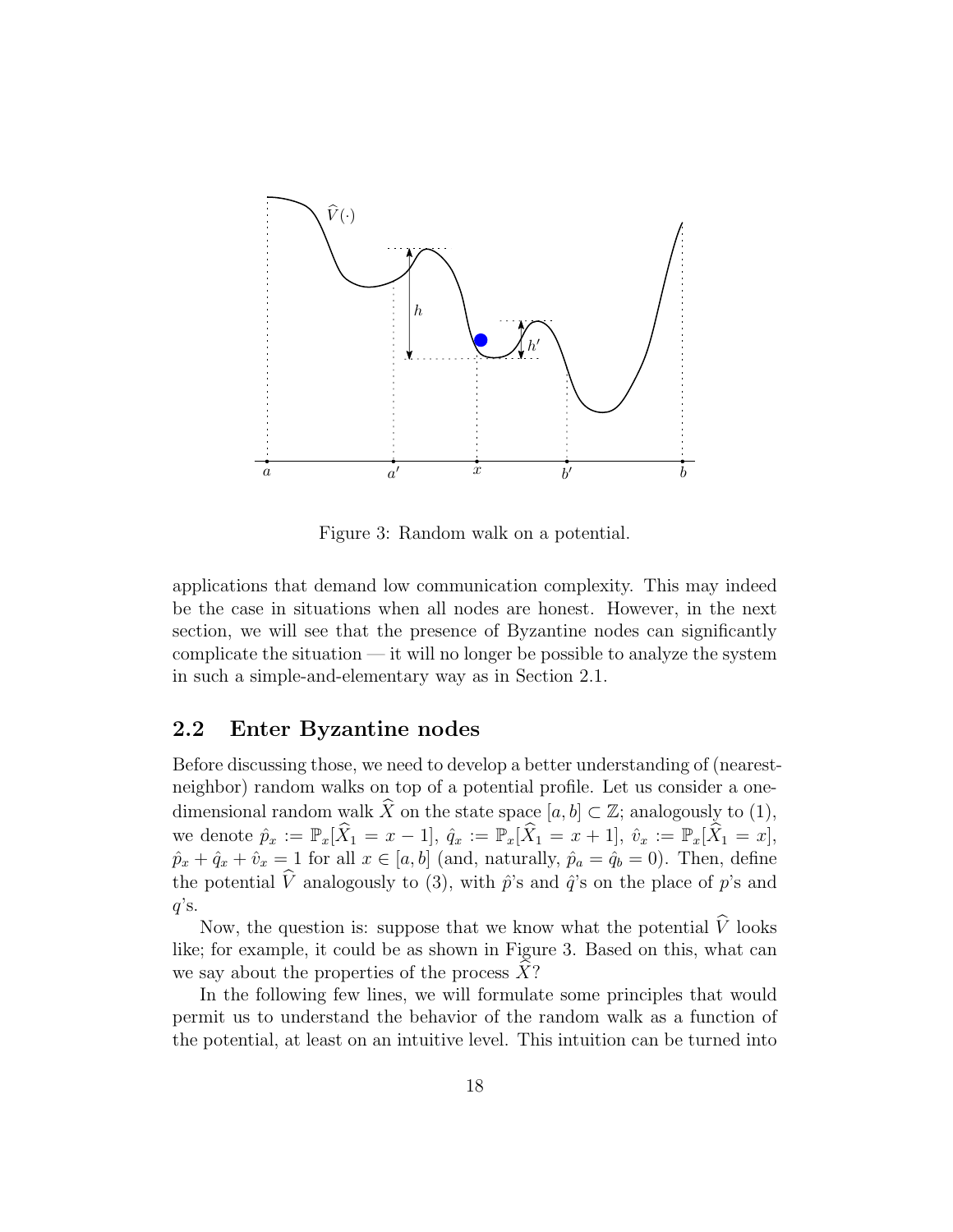rigorous arguments; the exact formulations (let alone proofs) are beyond the scope of this paper; but let us cite the seminal paper [68] where this sort of analysis was applied to random walks in random environments to characterize its highly non-trivial behavior in the recurrent regime. We will also assume that the random walk does not have any absorbing states (in contrast to the one in the previous section) – we will see that this will be the case in the presence of Byzantine nodes anyway. Let us also keep in mind that the following intuition typically applies to various reasonable definitions of the potential and that we are trying to understand processes with large state spaces. For this reason we will not try to be excessively precise when making pictures, e.g., we represent the potential by continuous graphs even though it is defined on a discrete domain, and, for example, we pretend that an and  $an + 1$  are indistinguishable on the picture when n is large.

Claim 2.6. The random walk on top of a potential roughly behaves in the following way:

- (i) it "prefers" to go downhill;
- (ii) the probability that it goes in an "improbable direction" is roughly  $13$ the exponential of minus the difference of "heights to overcome" (for example, on Figure 3,  $\mathbb{P}_x[\tau_{a'} < \tau_{b'}] \approx e^{-(h-h')})$ ;
- (iii) its stationary distribution at x is roughly proportional to  $e^{-V(x)}$ ; so, in the long run, the process will stay for the overwhelming amount of time at the bottom(s) (global minima) of the potential;
- (iv) The time to go out of a potential well of depth  $h'$  (such as the one where the walker currently is on Figure 3) is roughly an Exponential random variable with the expected value  $\approx e^{h'}$ .

We justify the above in the following way. Item (i) is clear from the definition, and (ii) is essentially a consequence of Lemma 2.1 (together with the observation about sums of exponentials after it). As for (iii), from the fact that the Markov chain is reversible, we obtain that the stationary distribution at x is exactly proportional to  $\frac{\hat{q}_a \cdots \hat{q}_{x-1}}{\hat{p}_{a+1} \cdots \hat{p}_x}$ ; now, this is in fact almost<sup>14</sup>  $e^{-\hat{V}(x)}$ . Regarding (iv), note that it is quite common for the hitting times of Markov chains to have approximately Exponential distribution; see e.g., [3, 4, 5, 42, 46, 47]. Let us now explain why the expected time to go out of a potential

<sup>&</sup>lt;sup>13</sup>That is, up to factors of a smaller order.

 $^{14}$ Up to a, typically bounded, multiplicative factor.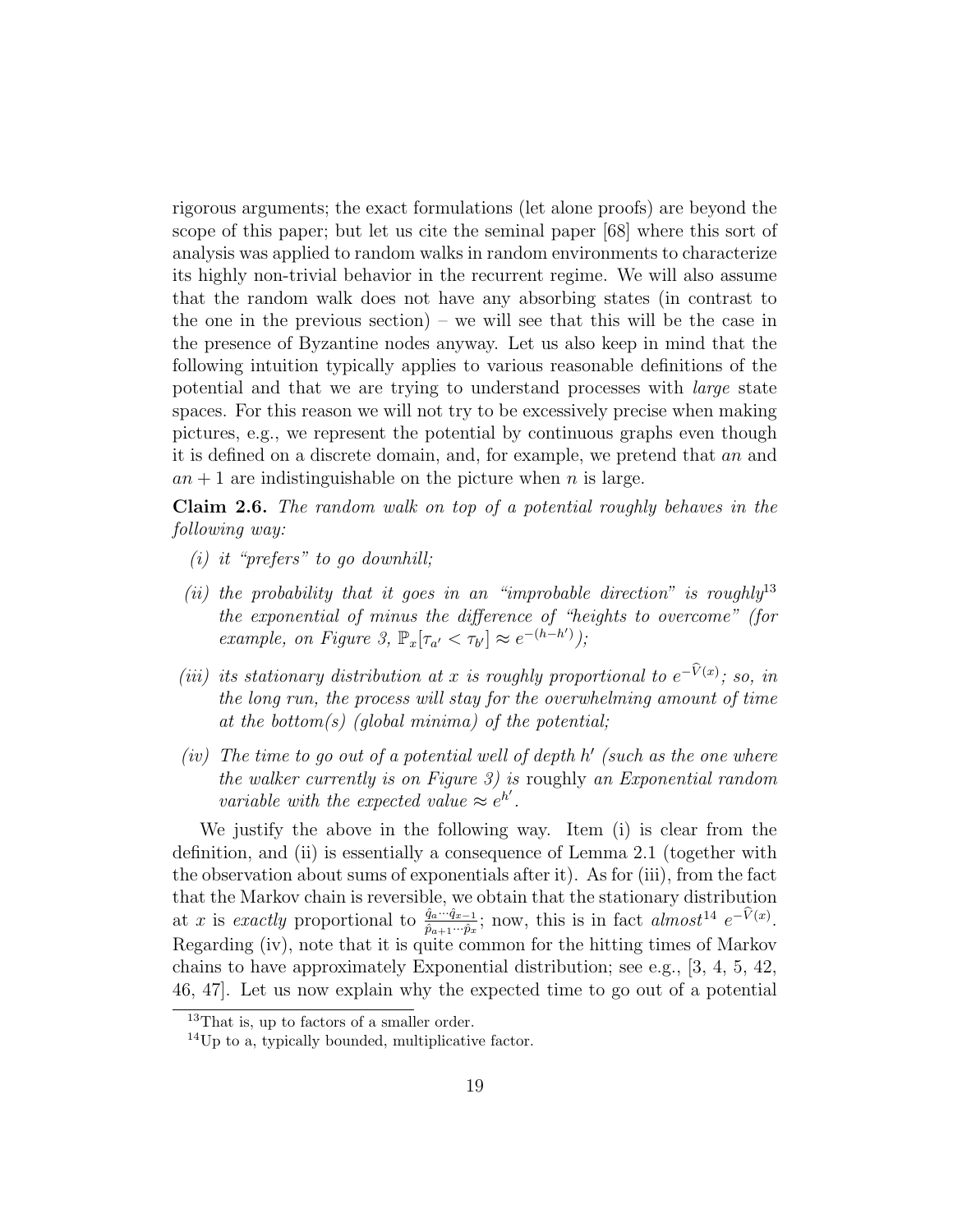

Figure 4: Escaping from a potential well.

well should be of order of exponential of its depth. Consider the situation depicted in Figure 4:  $\hat{V}(a'') = \hat{V}(b'')$ ,  $m_0$  is where the minimum of  $\hat{V}$  on the interval  $[a'', b'']$  is attained, and, for the sake of cleanness, let us also suppose that  $\hat{V}(m_0 \pm 1) - \hat{V}(m_0)$  are bounded away from 0. Then, the idea is to consider excursions of the Markov chain out of  $m_0$  before hitting  $\{a'', b''\},\$ i.e., climbing to the level  $\hat{V}(a'') - \hat{V}(m_0)$  potential-wise (it should be noted that, in general, analysis of excursions is a very common approach when studying random walks). Let  $\sigma$  be the number of those excursions, and  $T_1, T_2, \ldots, T_{\sigma}$  be the time moments when the process is at  $m_0$  (see Figure 5). Using Lemma 2.1, we obtain that, up to factors of a smaller order,

$$
\mathbb{P}_{m_0 \pm 1}[\tau_{\{a'',b''\}} < \tau_{m_0}] \approx e^{-(\hat{V}(a'') - \hat{V}(m_0))}.
$$

This implies that the number of excursions  $\sigma$  has approximately Geometric (and therefore approximately Exponential) distribution with mean around  $e^{(\hat{V}(a'')-\hat{V}(m_0))}$ ; therefore, the expected value of  $T_{\sigma}$  itself should be of order  $e^{(\hat{V}(a'')-\hat{V}(m_0))}$  as well (because it is roughly  $\sigma$  times the mean excursion length). We also need to argue that the length of the last excursion (from  $m_0$  to  $\{a'', b''\}$ ) is typically negligible compared to  $T_{\sigma}$ . To see that, note that it is a trajectory of a *conditioned* (on the event  $\{\tau_{\{a'',b''\}} < \tau_{m_0}\}\$ ) random walk, the so-called Doob's h-transform of the original one, see e.g., Section 4.1 of [59] and also Exercise 4.58 of [66]. Essentially, it will behave as a random walk with inverted drift (i.e., towards the interval's extremes),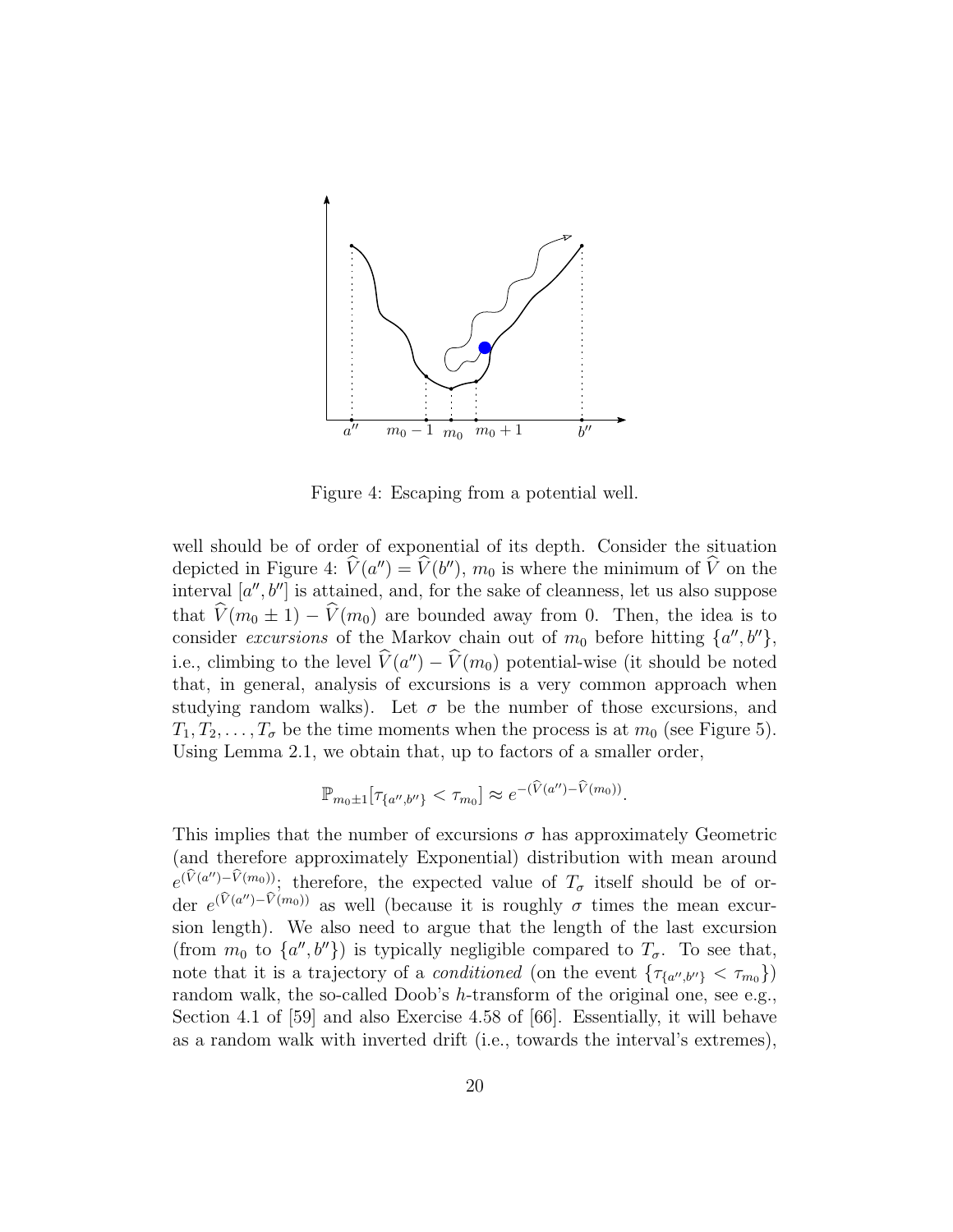

Figure 5: Calculating the distribution of the time to escape from a potential well (the vertical coordinate represents the "height" of the walk above  $\hat{V}(m_0)$ with respect to the potential).

so it will typically have a length that does not exceed much in the order of magnitude the length of the interval  $[a'', b'']$ ; therefore, it will be typically negligible compared to  $e^{(\hat{V}(a'')-\hat{V}(m_0))}$ .

Now, with Claim 2.6 to hand, we can explain how the random walk on the above potential will typically behave. Of course, we assume that the size of the interval  $[a, b]$  is large.

Assume that the random walk on Figure 6 starts somewhere near site a (that is, "on top" of the potential). It will quickly come to the first metastable state (the leftmost potential well on Figure 6), and then spend roughly  $e^{h_1}$ time there. Then, eventually, it will overcome the potential wall separating the first potential well from the second one, and then spend around  $e^{h_2}$  time there (that would be the second metastable state of the process). Then, finally, it will climb the second wall of height  $h_2$  and come to the deepest potential well (the ground state). After that, essentially, it will stay there (of course, very occasionally it will go back to the metastable states since it is a finite Markov chain, but the time spent there would be negligible in comparison to the time spent in the ground state). The term "metastable state" thus means a state<sup>15</sup> of the system which is not the one where the system passes the majority of the time in the long run (which would be around the global minimum of the potential), but where the system still

<sup>15</sup>Here, the word "state" is used in a loose sense: it does not mean a particular point of the state space of the Markov chain, but rather a region close to a given local minimum of the potential.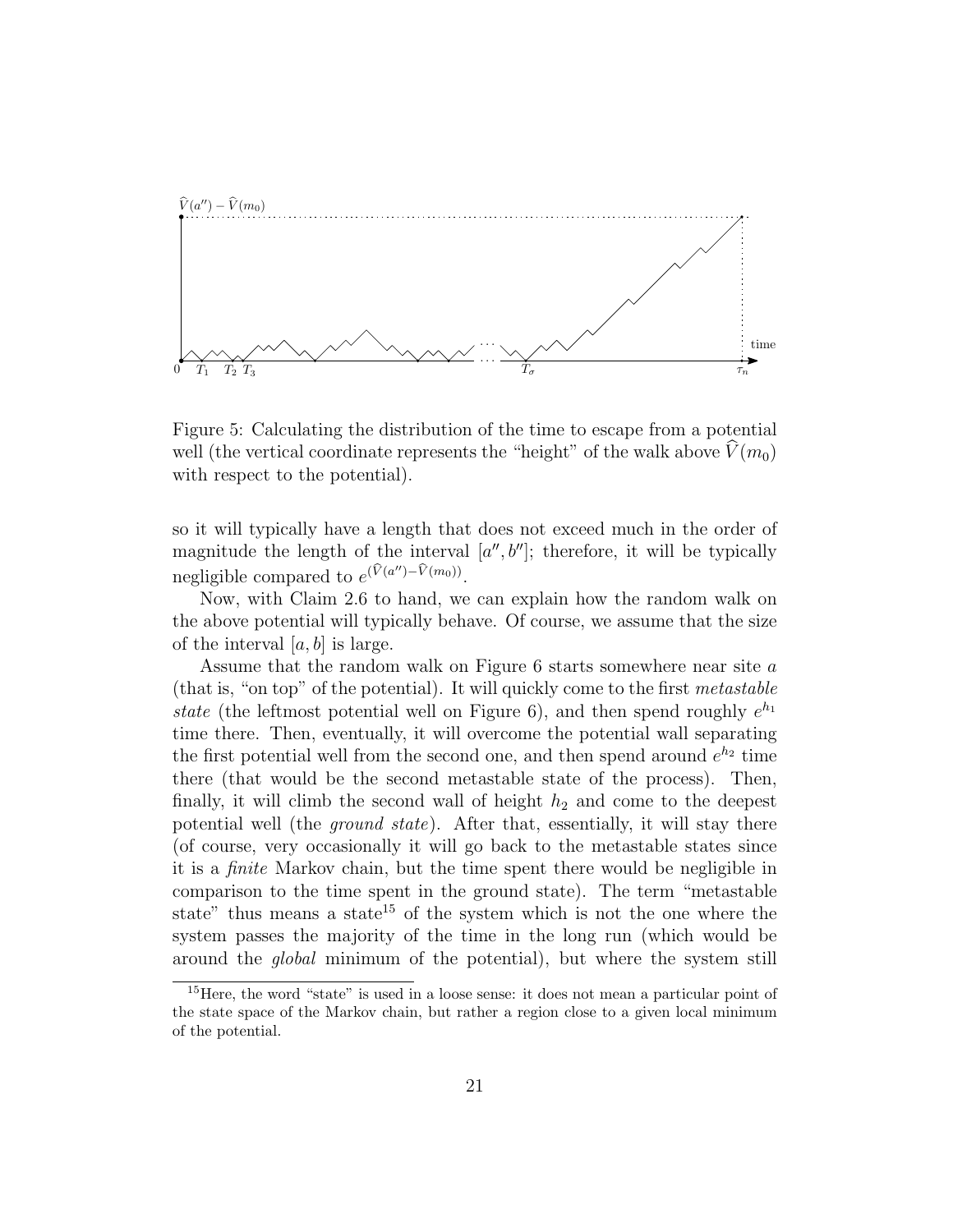

Figure 6: The metastability phenomenon, and time spent in metastable states.

spends quite a long time before finding its way out of there.

In general, metastability is a ubiquitous phenomenon in the context of statistical physics and stochastic processes; a complete overview of the relevant literature would be impossible here, but let us refer to [12, 11, 17, 33, 43, 56, 57] for a start. We mention also that this process of going from one metastable state to the next one is sometimes referred to as aging in the literature, see e.g., [26, 30].

Now, we return to the majority dynamics model of the previous section, but this time with Byzantine nodes. Fix a positive number  $q \in (0, \frac{1}{2})$  $\frac{1}{2}$ ). We will now assume that, among those n nodes,  $(1-q)n$  are honest (i.e., they follow the prescribed protocol), and  $qn$  are *Byzantine*. In principle, the Byzantine nodes can behave in any matter; here we assume that they all are controlled by a single entity, called the adversary. This entity is able to know the current state of the system; i.e., the adversary is *omniscient*.<sup>16</sup>

<sup>&</sup>lt;sup>16</sup>For sure, complete omniscience is unrealistic; but, on the other hand, it is unclear how exactly to quantify the degree of knowledge that the adversary has about the network, and it is also unclear up to "which point" (whatever that means) it can gain that knowledge (now or in the future). However, it is clear that the adversary can obtain some knowledge about the state of the network (by directly observing it and also maybe by doing some statistical analysis) and will try to do that in the case when the security depends on the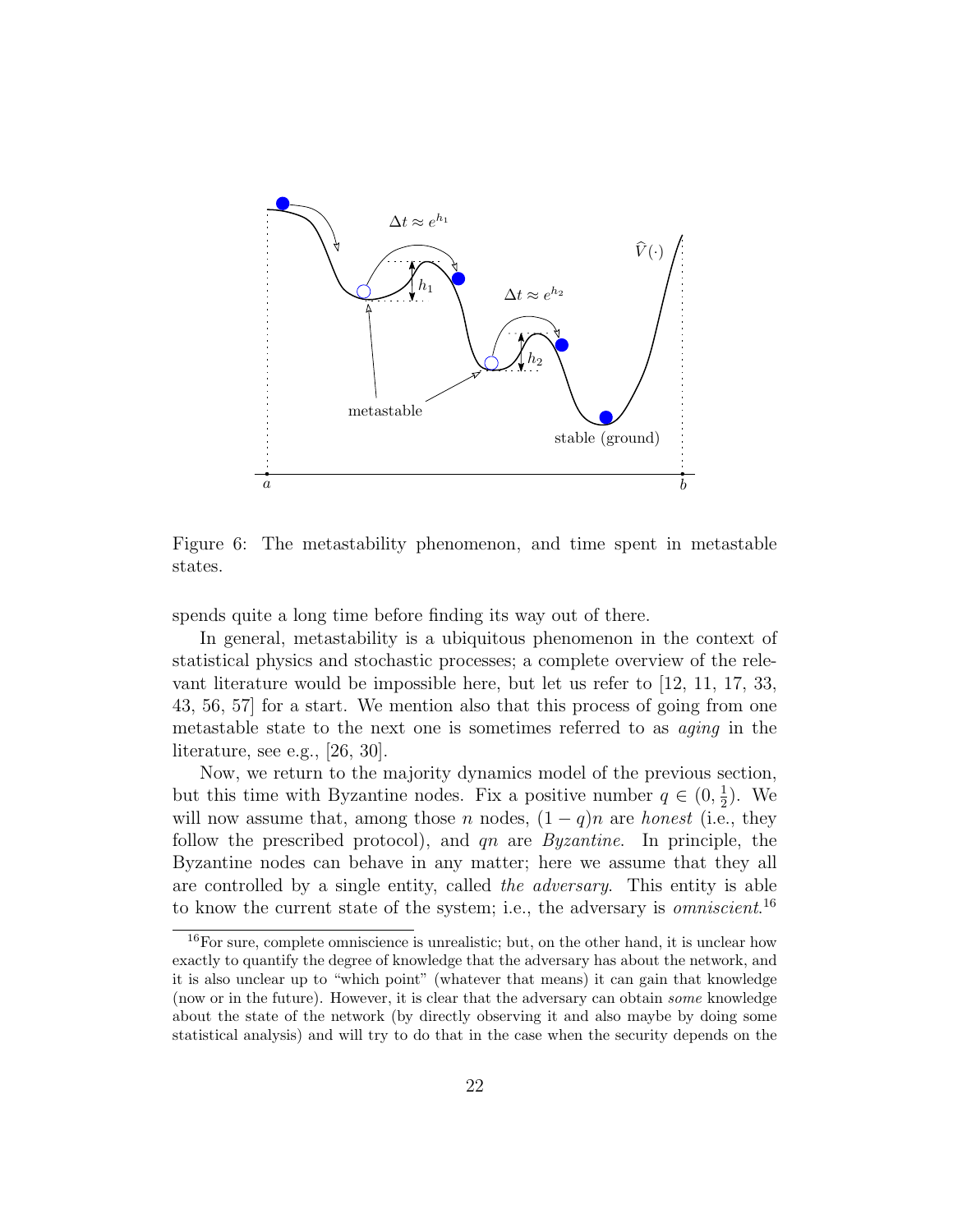Let us warn the reader already at this point that the adversary can adopt a multitude of different strategies – these are, roughly, the "behaviors" that the adversary uses to achieve its goals. These goals may be, for example, to delay the consensus among the honest nodes, or to prevent it from occurring altogether by having different nodes finalize on different opinions, or to have some nodes reach their final opinion while keeping the others undecided.

Let us consider a very simple adversarial strategy: "Help the weakest". That is, when queried, the adversarial nodes will always vote on the less popular opinion among the honest nodes. The goal now is to  $try<sup>17</sup>$  to analyze the system similarly to the previous section, via a one-dimensional nearestneighbor random walk.

Denote by  $\tilde{X}_k$  be the number of *honest* nodes with opinion 1 at time k. Byzantine nodes have no real opinions, and if a Byzantine node is selected, then the state of the system will not change. Let us assume  $X_k = m$ , and consider the following two cases.

Case 1:  $m \leq \frac{(1-q)n}{2}$  $\frac{q}{2}$ . In this case, any Byzantine node, if queried, will vote for 1. So, the number of 1-opinions among three independently chosen nodes will have the Binomial $(3, \frac{m}{n} + q)$  distribution. Then, if one of the m honest opinion-1 nodes was selected (which happens with probability  $\frac{m}{n}$ ), it will switch its opinion to 0 with probability  $\left(1 - \frac{m}{n} - q\right)^3 + 3\left(1 - \frac{m}{n} - q\right)^2 \left(\frac{m}{n} + q\right);$ likewise, if an honest node with current opinion 0 was selected (which happens with probability  $1 - q - \frac{m}{n}$  $\frac{m}{n}$ , it will switch its opinion to 1 with probability  $\left(\frac{m}{n}+q\right)^3+3\left(1-\frac{m}{n}-q\right)\left(\frac{m}{n}+q\right)^2.$ 

**Case 2:**  $m > \frac{(1-q)n}{2}$ . In this case, a Byzantine node, if queried, will vote for 0, and therefore the number of 1-opinions among three independently chosen nodes has the Binomial $(3, \frac{m}{n})$  $\frac{m}{n}$ ) distribution. Then, as before, if one of the  $m$  honest opinion-1 nodes was selected, it will switch its opinion to 0 with probability  $\left(1-\frac{m}{n}\right)$  $\left(\frac{m}{n}\right)^3 + 3\left(1 - \frac{m}{n}\right)$  $\left(\frac{m}{n}\right)^2\left(\frac{m}{n}\right)$ ; if an honest node with current opinion 0 was selected, it will switch its opinion to 1 with probability  $\left(\frac{m}{n}\right)^3$  +  $3(1-\frac{m}{n})$  $\frac{m}{n}$  $\left(\frac{m}{n}\right)^2$ .

network state's obfuscation. Therefore, it is reasonable to assume omniscience to be on the safe side.

<sup>&</sup>lt;sup>17</sup> "Try not! Do, or do not!"  $\odot$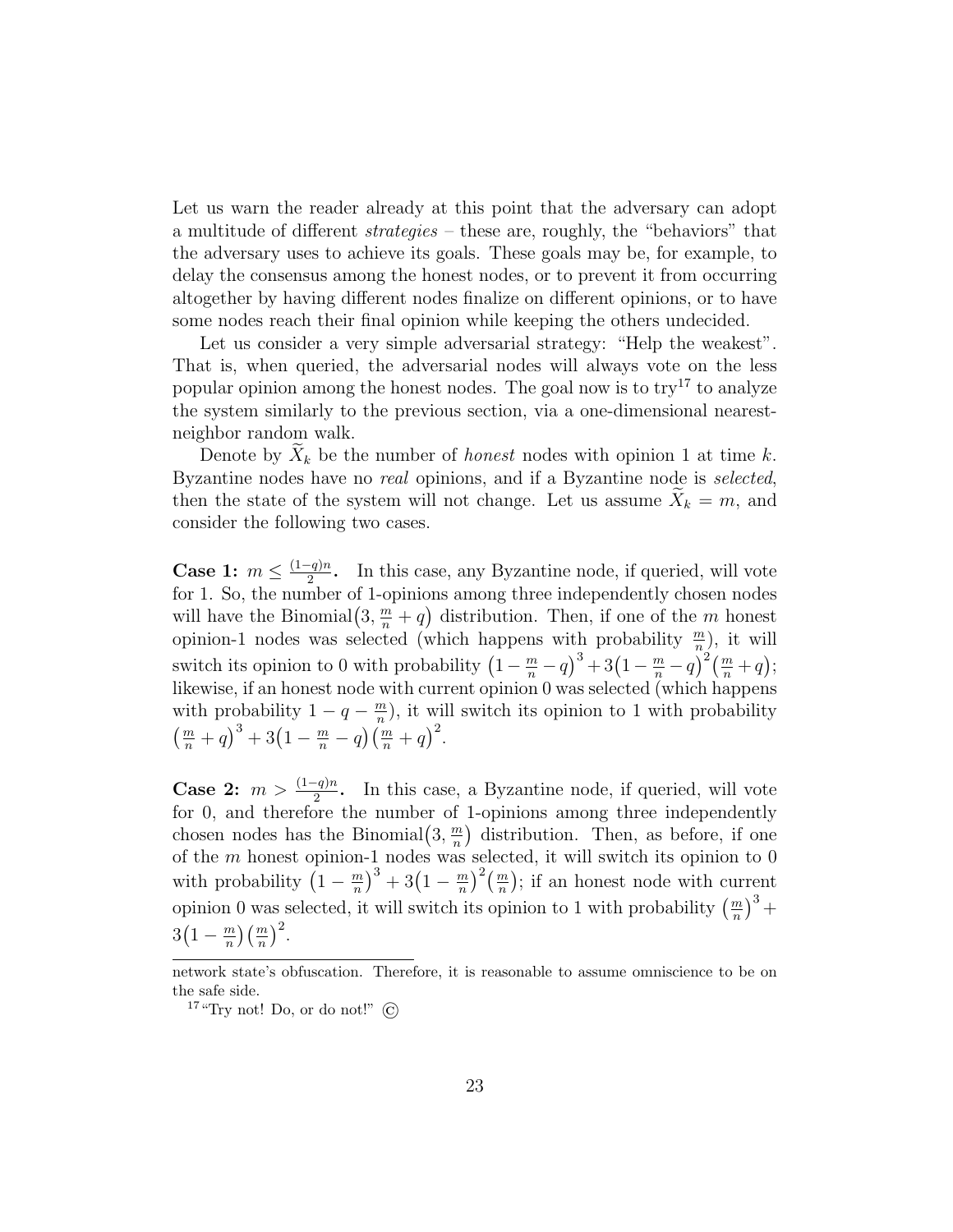Note, in particular, that 0 and  $(1-q)n$  are not absorbing states anymore — because even if all the honest nodes agree, there is a chance that the selected honest node will choose at least two Byzantine ones for opinions and those will convince it to switch.

That is, we find that the process  $(X_k, k \geq 0)$  is a (one-dimensional) random walk on  $\{0, \ldots, (1 - q)n\}$ , and on  $X_k = m$  we have

$$
\widetilde{X}_{k+1} = \begin{cases}\nm - 1, & \text{with probability } \widetilde{p}_m, \\
m + 1, & \text{with probability } \widetilde{q}_m, \\
m, & \text{with probability } \widetilde{v}_m = 1 - \widetilde{p}_m - \widetilde{q}_m,\n\end{cases}
$$
\n(16)

where

$$
\tilde{p}_m = \begin{cases}\n\frac{m}{n} \left( \left( 1 - \frac{m}{n} - q \right)^3 + 3 \left( \frac{m}{n} + q \right) \left( 1 - \frac{m}{n} - q \right)^2 \right), & \text{if } m \le \frac{(1-q)n}{2}, \\
\frac{m}{n} \left( \left( 1 - \frac{m}{n} \right)^3 + 3 \frac{m}{n} \left( 1 - \frac{m}{n} \right)^2 \right), & \text{if } m > \frac{(1-q)n}{2}, \\
\tilde{q}_m = \begin{cases}\n\left( 1 - \frac{m}{n} - q \right) \left( \left( \frac{m}{n} + q \right)^3 + 3 \left( \frac{m}{n} + q \right)^2 \left( 1 - \frac{m}{n} - q \right) \right), & \text{if } m \le \frac{(1-q)n}{2}, \\
\left( 1 - \frac{m}{n} - q \right) \left( \left( \frac{m}{n} \right)^3 + 3 \left( \frac{m}{n} \right)^2 \left( 1 - \frac{m}{n} \right) \right), & \text{if } m > \frac{(1-q)n}{2}.\n\end{cases}
$$

We then define the potential  $\tilde{V}$  analogously to (3) (with  $\tilde{p}$ 's and  $\tilde{q}$ 's on the place of  $p$ 's and  $q$ 's). By examining the above transition probabilities, one can show that V looks as shown in Figure 7. Indeed, let us try to find out for which values of  $m \leq \frac{(1-q)n}{2}$  $\frac{q}{2}$  the drift  $\tilde{q}_m - \tilde{p}_m$  would become 0 — these would correspond to the "flat points" (typically minimums or maximums) of the potential  $\hat{V}$ . To this end, we abbreviate  $\alpha = \frac{m}{n}$  $\frac{m}{n}$ , and solve the equation

$$
\alpha((1-\alpha-q)^3+3(\alpha+q)(1-\alpha-q)^2)=(1-\alpha-q)((\alpha+q)^3+3(\alpha+q)^2(1-\alpha-q)).
$$

Note that one can divide both sides by  $(1 - \alpha - q)$  and then cancel the  $\alpha^3$ terms. The two real roots that we are interested in are

$$
\alpha_0(q) = \frac{1}{4} \left( 1 - \sqrt{1 - \frac{8q}{1-q}} \right) - q,
$$
  
\n
$$
\alpha_1(q) = \frac{1}{4} \left( 1 + \sqrt{1 - \frac{8q}{1-q}} \right) - q,
$$

which only exist for  $q \in (0, \frac{1}{9})$  $\frac{1}{9}$ . One can also obtain that

$$
\alpha_0(q) = 3q^2 + O(q^3)
$$
 and  $\alpha_1(q) = \frac{1}{2} - 2q + O(q^2)$  as  $q \to 0$ . (17)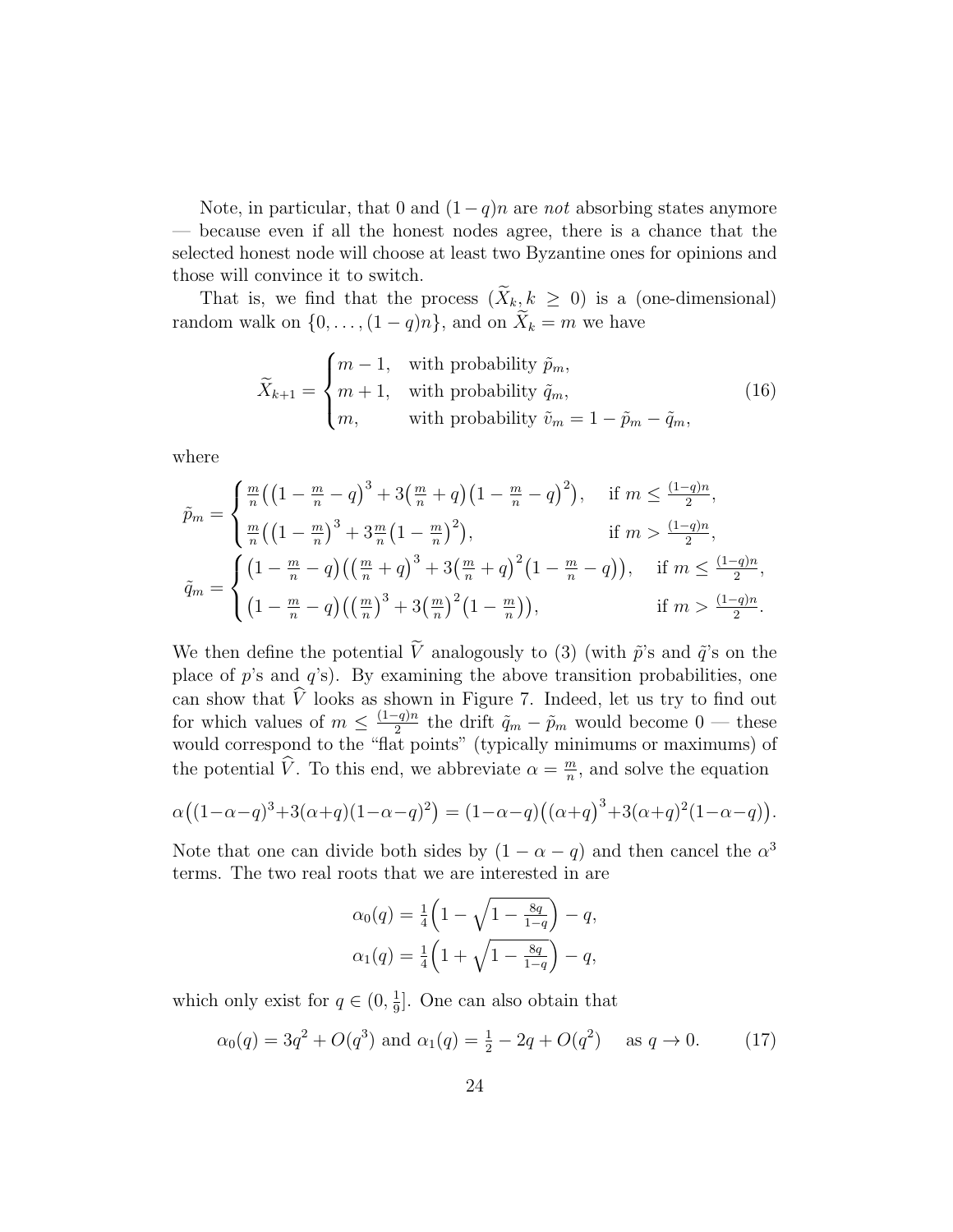

Figure 7: The potential profile for the majority dynamics with Byzantine nodes: with  $q < 0.09029$  (top left),  $0.09029 < q < \frac{1}{9}$  (top right),  $q > \frac{1}{9}$ (bottom).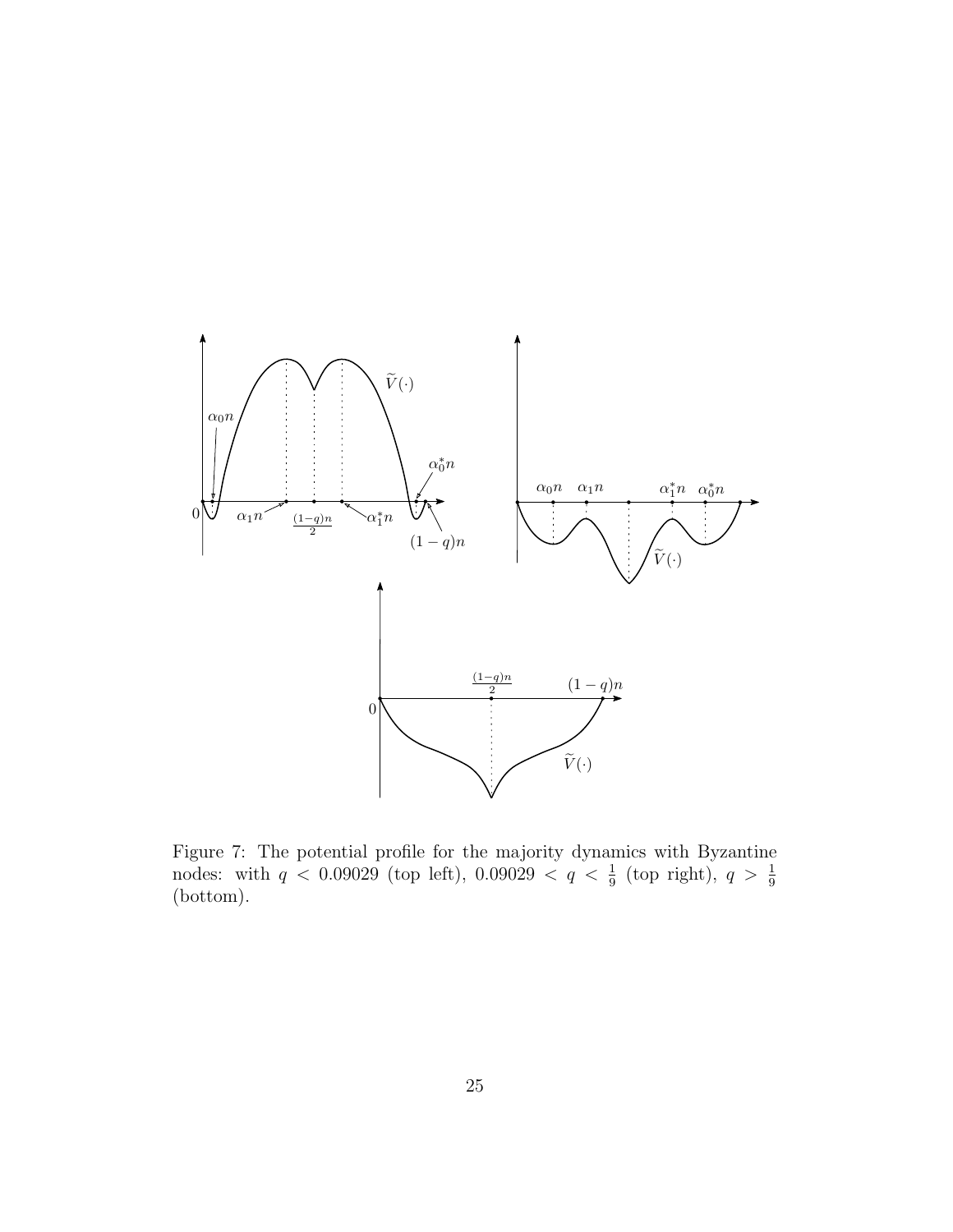Define also the "symmetric" points  $\alpha_0^*(q) = 1 - q - \alpha_0(q)$  and  $\alpha_1^*(q) =$  $1 - q - \alpha_1(q)$ . To be able to distinguish between the situations in the second and third pictures in Figure 7, it is then important to be able to compare the values of  $\widehat{V}(\alpha_0(q))$  and  $\widehat{V}(\frac{(1-q)n}{2})$ ; for this, we essentially need to know the sign of the sum  $\sum_{m=n\alpha_0(q)}^{(1-q)n/2} \log \frac{\hat{p}_m}{\hat{q}_m}$ . We can approximate the sum with the integral and note that the equation (in  $q$ )

$$
\int_{\alpha_0(q)}^{\frac{1-q}{2}} \log \frac{s((1-s-q)^2 + 3(s+q)(1-s-q))}{(s+q)^3 + 3(s+q)^2(1-s-q)} ds = 0
$$
 (18)

has the solution  $q^* \approx 0.09029$  (obtained numerically). Therefore, roughly at q ∗ there should occur the phase transition between the top left and top right pictures in Figure 7.

The key difference with the non-Byzantine case (recall Figure 2) is that now in this  $\tilde{V}$ -picture there are possibly three potential wells. Claim 2.6 (iv) tells us that, in a situation like that, the random walker will typically need quite a lot of time to escape from the well.

For the 3-choice majority dynamics with the "help the weakest" adversarial strategy, we therefore find that

- with  $q < q^*$ , there are three locally attractive states two pre-consensus ones, and one "balanced" (i.e., "50/50"); but the pre-consensus states are ground (that is, "stronger"; i.e., in the long run, $^{18}$  the system will "prefer" to stay in those due to Claim  $2.6$  (iii));
- with  $q^* < q < \frac{1}{9}$ , those three states remain, but now the balanced one is the ground state (so the system might spend some time in a preconsensus state, but in the long run it will fall to the ground state, again due to Claim  $2.6$  (iii));
- with  $q > \frac{1}{9}$ , there are no pre-consensus states (so the system just goes to the "balanced" ground state from anywhere).

Let us discuss the  $q < q^*$  situation (the top left picture in Figure 7) in a little more detail. By Claim 2.6 (ii) (in fact, Lemma 2.1 applied to the present situation), if the process starts sufficiently out of the interval  $[\alpha_1(q)n, \alpha_1^*(q)n]$ 

<sup>&</sup>lt;sup>18</sup>It might be *really* long, though.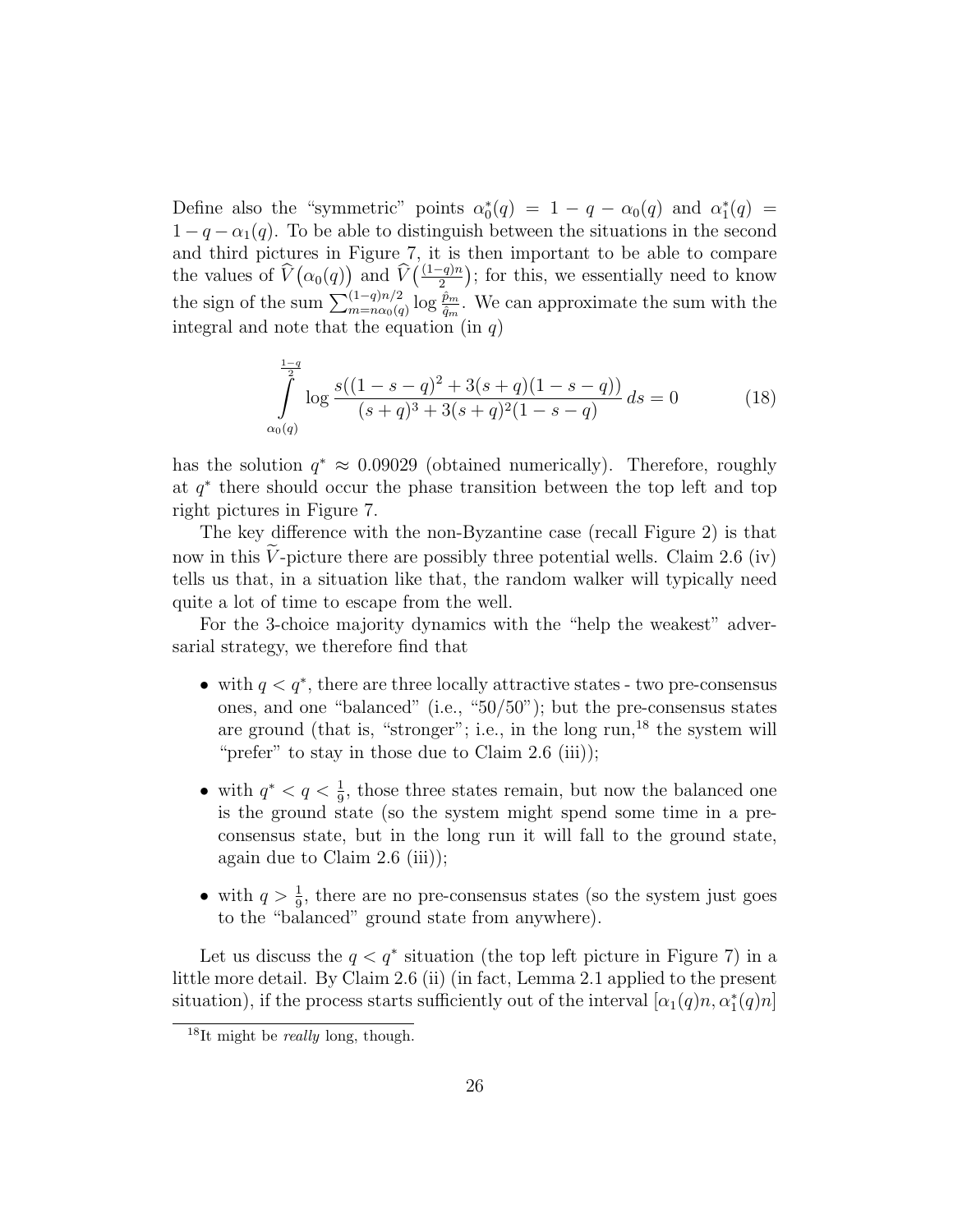(i.e., out of the central potential well), it will go to the corresponding preconsensus state with probability exponentially close to 1. Then, an important practical observation is that, if in a pre-consensus state, the honest nodes have a way to figure out the preferred state of the system, e.g., by averaging over last  $N$  responses received, with a very high probability, a significant majority will choose the same as the preferred state. This can be seen as a "positive" result: even with Byzantine nodes, in the case where the initial opinion configuration is sufficiently away from the "balanced" situation, we are able to achieve practical consensus with high probability.<sup>19</sup> However, later we will see that the presence of the central potential well does pose some very serious problems in practice.

Let us now ask the following question: what if we slightly increase the communication complexity by asking  $k > 3$  nodes for opinions, instead of just three? What are the benefits of this increase? For convenience, let us assume that  $k$  is odd, so that draws are not possible. First, let us show that the distance from total consensus to the bottoms of the two pre-consensus wells will be of order  $q^{\frac{k+1}{2}}$  as  $q \to 0$ . Recall (17): this agrees with the fact that  $\alpha_0(q) \approx q^2$  with  $k = 3$ . Indeed, assume that the system (i.e., the number of honest nodes with current opinion 1) is currently in the state around  $m =$  $Cq^{\frac{k+1}{2}}n$ . Then, the probability that an honest node with opinion 1 is selected is approximately  $Cq^{\frac{k+1}{2}}$ , and then it will flip its opinion with probability close to 1 (since the proportion of the nodes who would respond 0 when chosen will be around  $1-q-Cq^{\frac{k+1}{2}} > \frac{1}{2}$  $\frac{1}{2}$ , so the fact that the Binomial distribution becomes more concentrated as  $k$  increases will take care of that). On the other hand, the probability that an honest node with opinion 0 is selected is around  $1 - q - Cq^{\frac{k+1}{2}}$ , and then it will flip its opinion with probability around  $c^*q^{\frac{k+1}{2}}$  (this can be seen from the explicit formula for the Binomial probability distribution). Then, we see that (up to terms of smaller order, and keeping the notations  $\tilde{p}_m, \tilde{q}_m$  for the case of k chosen nodes)  $\frac{\tilde{p}_m}{\tilde{q}_m} \approx \frac{C}{c^*}$  $\frac{C}{c^*}$ , so the bottom of the left pre-consensus well will be around  $c^*q^{\frac{k+1}{2}}n$ . That is, increasing  $k$  indeed permits us to approximate the pre-consensus to the consensus, thus also making it easier to design the local decision rules used by the honest nodes to finalize their opinions.

<sup>&</sup>lt;sup>19</sup>Also, using the technique of stochastic domination, it is even possible to show that the same holds for any adversarial strategy, not only for "help the weakest".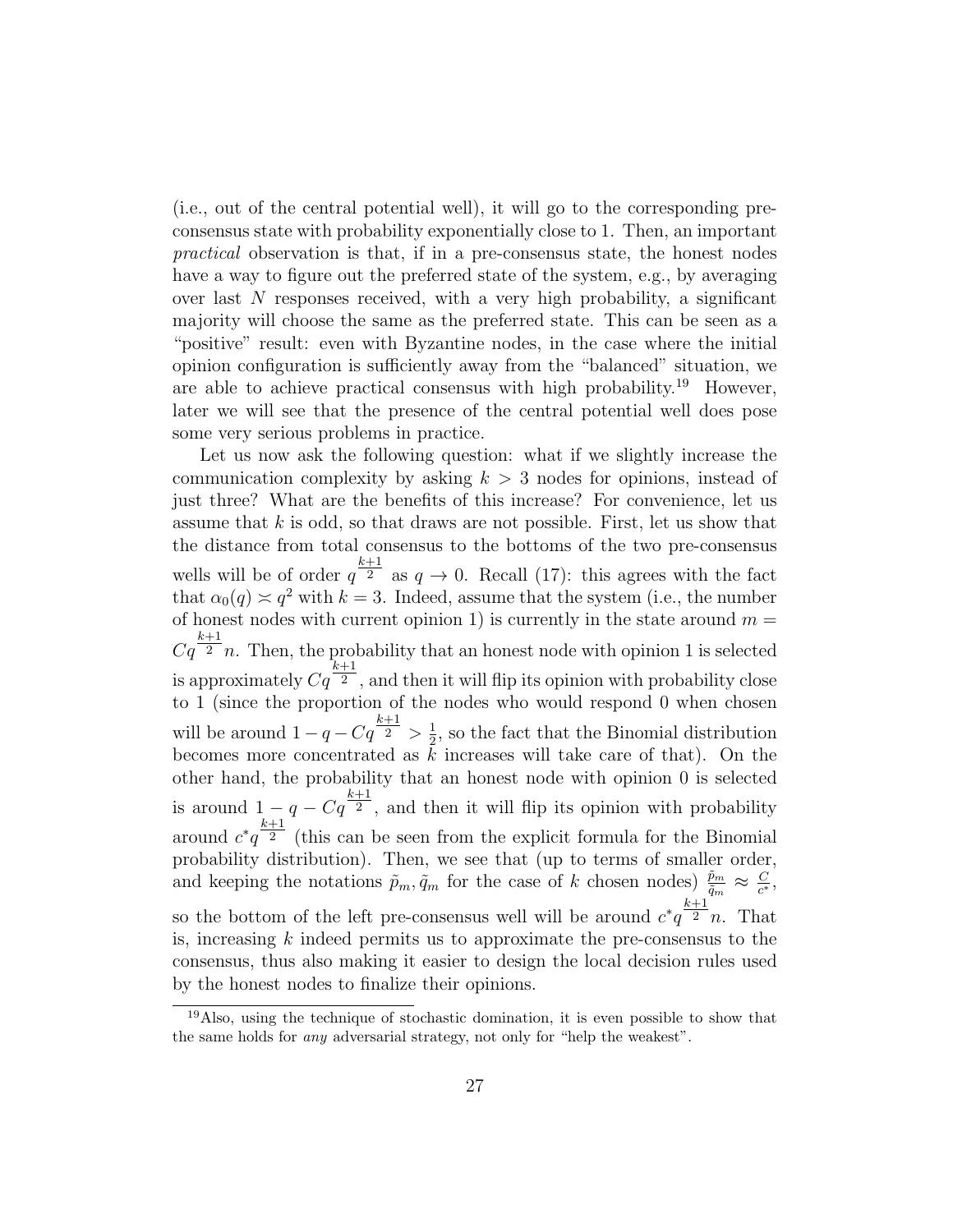However, let us show that the width or size of the central potential well will not tend to zero (in fact, it will always remain at least  $qn$ ). Indeed, notice first that if the state of the system is close to  $\frac{(1-2q)}{2}n$ , then (since the Byzantine nodes would vote for 1) a chosen peer would vote for 0 or 1 roughly with equal probabilities; however, since the probability of selecting an honest node with opinion 1 is significantly less than the probability of selecting an honest node with opinion 0, the process will have a drift to the right (meaning that it is inside the central potential well). For completeness, observe also that for a fixed  $a < \frac{(1-2q)}{2}$  one can find a large enough k such that an is out of the central well. Indeed, the probability that a randomly chosen node would vote for 1 would then be  $a + q < \frac{(1-2q)}{2} + q = \frac{1}{2}$  $\frac{1}{2}$ , and then it is clear that the probability that a Binomial $(k, a + q)$  random variable does not exceed  $\frac{k-1}{2}$  can be made as small as we want by the choice of k. This shows that, as we grow  $k$ , the central potential well "shrinks towards"  $\int \frac{(1-2q)}{2}$  $\frac{-2q}{2}n, \frac{1}{2}n$ , but that interval (of length qn) is always a part of it.

To finalize this subsection on a not-so-optimistic note, observe that we have analyzed only one adversarial strategy: the "help-the-weakest". This point also explains why analyzing the system via simulations is not a straightforward task — these need to be performed for any adversarial strategy, and there are infinitely many of them. It is also necessary to mention that, in principle, with more complicated adversarial strategies or node's finalizations rules the process may not even be a Markov chain which would make its analysis much more difficult.

### 2.3 Obstacles on the road to consensus: the curse of metastability

We have just seen the most immediate consequence of having Byzantine nodes: some natural adversarial strategies can lead to metastable states, where, due to Claim 2.6 (iv), the process can spend quite a lot of time (exponential in the number of Byzantine nodes provided that they make a positive fraction of the totality, which could mean essentially forever in practice). The situation is summarized in Figure 8 (we disregard the preconsensus potential wells there, as they may be made small by the choice of  $k$ , and, in any case, the honest nodes are able to make the correct decision while the process is spending time in those). Essentially, in the all-honest situation (top left picture), regardless of the starting position, the process will quickly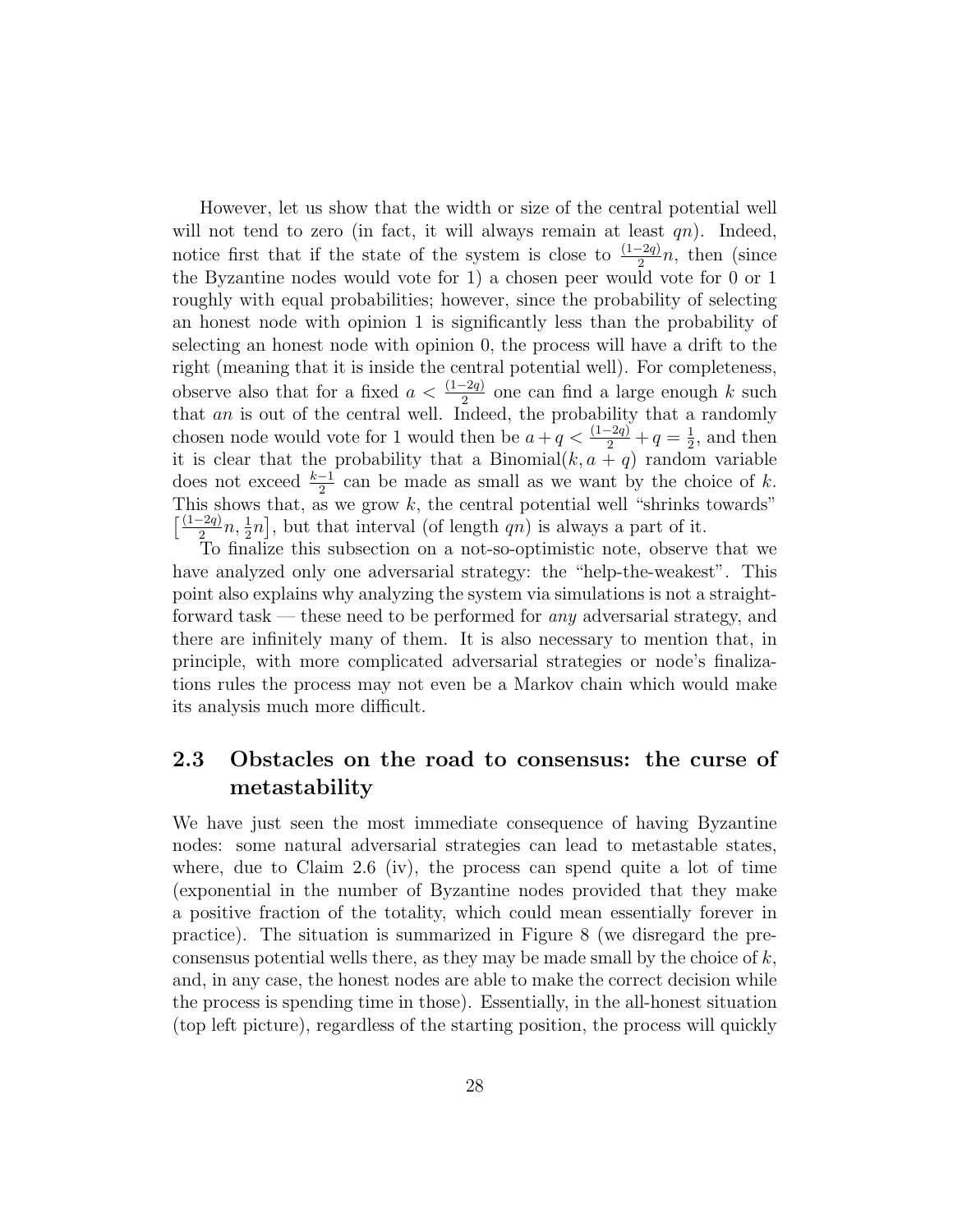

Figure 8: Majority dynamics with Byzantine actors: the curse of metastability.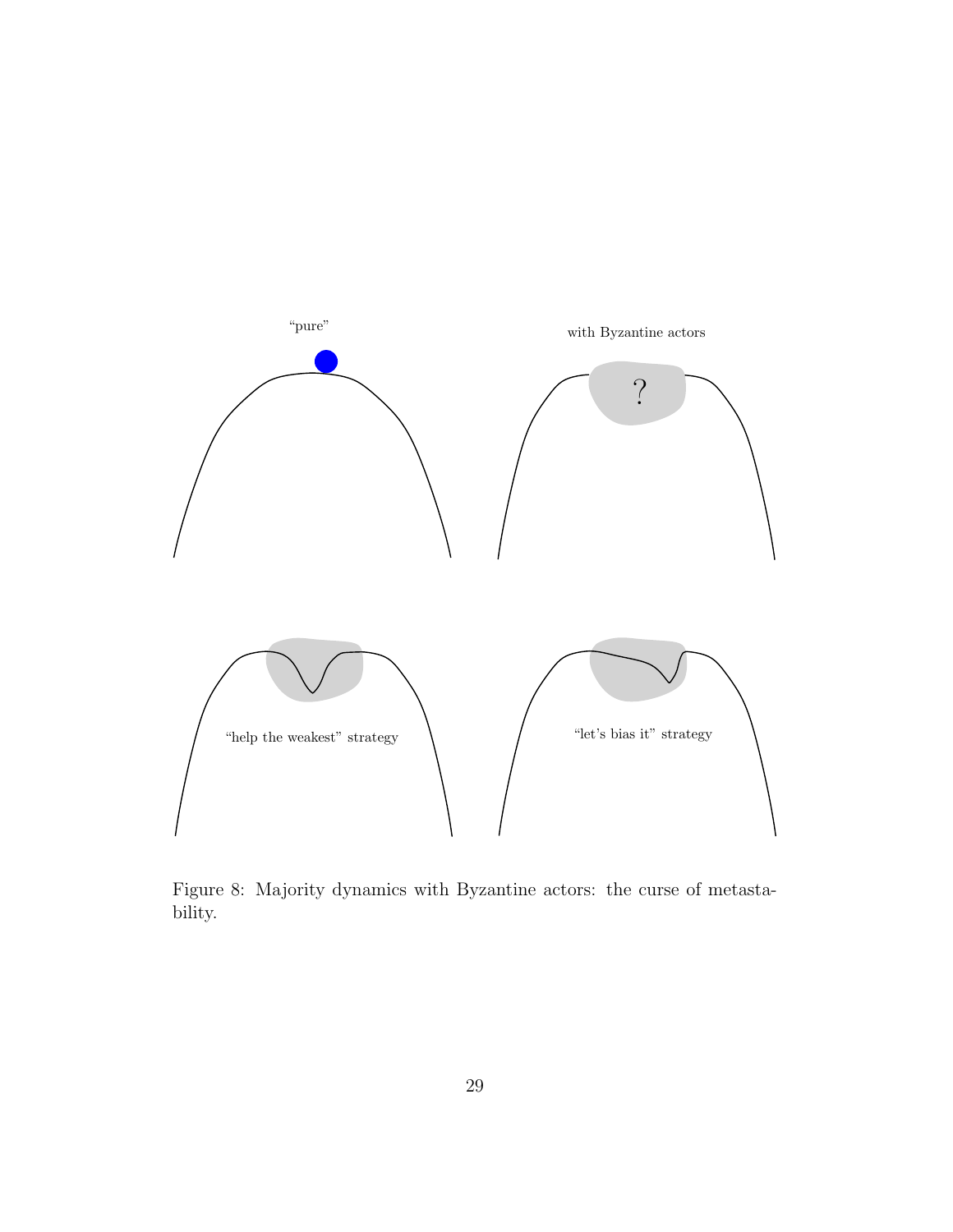end up in one of the two consensus states. However, with Byzantine actors (top right picture), the adversary has a "region of control" (indicated by the big question mark) where it is able to dictate what the system will do. For example, for the natural "help the weakest" strategy (discussed in detail in Section 2.2) the potential profile is as in the bottom left picture, meaning that, when started not far away from the balance, the process is likely to spend a lot of time near the "exactly balanced" situation. As noted at the end of the previous section, other adversarial strategies are possible, for example, the one on the bottom right part of Figure 8. There, the adversary prefers to "bias" the overall opinion counts slightly towards one of the extremes (while still remaining in its region of control). This approach might make sense because it would increase the probability that, during that long time spent in the potential well, some of honest nodes would already finalize on that "slightly preferred" opinion because their finalizations rules would be triggered by some "improbable" events (and then the adversary would even be able to sway the consensus to the other side).

The last point highlights an important (and perhaps not a-priori clear) problem: the existence of metastable states not only compromises liveness but also casts doubts on the system's safety. The reason is that, as it sometimes happens with large stochastic systems, improbable things can happen if one waits for a really long time. Since the local finalization rules used by the nodes are usually publicly known, the adversary may try using that knowledge to create conditions whereby finalization still might occur during a sufficiently long time interval while the process is still within the adversary's region of control. To assess the risk of such a development, one would need to employ some entropy-versus-energy-type arguments (that, basically, compare the inverse probability of an "improbable" event to the number of "tries" when that event might occur), and the question of optimizing over adversary's strategies would stand even then.

In view of the above, a natural idea would be to set some limit on the time to achieve consensus, i.e., if a transaction's status is still undecided after some fixed time  $t_{\text{max}}$ , then just consider this transaction invalid, i.e., set its status to 0. However, this can be dangerous, because some nodes would finalize on 1 just barely while others just barely not (and therefore set the final opinion to 0 according to that rule), with a non-negligible probability (especially if the adversary stops messing with the system "just before" the limit time  $t_{\text{max}}$ elapses). Another natural idea would be to introduce some tie-breaking rule: based on the information available in the system, the nodes would sponta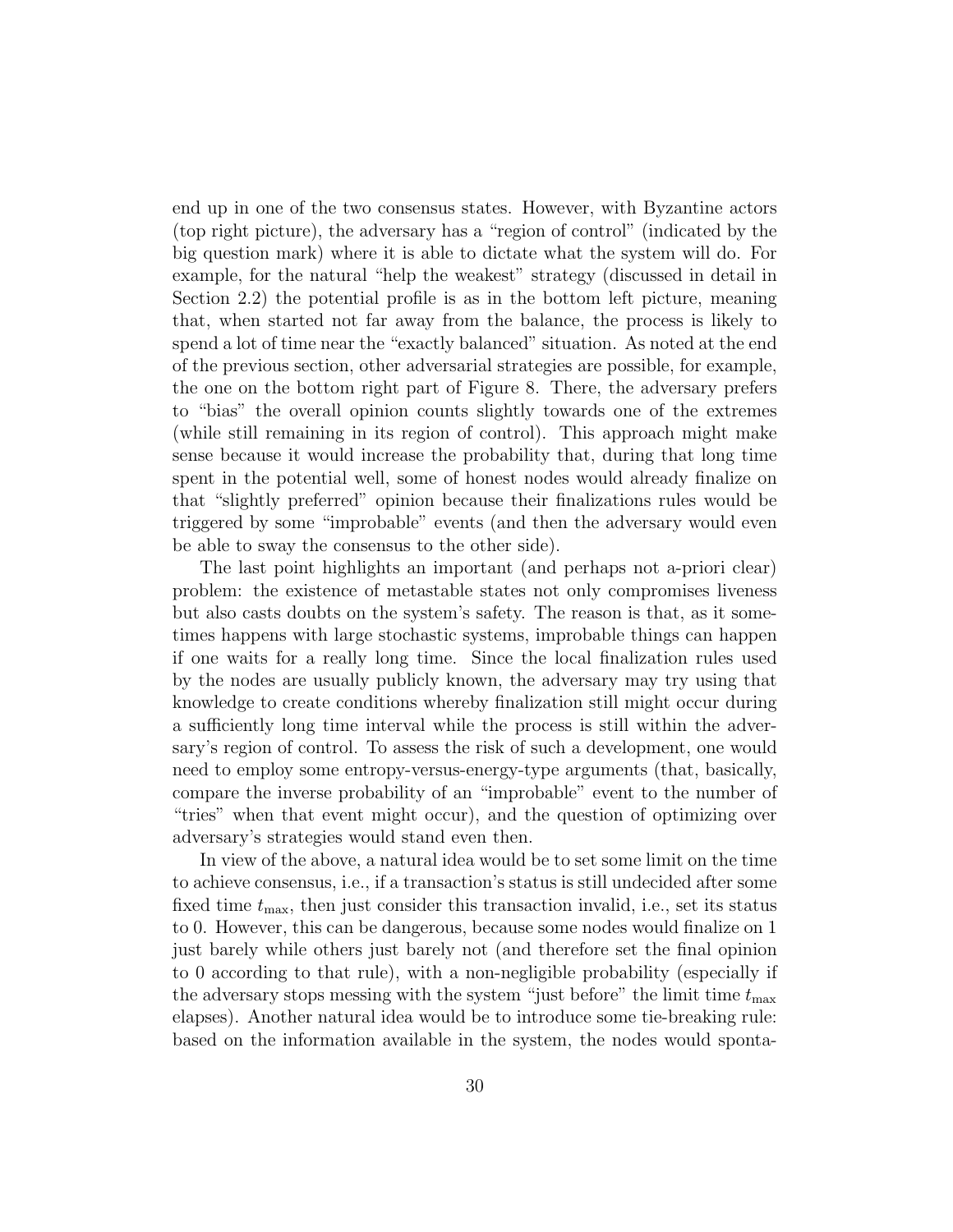neously switch to one of the opinions in case the balanced state persists for too long. If enough honest nodes do that approximately at the same time, the system may be pushed towards one of the extremes. This idea certainly deserves further research; however, this sort of metastability-breaking is not easy to achieve when the adversary has (almost) full information: the adversary would be facing a sort of stochastic control problem, and might be able to influence the state of the system (i.e., "adjust the controls") in such a way that not enough honest nodes are able to take that sort of coordinated action, and therefore the split would persist. In the next section, however, we will describe a metastability-breaking mechanism that uses *external randomness* (which cannot be predicted by the adversary) and show that it indeed makes the system achieve consensus in a well-controlled way.

In any case, to explore the attacks outlined in this section, the adversary has to be "smart" (i.e., adjust its behavior to the state of the honest nodes in perhaps a non-trivial way) and well-connected (to be able to know the state at least with some degree of precision). It is clear that the system will not "break by itself" (with the adversary not abiding by the rules but just doing random things); on the other hand, it is also clear that a smart-andwell-connected adversary can disrupt the system to a considerable extent, at least in theory. For sure, one has to bear in mind that the adversary's omniscience assumption is an idealized one, and that in a practical system from the adversary's point of view there will be some "natural randomness" (stemming from, e.g., differences in nodes' local perceptions, fluctuations in message delivery times, own limitations in connectivity and processing power that would prevent the adversary from catching up with the rest of the network, and so on) that the adversary cannot predict/control. In principle, this "adversarial unawareness" could also act as a metastability breaker, but one would have to exercise quite some caution when relying on it. The problem is that there will likely be a sharp phase transition with respect to the amount (whatever it means) of that randomness: too much "fog of war" would prevent the attacker from maintaining metastable states, but a small amount of it would mean that the above-discussed potential wells are still present and therefore the adversary would be still in control (in the situation when opinions are split). In any case, as we have already mentioned, it is not necessarily clear how to define/measure/control this factor and what guarantees there are that no adversary would be able to become *sufficiently* powerful in the foreseeable future.

One example of a paper that could have benefited from the analytic tools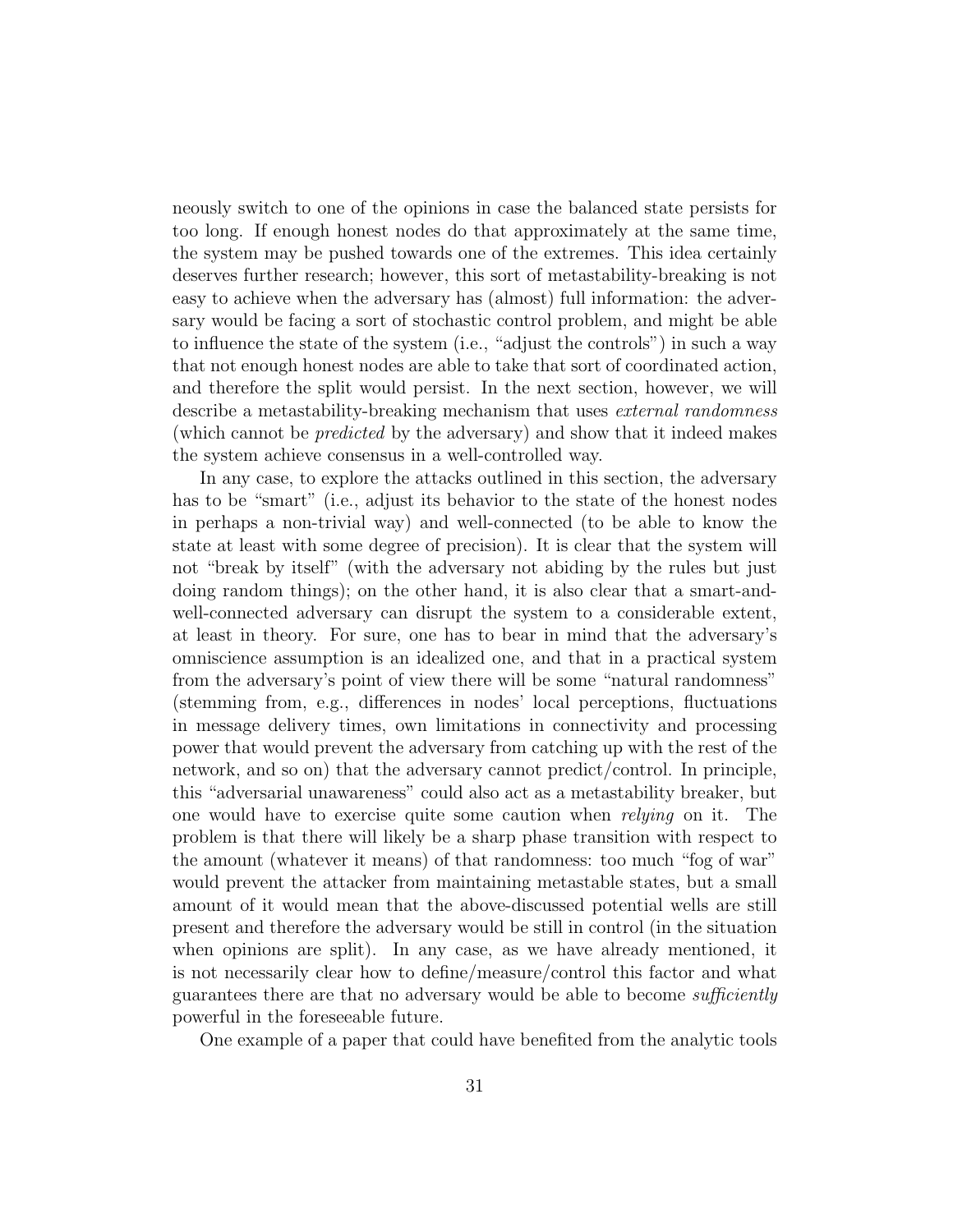and arguments outlined here is [65] (we cite also [64], which contains more technical details). As argued above, to access the protocol's safety it is not enough to just prove that it will converge to consensus starting from an already sufficiently biased situation (i.e., sufficiently out of the central potential well, in the case of the "help the weakest" adversarial strategy; admittedly, even for this situation the arguments in these papers are far from convincing). There is no attempt to approach it via the above-mentioned "entropy-versus-energy" arguments, which, in particular, would be important in the case of the above-mentioned "let's bias it" strategy. The authors of the aforementioned papers also claim that they have studied their model via simulations, but it is not completely clear which adversarial strategies were considered, and why those strategies would be optimal from the adversary's point of view. It is also unfortunate that these papers do not contain explicit estimates on the probabilities of "bad" events; as argued in this section, in such circumstances it is hardly possible to access if the system can scale well. As consensus protocols play a prominent role in every distributed ledger's safety, the authors want to stress the need to approach any "solution" without a metastability-breaking mechanism with skepticism.

### 3 FPC: breaking metastable states

In this section, we describe a recent solution, the fast probabilistic consensus (FPC) introduced in [60]. FPC breaks metastable states with the use of external randomness.

The use of common external randomness necessitates a change of the dynamics. We no longer ask nodes to update their opinions one by one, but instead ask them to update their opinions synchronously in rounds. As previously noted, it is possible that such a synchronous model could in theory be analyzed as the asynchronous toy model, but the analysis would be much more technical. In fact, the corresponding random walk would not only be able to jump steps of length 1, but its step distribution may be of full support.

As in the previous toy model, the basic feature of FPC is that, in each round, each node queries a random subset of known peers of size k about their current opinion. We allow k to be relatively large, e.g.,  $k = 25$ , but still assume that  $k \ll n$ . Once a node receives the answers to its queries, it updates its opinion. This continues until a local stopping rule is satisfied, as discussed in the previous section.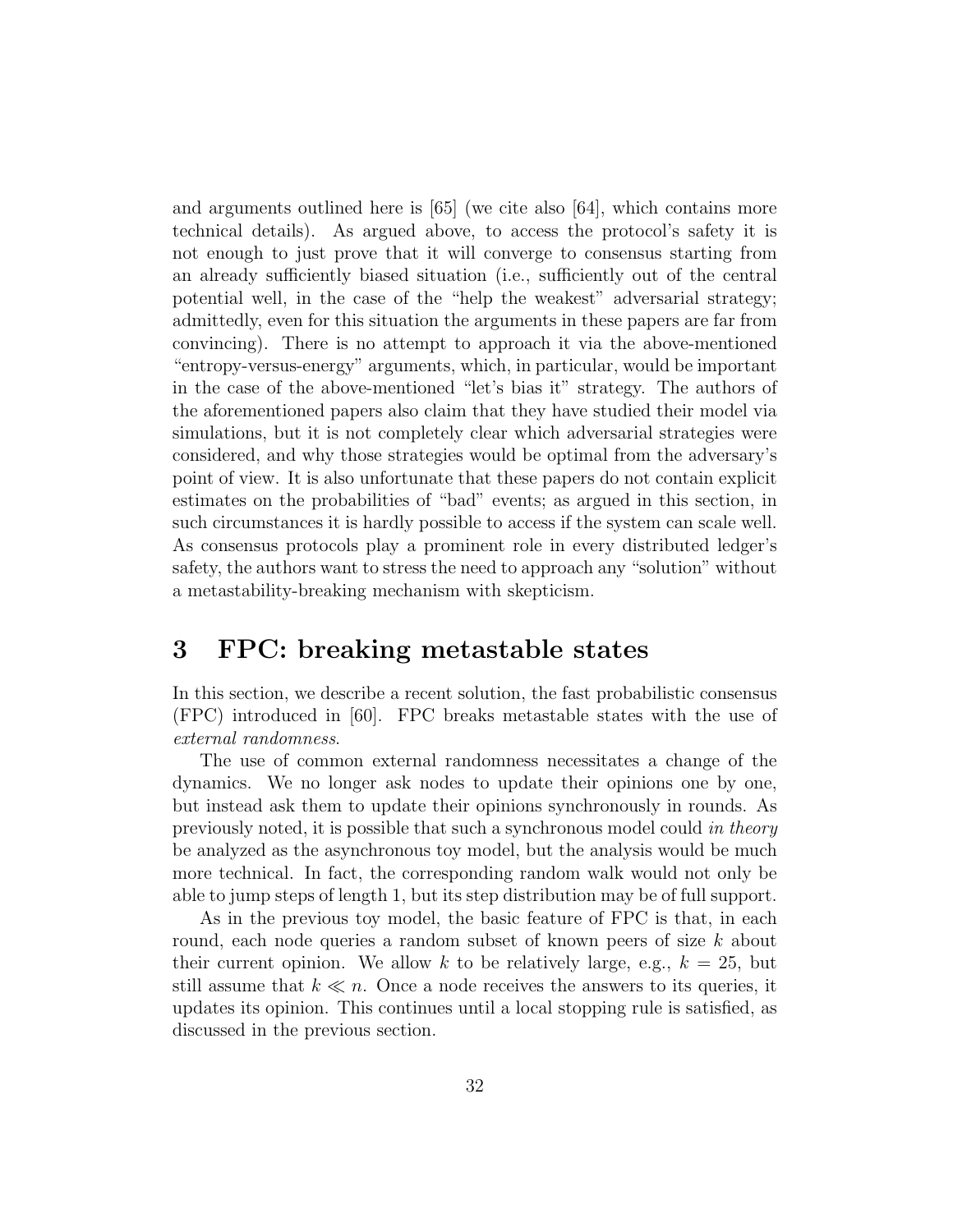

Figure 9: FPC: defeating the metastability with round-based common random thresholds.

On a high level, the main idea of the FPC can be explained in the following way. As we have seen in Section 2, if the adversary is able to know (at least with some precision) what the state of the honest part of the system is and is able to predict the honest nodes' behavior, then it may be able to seriously interfere with the system. On the other hand, assume that the decision rule used by the honest nodes to choose the preferred opinion is *unpredictable*; that is, cannot be known in advance by the adversary.<sup>20</sup> In this case, the result is illustrated in Figure 9: there is a good chance that, in just one round, the situation completely escapes the adversary's control (the system jumps into a pre-consensus state from where it will quickly converge to consensus regardless of the adversary's actions). This unpredictability is achieved by using a sequence of common random numbers, which are either provided by an external source or generated by the nodes of the system themselves (or, in practice, by a subcommittee of those), see e.g., [16, 44, 58, 67, 70, 73].

#### 3.1 Notation and description of the protocol

Every node i starts with an initial state or opinion  $s_i(0) \in \{0, 1\}$ . We update every nodes opinion at each round, and we note  $s_i(t)$  for the opinion of the

 $\sqrt[20]{20}$ r, at least, *with positive probability* the adversary is not able to predict it.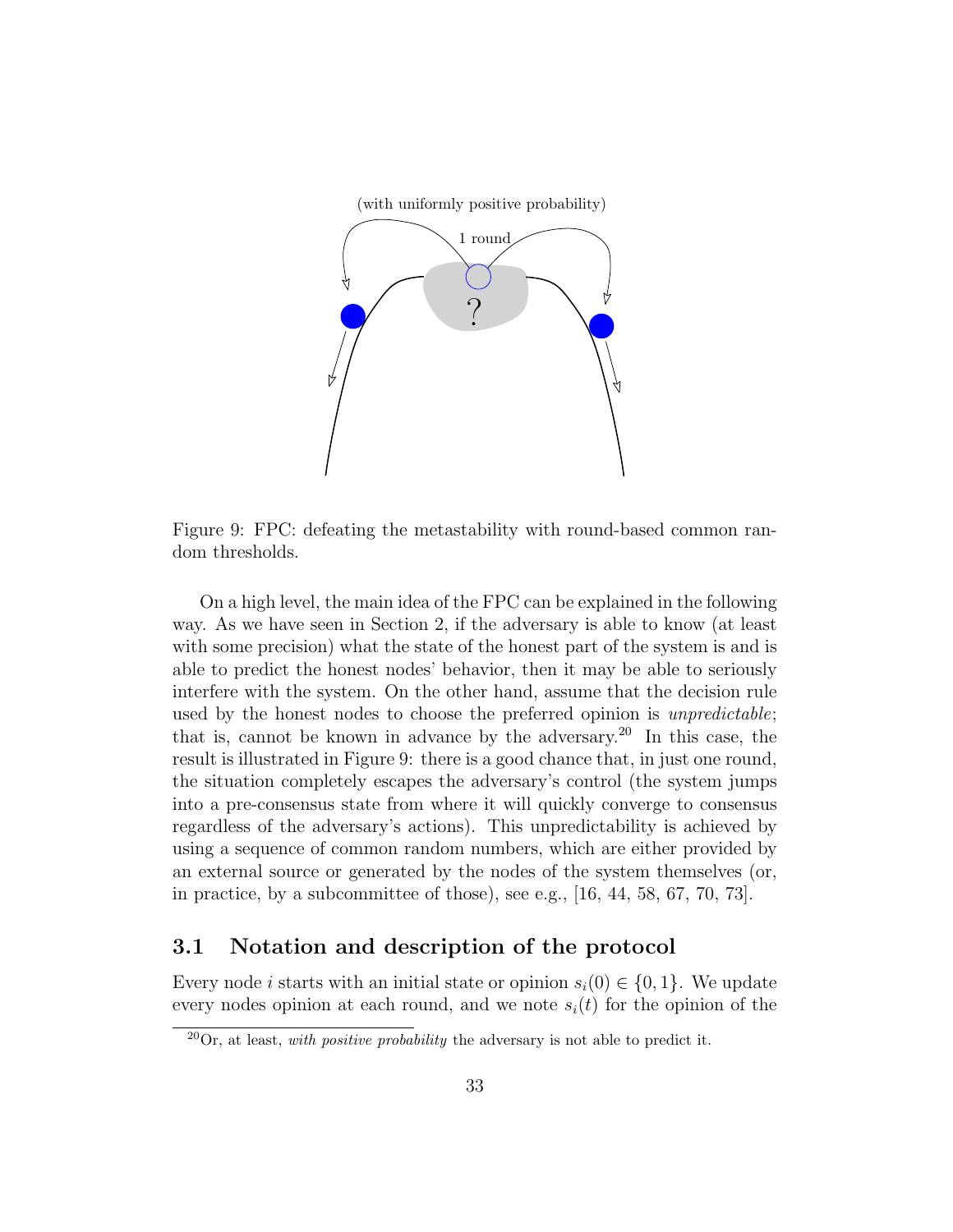node i at time  $t \in \mathbb{N}$ . At each time step each node chooses k (random) neighbors  $C_i$ , queries their opinions, and calculates

$$
\eta_i(t+1) = \frac{1}{k_i(t)} \sum_{j \in C_i} s_j(t),
$$

where  $k_i(t)$  is the number of replies at time t.

It is possible that not all nodes respond and one can set the value for  $s_i(t)$ in the case of no response to 0, 1 or NA. This case is similar to a proportion of nodes being faulty and can be modeled through strategies for malicious nodes introduced in Section 3.2.

In FPC the first round may be different from the subsequent rounds. Any binary decision, as in statistical test theory or binary classification, gives rise to two possible errors. In many applications, the two possible errors are asymmetric in the sense that one error is more severe than the other. Choosing the threshold of the first voting round differently allows the protocol to include this kind of asymmetry. Let  $U_1$  be a uniform distributed random variable Unif([a, b]), for  $0 \le a \le b \le 1$ , and  $U_t, t = 1, 2, \ldots$  be uniform random variables with law Unif( $[\beta, 1 - \beta]$ ) for some parameter  $\beta \in [0, 1/2]$ . We assume the random variables  $(U_t)_{t\geq 1}$  to be independent.

The update rules are now given inductively for  $t \geq 1$  by

$$
s_i(t+1) = \begin{cases} 1, & \text{if } \eta_i(t+1) > U_t, \\ 0, & \text{if } \eta_i(t+1) < U_t, \\ s_i(t), & \text{otherwise.} \end{cases}
$$
 (19)

The essential ingredient of FPC, compared to previous voting models is that the thresholds  $U_t$  are random. The usual majority dynamics would compare the  $\eta$ 's against the deterministic threshold  $\frac{1}{2}$ .

Nodes have to decide locally when to stop the protocol and no longer update their opinions. One possibility of such a local stopping rule is that a node stops querying other nodes and finalizes its opinion if it did not change its opinion for the last  $\ell$  rounds. In the original paper [60] there is also a *cooling-off* period of  $m_0$  rounds after which the above rule starts to be applied. A node will continue to answer queries until some maximal number of rounds, say  $\Delta$ , is attained.

We will distinguish in this exposition between two different ways a votingbased consensus protocol can fail.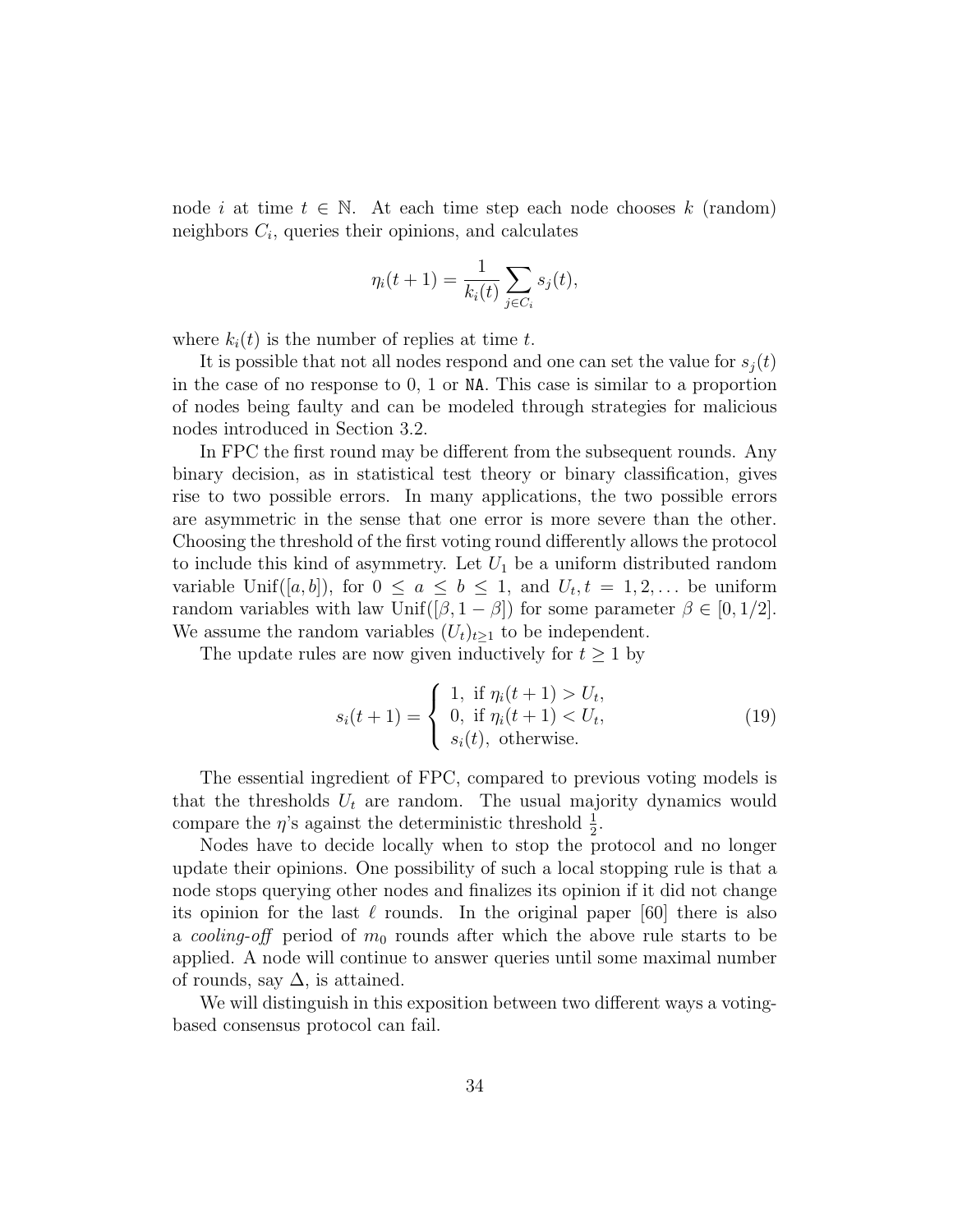- 1. Termination failure: We say the protocol suffers a termination failure if some node did not stop querying before the maximal number of rounds.
- 2. Agreement failure: We say the protocol suffers an agreement failure if two honest nodes terminate with different final opinions.

We say that the protocol *terminates in agreement*, if there are neither agreement nor termination failures.

#### 3.2 Threat model

Byzantine infrastructures and attack strategies can be very diverse. We assume that adversarial nodes can exchange information freely between themselves and can agree on a common strategy. In fact, they all may be controlled by a single individual or entity.

As in Section 2.2, we suppose that  $qn$  nodes are adversarial for some  $q \in [0, 1]$ . The remaining  $(1 - q)n$  nodes are *honest*, i.e., they follow the recommended protocol.

With respect to the *behavior* of the adversarial nodes, we distinguish three cases:

- *Cautious adversary*<sup>21</sup>: Any adversarial node responds the same value to all the queries it receives in that round. The adversary knows the opinions of the honest nodes in the previous rounds.
- Semi-cautious adversary: Any adversarial node does not give contradicting responses (i.e., 0 to one node and 1 to another node in the same round) but does not have to answer all queries. The adversary knows the opinions of the honest nodes in the previous rounds.
- Berserk adversary: Any adversarial node may respond differently to different queries in the same round. At each moment of time, the adversary is not only aware of the current opinions of all honest nodes but may also know which nodes query which other nodes.

The berserk adversary is the worst-case scenario; we pose no limitation on the node's behavior and allow it to be omniscient, i.e., it knows all information that exists until now. However, it is not prescient nor possesses prior knowledge or influence on the random threshold.

<sup>&</sup>lt;sup>21</sup>Also known as a *covert adversary*, cf. [6].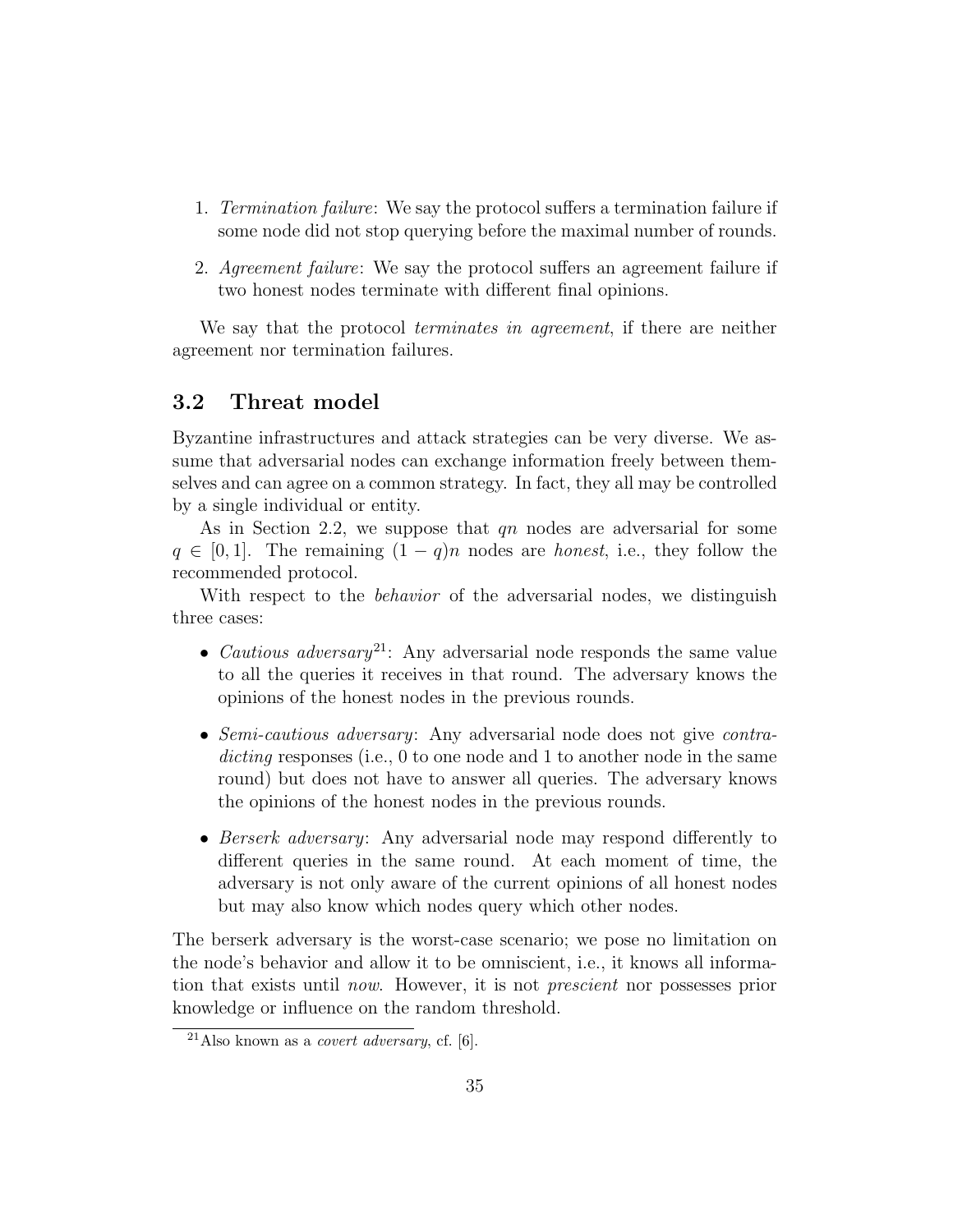Let us explain why the adversary may choose to be cautious or semicautious. We assume that nodes have identities and sign all their messages; this way, one can always prove that a given message originates from a given node. Now, if a node is not cautious, this may be detected by the honest nodes, e.g., two honest nodes may exchange their query history and verify that the same node passed contradicting information to them. In such a case, the offender may be penalized by the honest nodes. For example, the nodes who discovered the fraud would pass that information along with the relevant proof and the other honest nodes would stop querying this particular node.

The semi-cautious adversary has slightly more freedom in *lying* (in fact, in not saying anything) than a cautious adversary. We will see later that this additional freedom has an impact on the security of the system.

#### 3.3 Theoretical results

The theoretical results on FPC found in [60] are obtained under various assumptions. We discuss the necessity of these assumptions in Section 3.5. In this section we assume that every node knows all other participants, that it can directly query any other node, and that honest nodes always reply in due time. In addition, we assume the existence of a common source of randomness that delivers a fresh random threshold in every round.

A complete formulation and proof of the theoretical results of [60] would require some more notations and end up being rather technical. For this reason, we present several results from [60] that stand by way of example for the more general and more technical results.

Let us define two events relative to the final consensus value:

$$
H_i = \{ \text{all honest nodes eventually reach final opinion } i \}, \tag{20}
$$

 $i = 0, 1$ . Thus, the union  $H_0 \cup H_1$  stands for the event that all honest nodes agree on the same value, i.e., that the consensus was achieved.

Let  $\mathcal N$  be the number of rounds until all honest nodes achieve their final opinions. In the following result (which is a corollary of Theorems 4.1 and 6.1 of [60]), we obtain a lower bound on the probability of the event  $(H_0 \cup H_1) \cap$  $\{\mathcal{N} \leq m_0 + \ell\}.$  This event means that the consensus was achieved in the shortest possible time  $m_0 + \ell$ .

**Theorem 3.1.** (i) In the case of a cautious adversary, assume that  $q <$ 1/2. Then, for any fixed  $\beta \in (q, 1/2)$  we have, with  $c_{0,1,2} > 0$  depending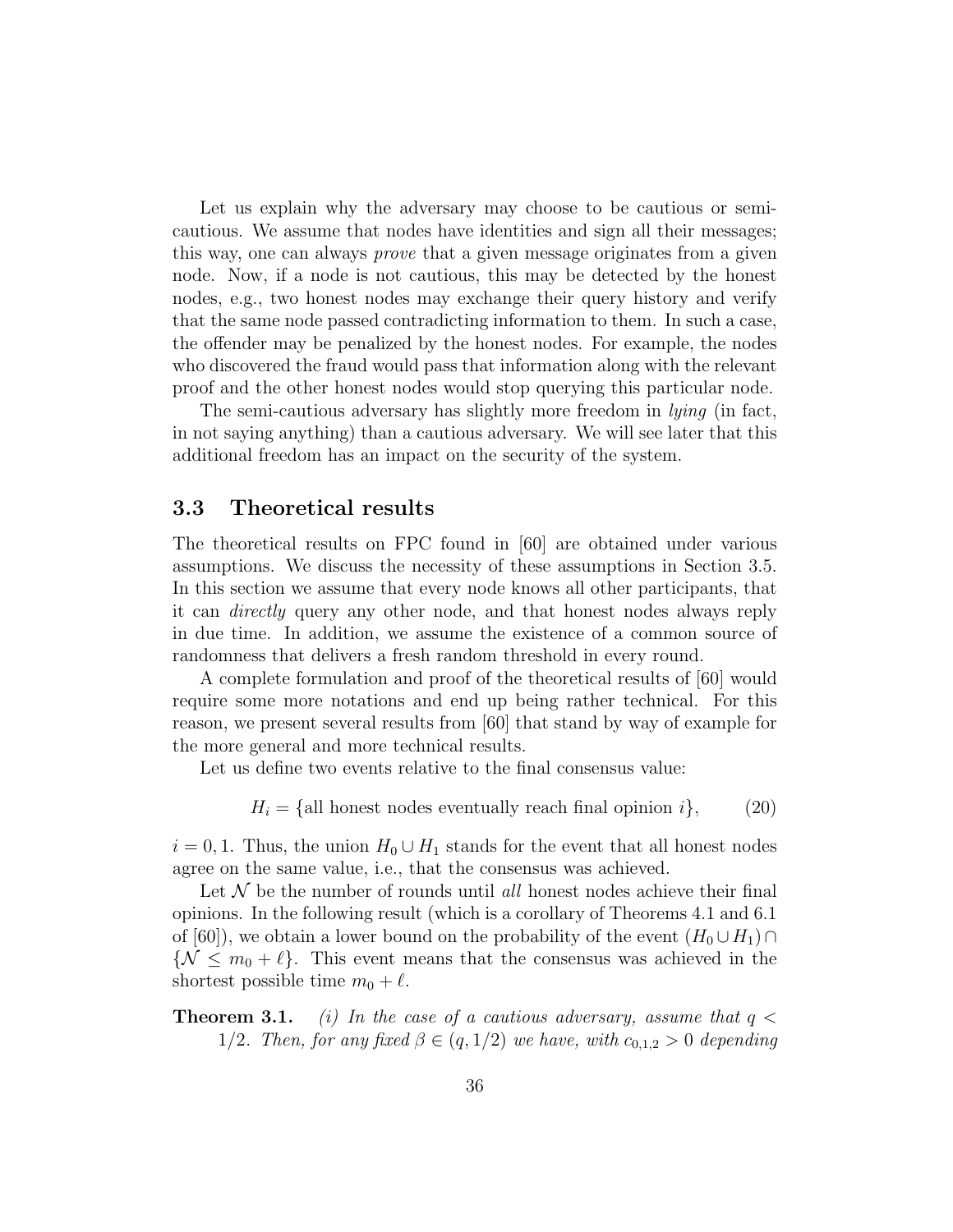on β and q

$$
\mathbb{P}[(H_0 \cup H_1) \cap \{ \mathcal{N} \le m_0 + \ell \}]
$$
  
\n
$$
\ge 1 - c_0 n \ell \exp(-c_1 k) - \exp(-c_2 m_0 \ln k).
$$
 (21)

(ii) In the case of a semi-cautious adversary, assume that  $q < \frac{3-\sqrt{5}}{2}$  $\frac{\sqrt{5}}{2}$ . Then,<sup>22</sup> for any fixed  $\beta \in (q, \frac{1-q}{2-q})$  we have, with  $c_{0,1,2} > 0$  depending on  $\beta$  and q

$$
\mathbb{P}[(H_0 \cup H_1) \cap \{ \mathcal{N} \le m_0 + \ell \}]
$$
  
\n
$$
\ge 1 - c_0 n \ell \exp(-c_1 k) - \exp(-c_2 m_0).
$$
 (22)

(iii) In the case of a berserk adversary, assume that  $q < 1/3$ . Then, for any fixed  $\beta \in (q, \frac{1-q}{2})$  we have, with  $c_{0,1,2} > 0$  depending on  $\beta$  and q

$$
\mathbb{P}[(H_0 \cup H_1) \cap \{ \mathcal{N} \le m_0 + \ell \}]
$$
  
\n
$$
\ge 1 - c_0 n \ell \exp(-c_1 k) - \exp(-c_2 m_0).
$$
 (23)

It is also important to observe that the above theoretical estimates (as well as those of  $|60|$  are not necessarily sharp; this explains why we keep the possibility of using a generic  $\ell$  even though  $\ell = 1$  would be the most "favorable" for the above estimates  $(21)$ – $(22)$ ; in practice a higher value of  $\ell$ may work better (as shown in [15]).

Asymptotic results are of interest in evaluating the scalability of the protocol. In addition, the next corollary gives more quantitative details on the probability of terminating in an agreement.

**Corollary 3.2.** Let  $\beta = 1/3$  and  $\ell$  be some constant. We assume that the proportion of Byzantine nodes q is acceptable, i.e., less than  $1/2$  for the case of a cautious adversary, less than  $\frac{3-\sqrt{5}}{2}$  $\frac{1-\sqrt{5}}{2}$  for a semi-cautious adversary, or less than  $1/3$  for the case of a berserk adversary. Then, there exists some constant C such that for  $k = C \log n$  and

- $\bullet$   $m_0 = O\left(\frac{\ln n}{\ln \ln n}\right)$  $\frac{\ln n}{\ln \ln n}$ ) for the cautious adversary,
- $m_0 = O(\ln n)$  for the semi-cautious and berserk adversary,

<sup>22</sup>Note that  $\frac{3-\sqrt{5}}{2} = \frac{1}{1+\varphi} = \varphi^{-2} \approx 0.38$ , where  $\varphi = \frac{1+\sqrt{5}}{2}$  is the Golden Ratio.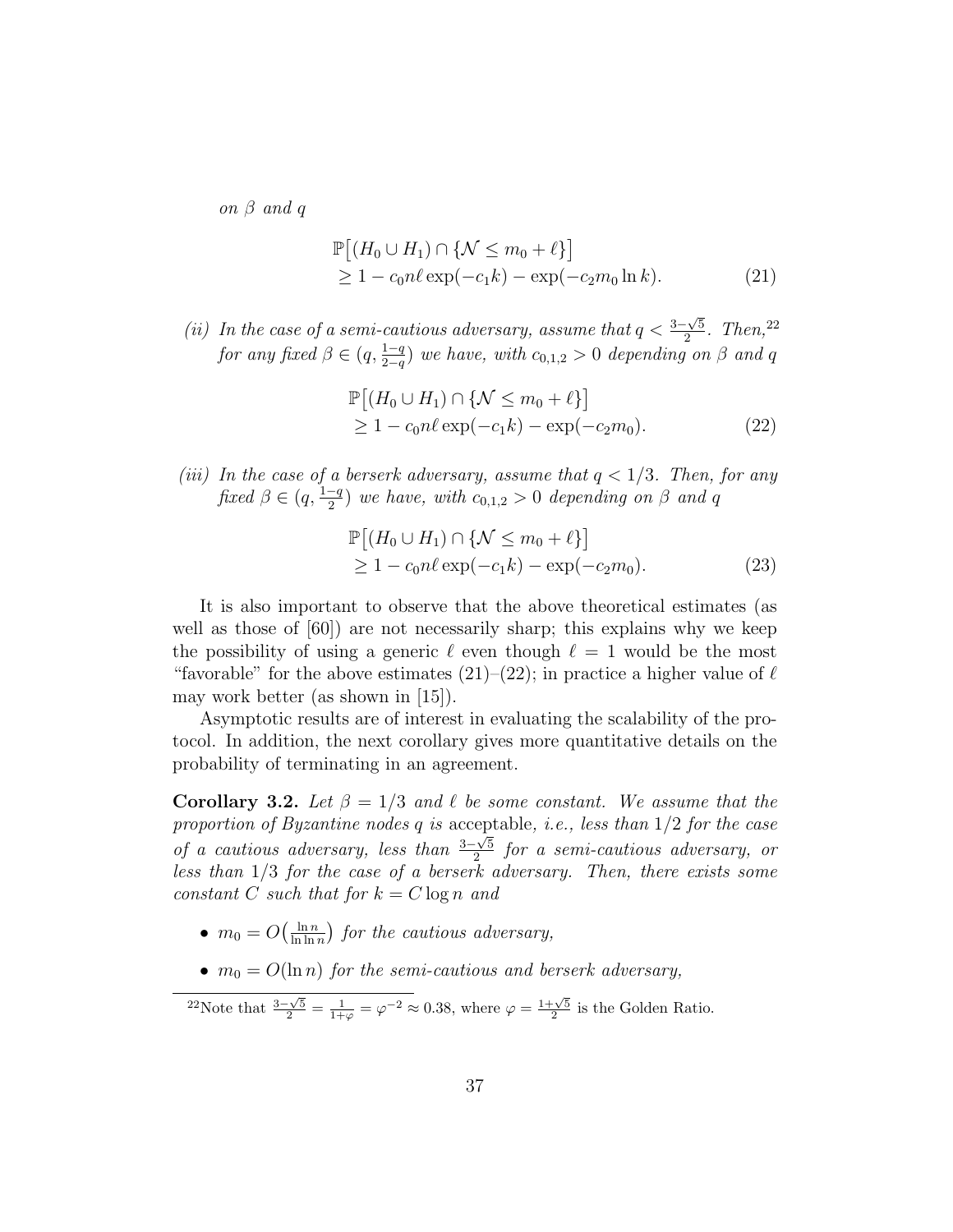the probability of terminating in agreement is at least  $1 - \varepsilon(n)$ , where  $\varepsilon(n)$  is polynomially small in n (i.e.,  $\varepsilon(n) = O(n^{-h})$  for some  $h > 0$ , and this h can be made arbitrarily large by choosing a suitable C).

In particular, the overall communication complexity is at most  $O\left(\frac{n \ln^2 n}{\ln \ln n}\right)$  $\frac{n \ln^2 n}{\ln \ln n}$ for a cautious adversary and  $O(n \ln^2 n)$  for a berserk one.

Now, we outline the strategy of the proof of the above results. Let  $\hat{p}_m$  be the proportion of 1-opinions among the honest nodes after the mth round.<sup>23</sup> Let us define the random variable

$$
\Psi = \min \left\{ m \ge 1 : \hat{p}_m \le \frac{\beta - q}{2(1 - q)} \text{ or } \hat{p}_m \ge 1 - \frac{\beta - q}{2(1 - q)} \right\} \tag{24}
$$

to be the round after which the proportion of 1-opinions among the honest nodes either becomes "too small", or "too large".<sup>24</sup> The idea is that, when  $\Psi$ happens, it then becomes extremely likely that all  $(1 - q)n$  honest nodes will maintain the same opinion (which will be 0 if the first condition in  $(24)$ ) occurs or 1 if the second one does) during the  $\ell$  consecutive rounds needed for reaching consensus. It is here that the fact that  $q < 1/2$  is important: when the honest nodes are almost in agreement, the adversarial nodes do not have the necessary voting power to convince them otherwise. In fact, it is also important that the parameter  $\beta$  is chosen in such a way that  $\beta > q$ . in the situation when almost all honest nodes agree, the adversary must not be able to reach the interval  $[\beta, 1 - \beta]$  where the decision thresholds live. As the reader probably figured out, the first negative term in the right-hand sides of  $(21)–(22)$  correspond to the probability that at least one node of the system "jumps out" of the consensus state during the  $\ell$  finalization rounds (in particular, the factor  $n\ell$  there comes from the union bound). We do not elaborate further in this paper; a rigorous derivation of the corresponding bounds was done in [60].

Now let us explain the origin of the second negative terms in the righthand sides of (21)–(22); those come from the tail estimates on  $\Psi$  – the probabilities that  $\Psi$  did not happen during the  $m_0$  preliminary rounds. In the following, we elaborate on this for cautious, berserk, and semi-cautious adversaries (and also explain the reasoning behind the corresponding security thresholds  $1/2$ ,  $1/3$ , and  $\varphi^{-2} = \frac{3-\sqrt{5}}{2}$  $\frac{1-\sqrt{5}}{2}$ ). To simplify the arguments, we assume

<sup>&</sup>lt;sup>23</sup>This notation does not have anything to do with  $\hat{p}_m$ s of Section 2.2.

<sup>&</sup>lt;sup>24</sup>One may think of  $\Psi$  as the first time the systems enters the "very steep" part of the potential, as explained in the previous section.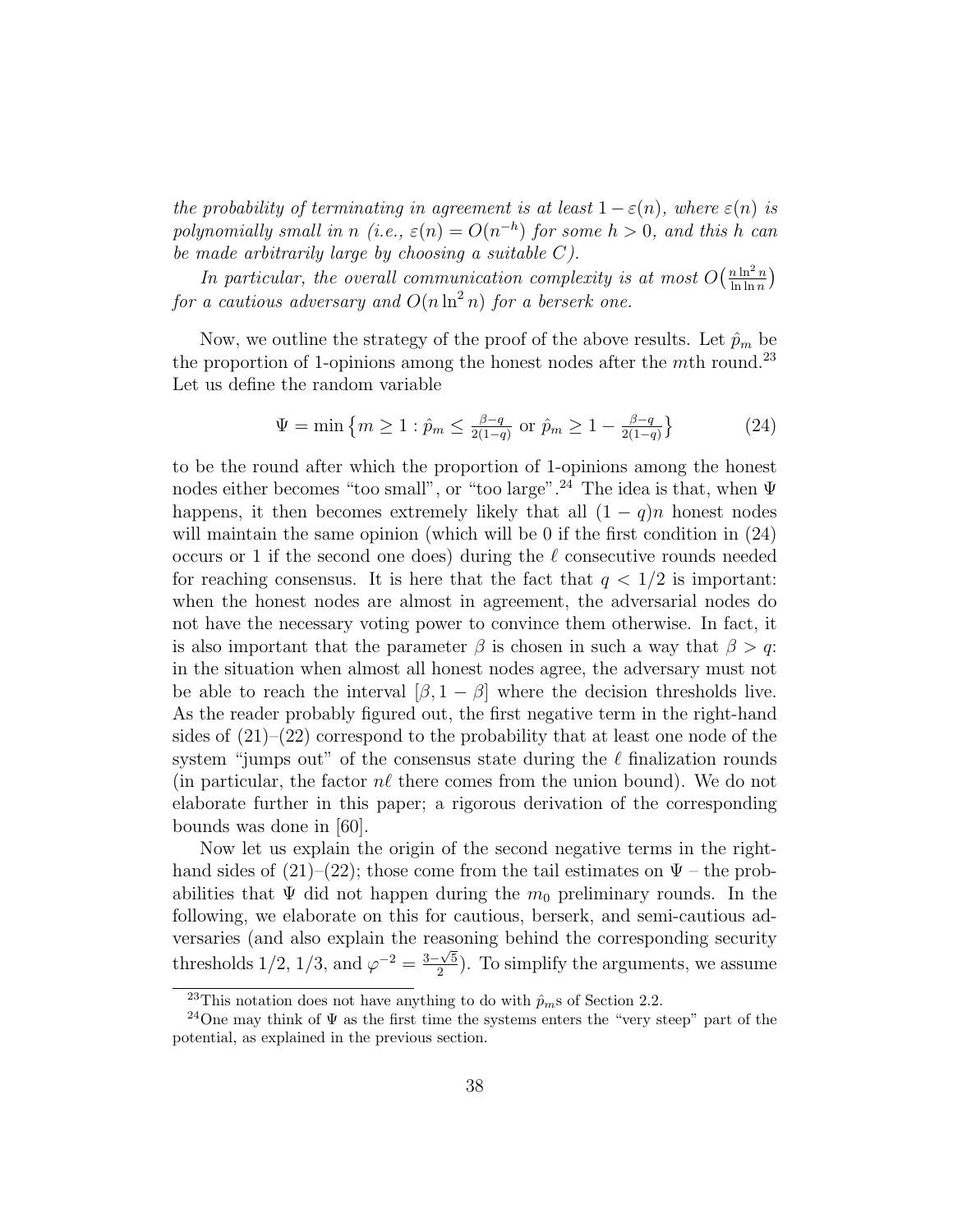that the honest nodes' opinions are roughly equally split (that is, approximately  $\frac{1}{2}(1-q)n$  of those have current opinion 0 and approximately  $\frac{1}{2}(1-q)n$ have current opinion 1), and the adversary is attempting to maintain this 50/50 split.

Cautious adversary This is the simplest case since the adversary essentially has to choose the opinions of the nodes it controls beforehand; this in turn means that the expected proportions of 1-opinions that honest nodes receive will be the same, and therefore the actual proportions of 1-opinions they receive will likely be distributed on an interval of length  $O(k^{-1/2})$  because of the Central Limit Theorem (we refer the reader to Figure 2 of [60]). To maintain the opinions split, the next (not yet known to the adversary) decision threshold has to be in that interval; this happens with a probability of order  $k^{-1/2}$ . Therefore, this explains the second negative term in the righthand side of (21) (note that  $(ck^{-1/2})^{m_0} = \exp(-\frac{1}{2}m_0(\ln k - 2\ln c))$ ). Note also that here we do not need further restrictions on q (other than  $q < 1/2$ ).

Berserk adversary In this case, the adversary can adopt for example the following strategy: feed 0-opinions to one-half of the honest nodes, and 1 opinions to the other half. Then the honest nodes from the first half will receive around  $\frac{1}{2}(1-q)$  proportion of 1s (because they will only receive 1opinions from honest nodes), while the proportion of 1s that those from the second half will receive will be around  $\frac{1}{2}(1-q) + q = \frac{1}{2}$  $\frac{1}{2}(1+q)$ . Then, to assure that  $\Psi$  happens with at least a positive constant probability<sup>25</sup>, we need  $[\frac{1}{2}(1-q), \frac{1}{2}]$  $\frac{1}{2}(1+q)$  to be a proper subset of  $[\beta, 1-\beta]$  (since in this case with uniformly positive probability the decision threshold will be outside of  $[\frac{1}{2}(1-q), \frac{1}{2}]$  $\frac{1}{2}(1+q)$ , and therefore most of the honest nodes will adopt the same opinion in the next round). This means that, besides the initial restriction  $q < \beta$ , we also need to have  $\frac{1}{2}(1-q) > \beta$ , that is,  $\beta \in (q, \frac{1}{2}(1-q))$ . The last interval must be nonempty meaning that  $q < \frac{1}{2}(1-q)$ , which is equivalent to  $q < 1/3$ .

Semi-cautious adversary Recall that we are assuming that the current opinions of honest nodes are roughly equally split; we will also consider only a *symmetric* adversarial strategy:  $\frac{1}{2}qn$  adversarial nodes will answer 0 or

<sup>&</sup>lt;sup>25</sup>This gives rise to the second negative term in the right-hand side of  $(23)$ ; as before, it corresponds to the probability of  $\Psi$  not happening during  $m_0$  consecutive rounds.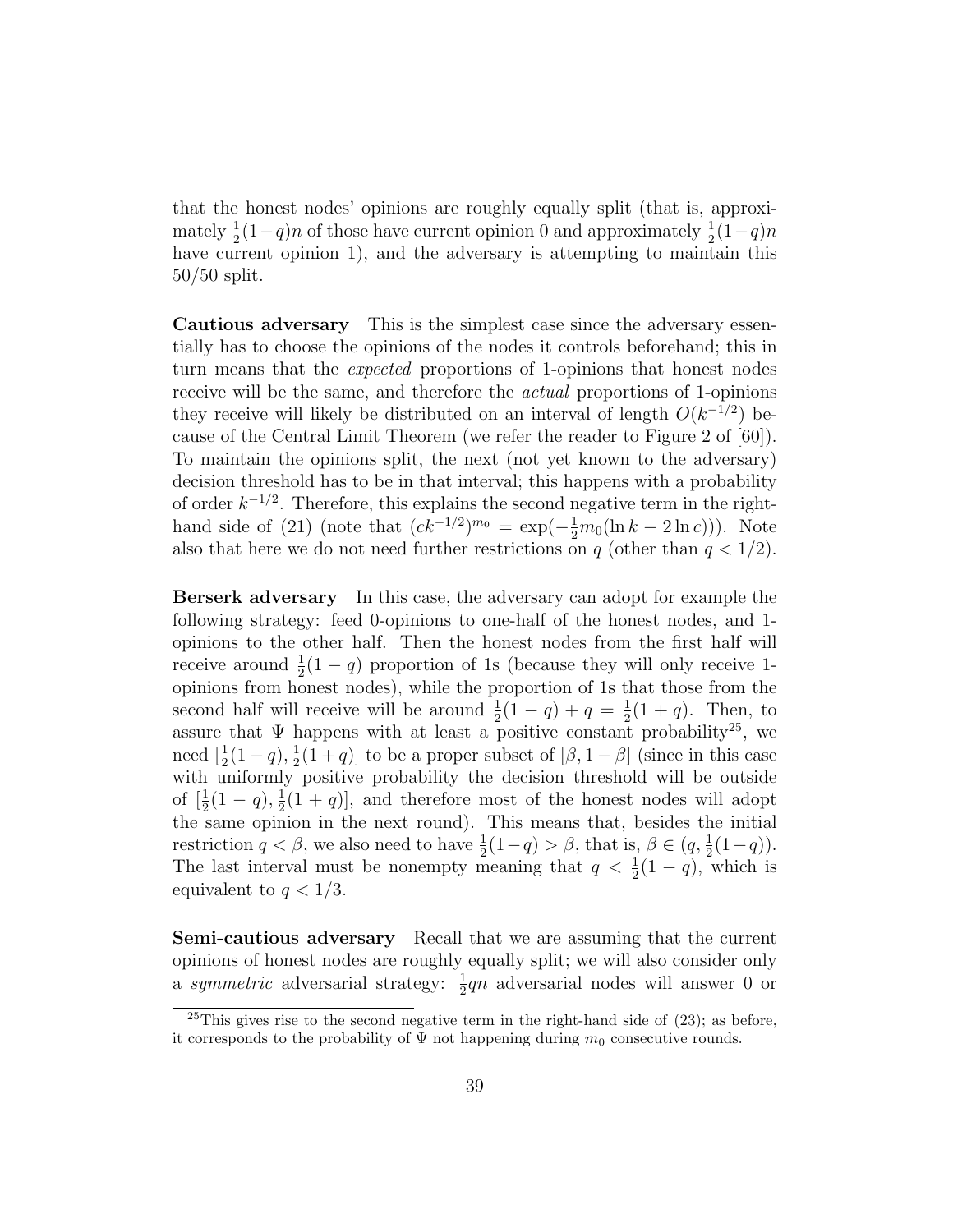remain silent while the remaining  $\frac{1}{2}$ qn adversarial nodes will answer 1 or remain silent (the general case is treated in Section 6 of [60]). Let us see what happens if the adversary adopts a similar strategy as considered above for a berserk one: to half the honest nodes the adversarial nodes will answer 0 (if possible) or remain silent, while to the other half they will answer 1 (if possible) or remain silent. Note that a random query of any honest node will be answered with probability  $1 - q + \frac{q}{2} = 1 - \frac{q}{2}$  $\frac{q}{2}$  in this setup. Then, given that an honest node from the first half receives an answer, this answer will be

$$
\begin{cases} 0, & \text{with probability } \frac{\frac{1}{2}(1-q)+\frac{q}{2}}{1-\frac{q}{2}} = \frac{1}{2-q}, \\ 1, & \text{with probability } \frac{\frac{1}{2}(1-q)}{1-\frac{q}{2}} = \frac{1-q}{2-q}, \end{cases}
$$

and, likewise, given that an honest node from the second half receives an answer, this answer will be 0 with probability  $\frac{1-q}{2-q}$  and 1 with probability  $\frac{1}{2-q}$ . So, roughly speaking, the adversary can achieve the following: the proportion of 1-opinions received by the honest nodes from the first half will be around<sup>26</sup>  $1-q$  $\frac{1-q}{2-q}$ , while the proportion of 1-opinions received by the honest nodes from the second half will be around  $\frac{1}{2-q}$ . Therefore, similarly to the berserk case, we need the interval  $\left[\frac{1-q}{2-q},\frac{1}{2-q}\right]$  $\frac{1}{2-q}$  to be a proper subset of  $[\beta, 1-\beta]$  which (again, together with the condition  $q < \beta$ ) shows that the inequality  $q < \frac{1-q}{2-q}$  must hold. Solving this inequality for  $q \in [0,1]$ , we obtain  $q < \frac{3-\sqrt{5}}{2}$  $\frac{\sqrt{5}}{2}$ .

Let us also comment on the cooling-off period  $m_0$ : it was initially introduced in [60] with the following idea in mind: let us first give some time to  $\Psi$ to happen, and then the nodes can reach the consensus in safety. In fact, roughly the same asymptotic results as in Theorem 3.1 and Corollary 3.2 can be proved also for the protocol's version with no cooling-off; specifically, for the probability  $\mathbb{P}[(H_0 \cup H_1) \cap \{\mathcal{N} \leq \frac{3}{2}\ell\}]$  the same estimates with  $m_0$ substituted to  $\ell$  (and possibly different constants) will be valid. To see that, first observe that the probability that  $\Psi$  does not happen during the first  $\frac{\ell}{2}$ rounds will be at most  $\exp\left(c\frac{1}{2}\right)$  $\frac{1}{2}\ell \ln k$  for the cautious adversary and at most  $\exp\left(c\frac{1}{2}\right)$  $\frac{1}{2}\ell$ ) for the semi-cautious and berserk ones (recall the last terms in (21)– (23)). Then, every honest node would need to decide on the majority opinion between  $\frac{\ell}{2}$  and  $\ell$  consecutive times; the middle terms in the right-hand sides of  $(21)$ – $(23)$  still are upper bounds to the probability that the above does not happen.

<sup>&</sup>lt;sup>26</sup>As usual, with random fluctuations typically of order  $k^{-1/2}$ .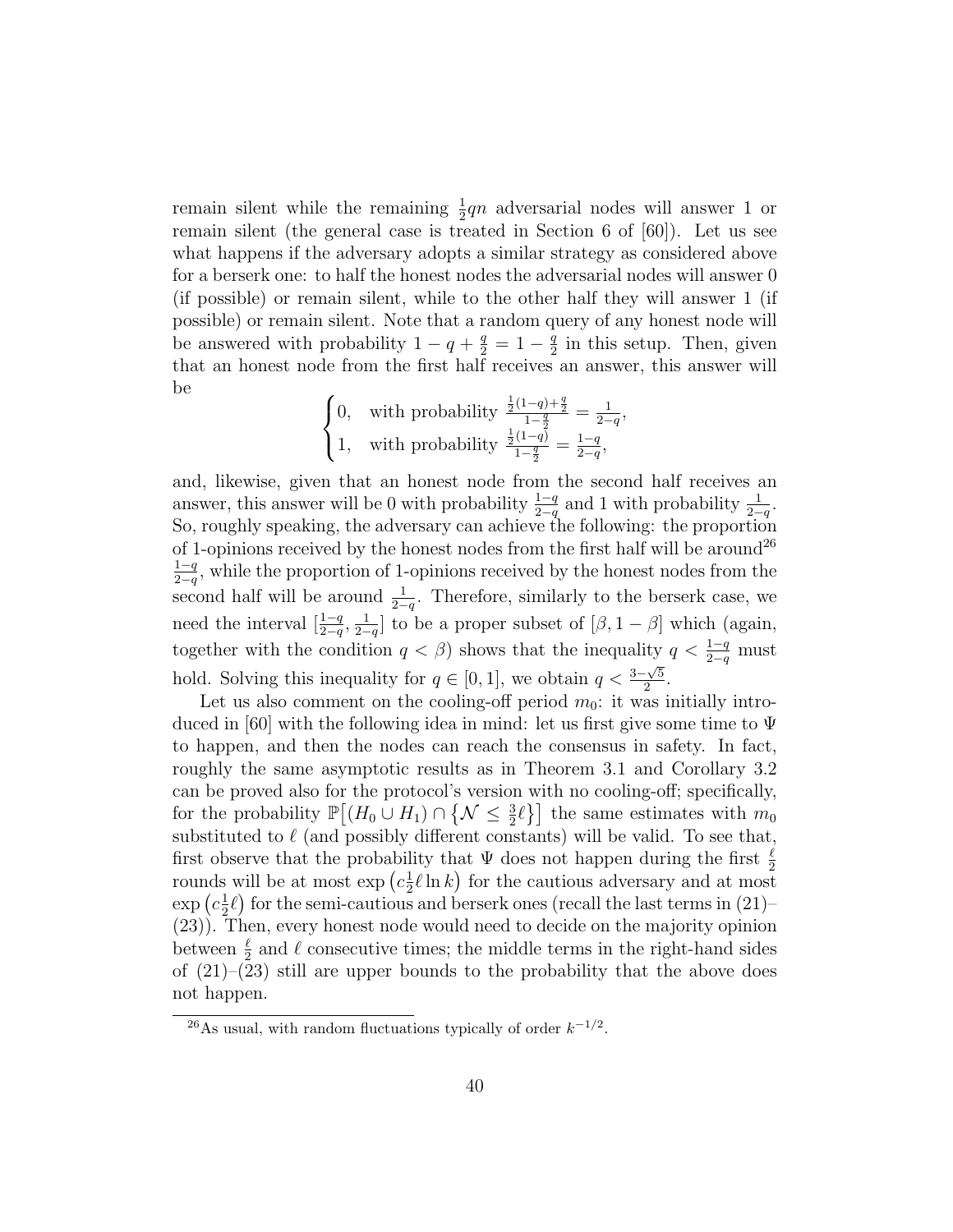#### 3.4 Numerical results

The theoretical results are strong in the sense that they cover all possible adversary strategies and that they give asymptotic results. However, the achieved bounds are not optimal and the actual performances of FPC seem to be much better. In this section, we highlight some results obtained by Monte-Carlo simulations that illustrate the performances of FPC and also indicate that most of the strict assumptions for the theoretical results can be considerably weakened. We also describe a concrete berserk strategy that is able to break the usual majority-dynamics without the random threshold.

FPC is governed by many parameters and allows users to adjust the protocol in many ways. In [52] various different parameter setting are studied with respect to the protocol performances. The authors of [52] proposed a simplified model and removed the randomness of the initial threshold and the cooling-off phase. While the theoretical results of [60] show that the coolingoff phase may reduce the minimum number of voting rounds required for termination, the asymptotic results in Corollary 3.2 states that  $m_0$  can be chosen as  $O(\log n)$ . Moreover, the proof strategy in [60] and the discussion at the end of the previous section suggest that the theoretical results remain valid in the absence of the cooling-off phase. While in the original FPC, the initial threshold is randomly chosen in an interval  $[a, b]$ , we want to emphasize that the theoretical results in [60] remain valid for a deterministic threshold and that the randomness in the subsequent rounds is sufficient for the protocol's robustness. For these reasons, we set in this section  $a = b = \tau$ .

As before, we assume that a proportion of  $q \in [0, 1)$  nodes are malicious and try to interfere with the protocol. As mentioned earlier we distinguish between different kinds of adversarial behavior. In the following, we give two explicit examples of possible adversary strategies.

Cautious strategy for agreement and termination failure We consider the cautious strategy where the adversary transmits in round  $t + 1$  the opinion of the minority of the honest nodes of round  $t$ . This is the "help-theweakest" strategy of Section 2.2. In  $[15]$  this strategy is dubbed the *inverse* vote strategy (IVS).

Berserk strategies for agreement and termination failure We consider the berserk strategy known as maximal variance strategy (MVS). In this approach, the adversary waits until all honest nodes received opinions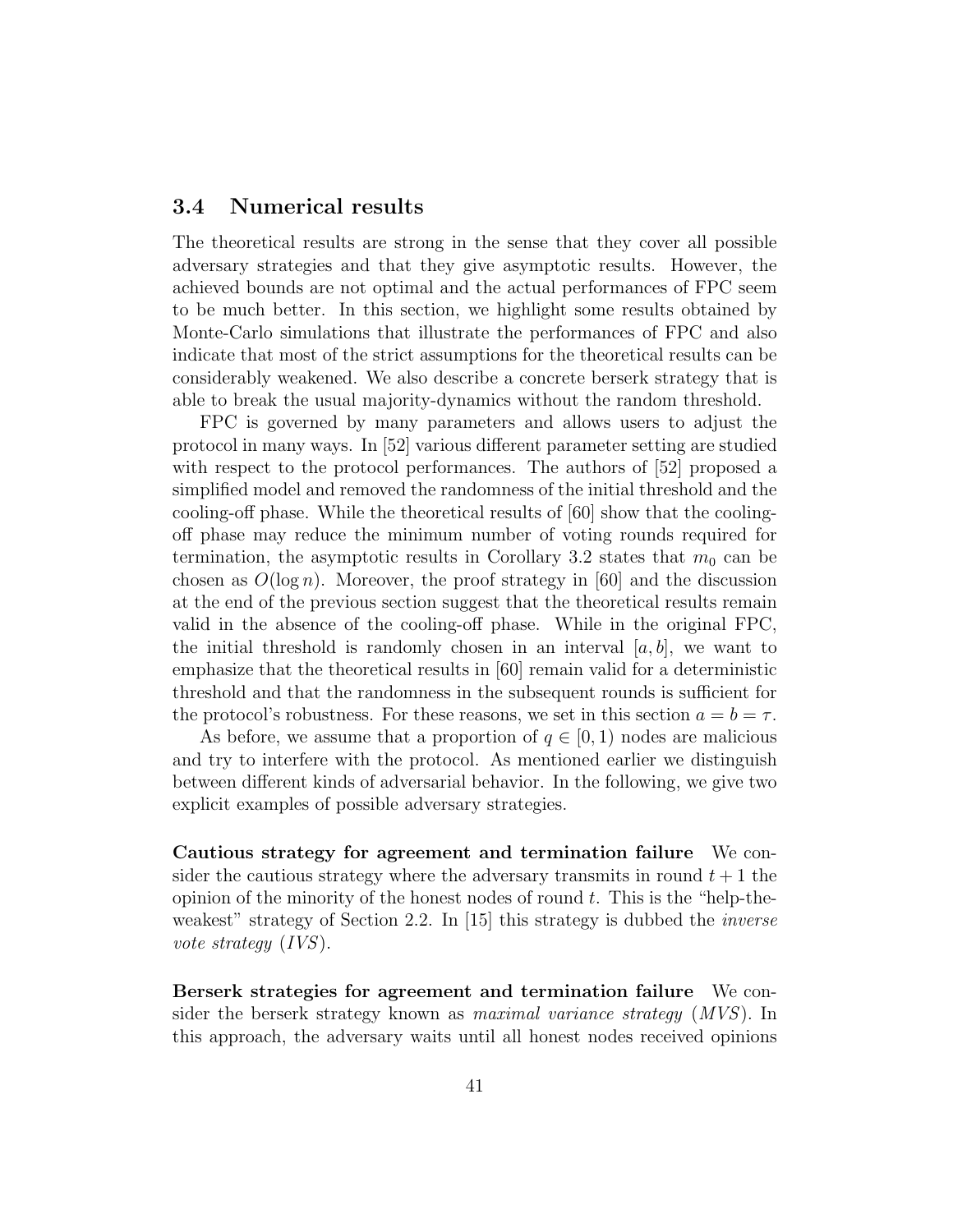from all other honest nodes. The adversary then tries to subdivide the honest nodes into two equally sized groups of different opinions while trying to maximize the variance of the  $\eta$ -values (recall Section 3.1).

In order to maximize the variance, the adversary requires knowledge over the  $\eta$ -values of the honest nodes at any given time. The adversary then answers queries of undecided nodes in such a way that the variance of the  $\eta$ 's is maximized by keeping the median of the  $\eta$ 's close to 0.5; we refer to [15] for a pseudo-code of the attack strategy. Intuitively, this strategy tries to make the central well in the upper left potential in Figure 7 as deep as possible.

The effectiveness of the random threshold is clearly seen when comparing the evolution of the different  $\eta$  values for each node. Figure 10, from [52], shows the different evolution of IVS and MVS. In the two upper graphs, the threshold is deterministic, i.e.,  $\beta = 0.5$ . We can see in a) that the cautious adversary following IVS with  $q = 0.3$  can maintain the system in a metastable situation for some time, but eventually converges to the all 0 situation. In b) the berserk MVS strategy with  $q = 0.1$  can keep the system in a meta-stable situation for the whole duration of the simulation. Part c) shows the effectiveness of the random threshold; the berserk attacker looses control very fast.

Figures 11 and 12 show the variation of the termination and agreement rate with q and  $\beta$ . The berserk attacker follows the MVS; and the network size is  $n = 1000$ ,  $a = b = 2/3$  and  $\ell = 10$ . The maximal number of rounds is set to 100. We consider the worst-case scenario  $\hat{p}_0 = a = b$ . In cases where  $\hat{p}_0$ differs from the initial threshold, the performances of FPC are significantly better. Recall that, if the protocol already starts in a "steep" part of the "potential" an attacker has practically no influence. It can be seen that if no randomness is employed the protocol can be prevented from terminating. Introducing randomness via decreasing  $\beta$  improves the termination as well as the agreement rate. However, the figures also show that too much randomness can harm the performances.

#### 3.5 Discussion

In the remaining part of this section, we discuss which assumptions are necessary for FPC.

Random thresholds FPC relies in its construction on a (decentralized) random number generator that produces periodically random thresholds to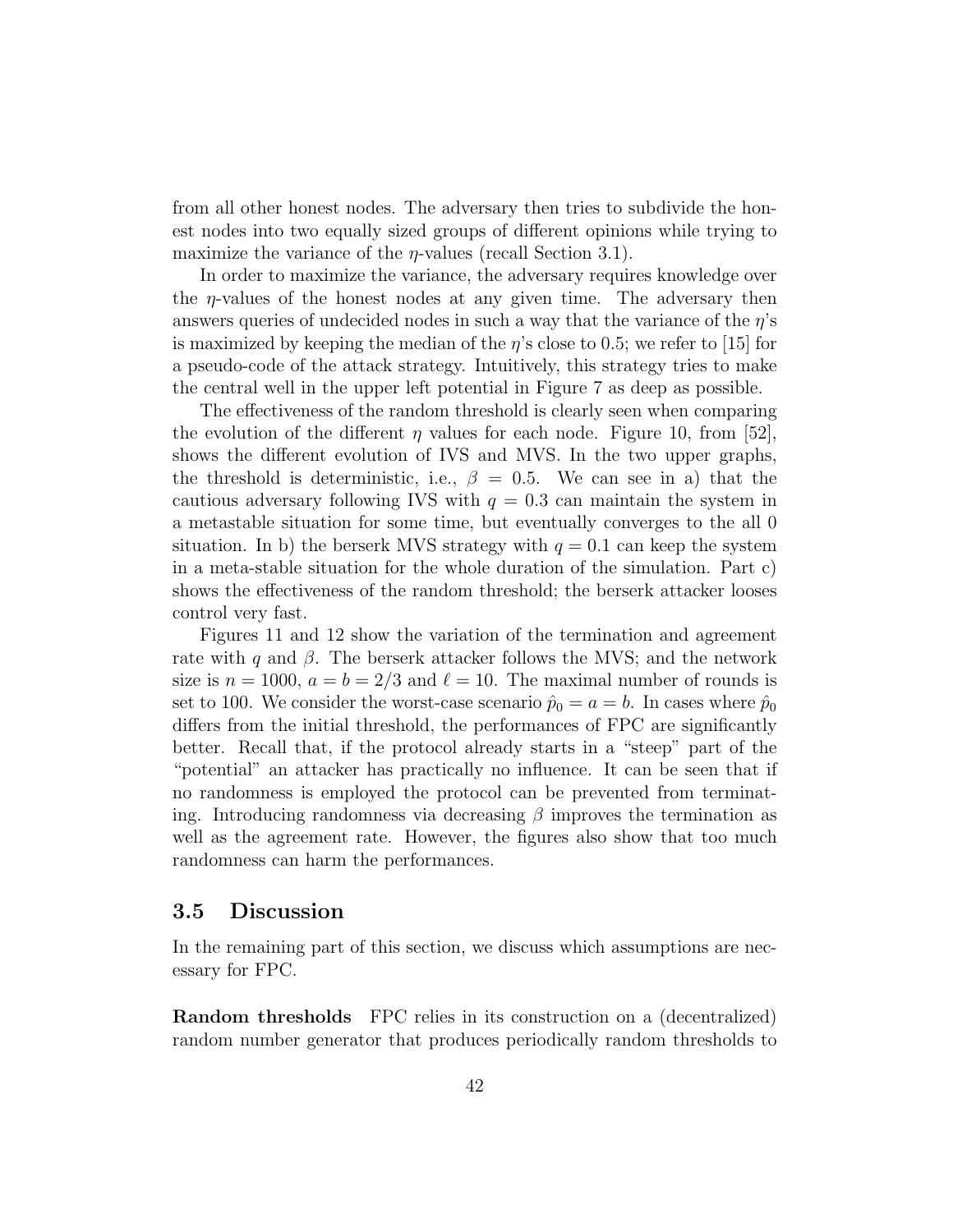

Figure 10: Evolution of the number of undecided nodes for a given  $\eta$ -value; [15].



Figure 11: Termination rate; [15].

Figure 12: Agreement rate; [15].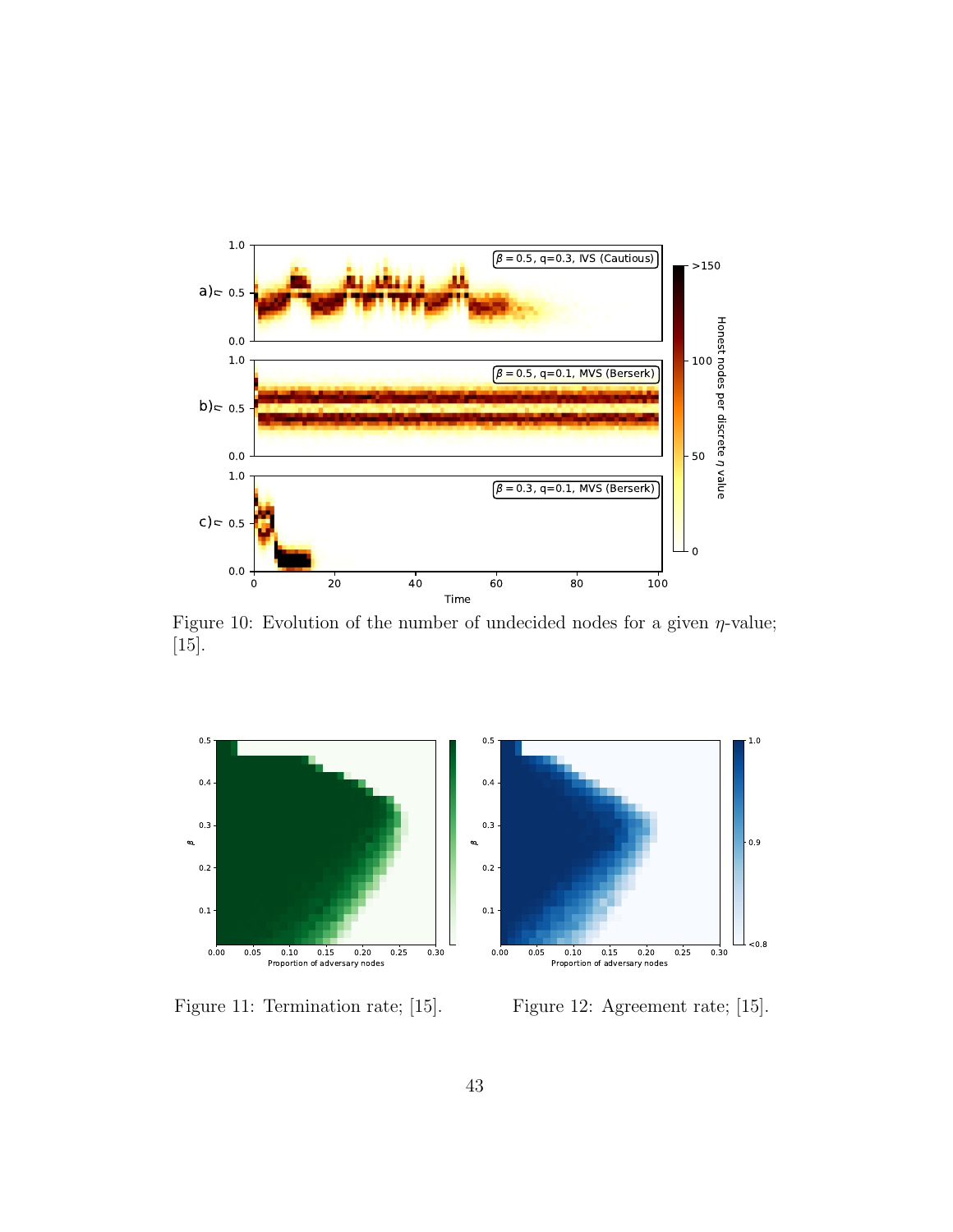break metastable situations. A first natural question is therefore how the robustness of FPC depends on the robustness of the random numbers. In fact, the answer is that FPC is rather robust towards failures of the external randomness. To see this, it is good to remind oneself of the functionality of the random threshold: it serves the consensus protocol to escape metastable states. For this purpose, it is sufficient that from time to time some sufficiently large proportion agrees on a random threshold. Let us make this more precise. We need that, regardless of the past, with probability at least  $\theta$ (where  $\theta > 0$  is a fixed parameter) the next outcome is a uniform random variable which is unpredictable for the adversary. This random number is seen by at least  $(1 - \delta)$  proportion of honest nodes, where  $\delta$  is reasonably small. What we can prove in such a situation depends on what the remaining  $\delta(1-q)n$  honest nodes use as their decision thresholds: they can use some second candidate (in case there is an alternative source of common randomness), or they can choose their thresholds independently and randomly, etc. Each of such situations would need to be treated separately, which is certainly doable but left out of this paper. Let us note, though, that the worst-case assumption is that the adversary can "feed" the (fake) decision thresholds to those  $\delta(1-q)n$  honest nodes. This would effectively mean that (at worst) these nodes would behave as cautious adversaries in the next round. This only matters if the random time  $\Psi$  did not yet occur. Therefore, to obtain bounds like  $(21)–(23)$  and  $(22)$  we can simply pretend that the value of q is increased by  $\delta$ .

Assuming that  $\delta = 0$ , it is easy to figure out how this will affect our results: indeed, in our proofs, all random thresholds matter only until Ψ. We can obtain the following fact:

**Proposition 3.3.** Assume the above on the random number generation (with  $\theta \in (0,1)$  and  $\delta = 0$ ). Then, the estimates (21)–(23) and (22) remain valid (although, possibly, with other constants).

Also, we want to stress out that partial control of the random numbers does not give access to a lot of influence (in the worst-case the adversary would delay the consensus a bit). Hence, there is not much need to be restrictive on the degree of decentralization for that  $part^{27}$ : a smaller subcommittee can take care of the random numbers' generation, and some VDF-based random number generation scheme (e.g., such as those of  $[44, 73]$ ) may be used

 $^{27}$ In other words, it may make sense that different parts of the system are decentralized to a different degree.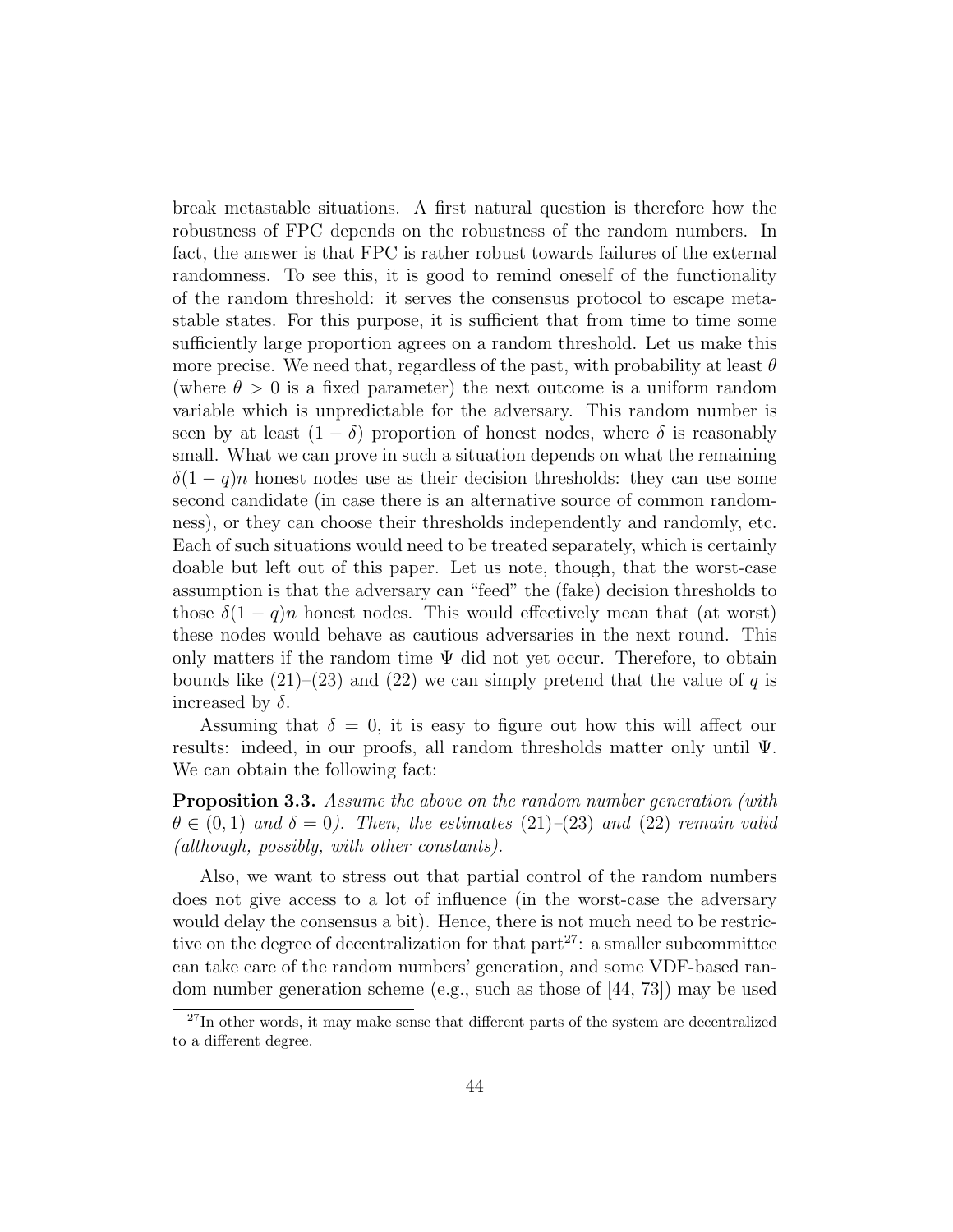to further prevent this subcommittee from leaking the numbers before the due time.

We also refer to [15] for a numerical study of the FPC's dependence on the "quality" of the random thresholds.

Complete network view In the theoretical results of FPC, we assume that every node holds a complete network view. However, in permissionless systems or in less reliable networks with inevitable churns (nodes join and leave), this assumption is not necessarily verified. While churns can be modeled by faulty nodes, the situation of a partial view on the network participants deserves more attention. The property of whether two given nodes can know and query each other induces a natural network topology or underlying graph structure. This graph structure has a crucial impact on the performances of FPC (think about the extreme case where the diameter of the graph is large and the propagation of opinions may take a very long time). However, for situations where the graph is well connected, e.g., an expander graph, we believe that the theoretical results remain true and the proof strategy can be applied (however, with an increased technical difficulty). First numerical results in this direction were obtained in [52], where several graph topologies are modelled.

Sybil protection The main security assumption on FPC is that an adversary is not supposed to control more than some given proportion (dependent on the threat model) of the total number of nodes. While in permissioned systems the total number of nodes can be controlled, the permissionless setting *a priori* allows an adversary to create an unlimited amount of identities; this is known as a so-called "Sybil" attack. Any real-world implementation of FPC in a permissionless system should therefore contain a Sybil protection. A natural generalization of FPC with a Sybil protection was given in [51, 52] and some mathematical properties were studied further in [38]. In this model, every node is given a certain weight (that may correspond to a scarce resource) or reputation. This weight is then used for choosing the queries and weighting the obtained opinions. We refer to [52] for more details on the protocol and security assumption in terms of percentages of weights instead of just proportions of the nodes.

In view of the above results, let us stress that one of the main features of FPC is that it turns "rather weak" consensus (on the random numbers, the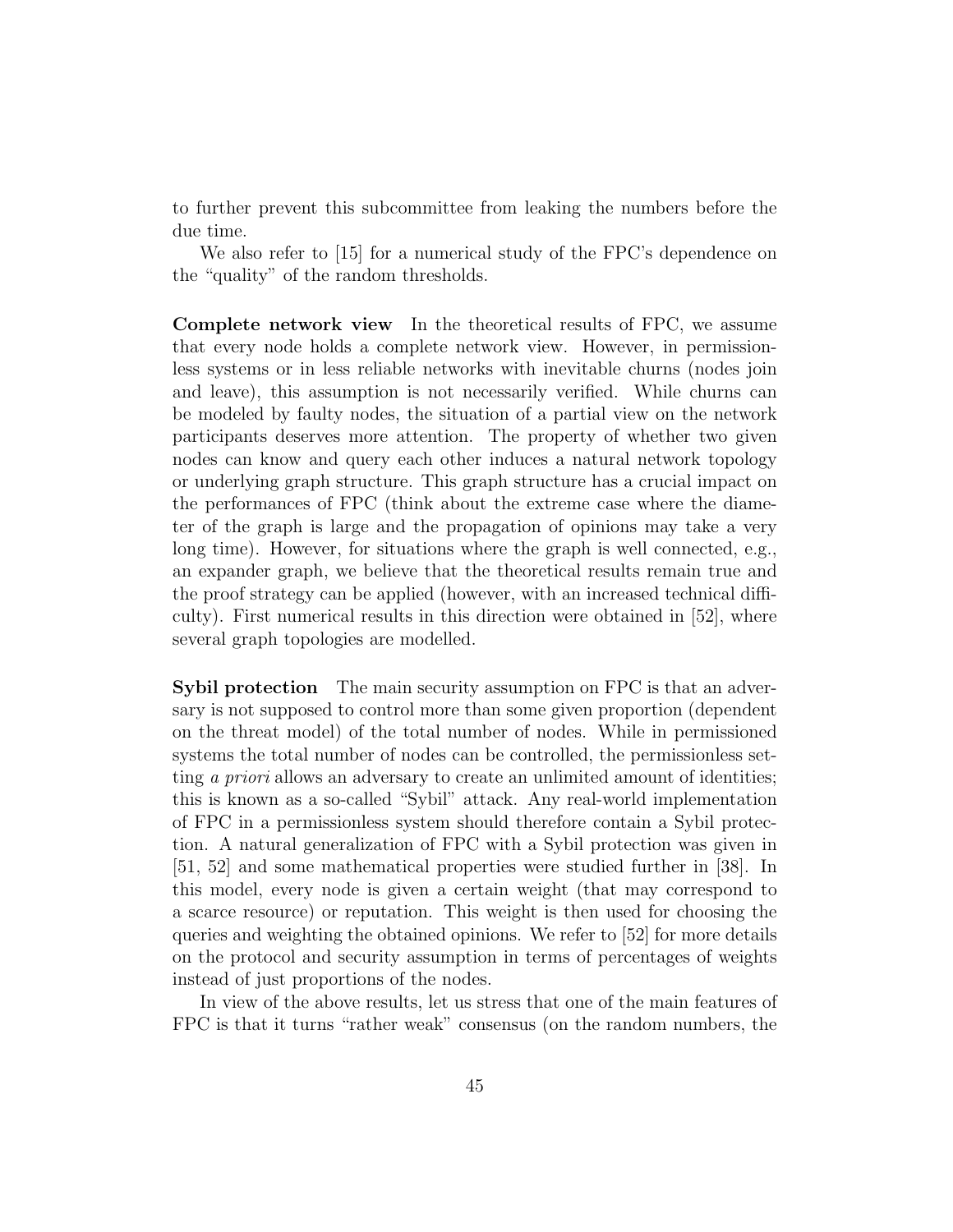participants of the network, and their weights) into a "strong" consensus on the value of a bit (i.e., the validity of a transaction), with high probability.

### 4 Conclusion

Majority dynamics are probably the most natural candidates for consensus protocols and promise scalable solutions for the DLT space. While protocols in this class behave well and their study is rather straightforward in an honest environment, the situation changes drastically in the presence of Byzantine actors. In particular, a possible attacker may keep the system in a so-called "metastable state" and prevent the honest nodes from finding consensus.

We suggested analyzing these protocols as random walks on a potential. This method offers a heuristic to understand the typical behavior and main issues of the standard majority dynamics. Finally, we gave an overview of the FPC protocol that uses common random thresholds to prevent the occurrence of metastable states and allows formal proofs of the security of the protocol.

### Acknowledgements

The authors thank Olivia Saa for obtaining the solution of (18), Alexandre Reiffers-Masson and Yao-Hua Xu for suggesting several corrections to the arguments in Section 2.1, and David Phillips for helping us to improve the writing style. We also thank the anonymous referees for their useful comments and suggestions.

### References

- [1] Mohammed Amin Abdullah and Moez Draief. Global majority consensus by local majority polling on graphs of a given degree sequence. Discrete Applied Mathematics, 180:1 – 10, 2015.
- [2] Marcos K Aguilera and Sam Toueg. The correctness proof of Ben-Or's randomized consensus algorithm. Distributed Computing, 25(5):371– 381, 2012.
- [3] David J. Aldous. Markov chains with almost exponential hitting times. Stochastic Processes and their Applications, 13(3):305–310, 1982.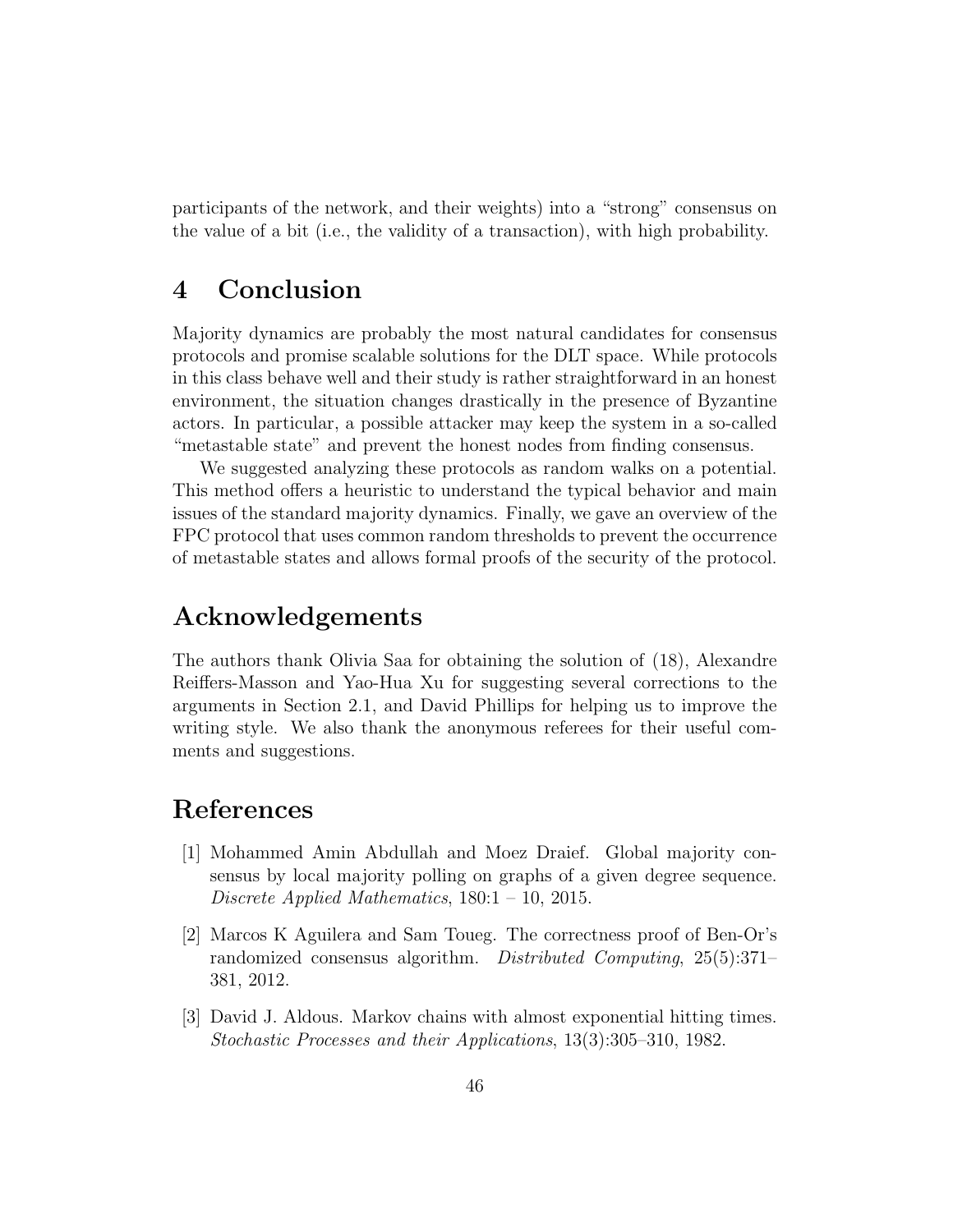- [4] David J. Aldous and Mark Brown. Inequalities for rare events in timereversible Markov chains. I, volume 22 of Lecture Notes–Monograph Series, pages 1–16. Institute of Mathematical Statistics, Hayward, CA, 1992.
- [5] David J. Aldous and Mark Brown. Inequalities for rare events in timereversible Markov chains II. Stochastic Processes and their Applications,  $44(1):15-25, 1993.$
- [6] Yonatan Aumann and Yehuda Lindell. Security against covert adversaries: Efficient protocols for realistic adversaries. In Theory of Cryptography Conference, pages 137–156. Springer, 2007.
- [7] Luca Becchetti, Andrea Clementi, Emanuele Natale, Francesco Pasquale, and Luca Trevisan. Stabilizing consensus with many opinions. In Proceedings of the twenty-seventh annual ACM-SIAM symposium on Discrete algorithms, pages 620–635. SIAM, 2016.
- [8] M. Belotti, N. Božić, G. Pujolle, and S. Secci. A vademecum on blockchain technologies: When, which, and how. IEEE Communications Surveys Tutorials, 21(4):3796–3838, 2019.
- [9] Michael Ben-Or. Another advantage of free choice: Completely asynchronous agreement protocols (extended abstract). In Proceedings of the 2nd ACM Annual Symposium on Principles of Distributed Computing, Montreal, Quebec, pages 27–30, 1983.
- [10] Itai Benjamini, Siu-On Chan, Ryan O'Donnell, Omer Tamuz, and Li-Yang Tan. Convergence, unanimity and disagreement in majority dynamics on unimodular graphs and random graphs. Stochastic Processes and their Applications,  $126(9):2719 - 2733$ , 2016.
- [11] Anton Bovier and Frank den Hollander. Metastability. A potentialtheoretic approach. Springer, 2016.
- [12] Anton Bovier, Michael Eckhoff, Véronique Gayrard, and Markus Klein. Metastability in reversible diffusion processes I: Sharp asymptotics for capacities and exit times. Journal of European Mathematical Society, 6:399–424, 2004.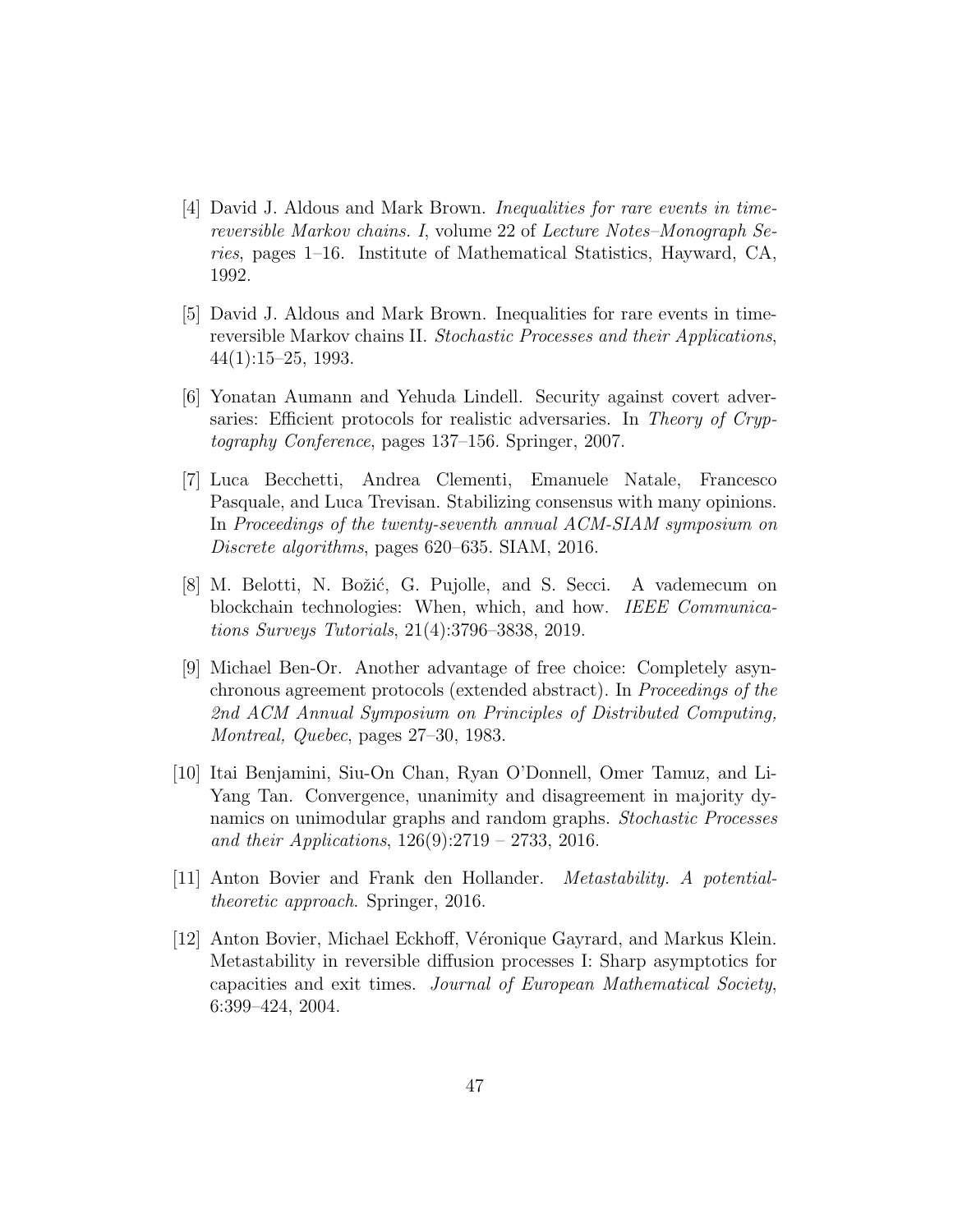- [13] Gabriel Bracha. Asynchronous Byzantine agreement protocols. Information and Computation, 75(2):130–143, 1987.
- [14] Maury Bramson, J.Theodore Cox, and Jean-François Le Gall. Super-Brownian limits of voter model clusters. Ann. Probab., 29(3):1001–1032, 07 2001.
- [15] Angelo Capossele, Sebastian Mueller, and Andreas Penzkofer. Robustness and efficiency of leaderless probabilistic consensus protocols within Byzantine infrastructures, 2019.
- [16] Ignacio Cascudo and Bernardo David. Scrape: Scalable randomness attested by public entities. In International Conference on Applied Cryptography and Network Security, pages 537–556. Springer, 2017.
- [17] Marzio Cassandro, Antonio Galves, Enzo Olivieri, and Maria Eulália Vares. Metastable behavior of stochastic dynamics: A pathwise approach. Journal of Statistical Physics, 35(5-6):603–634, June 1984.
- [18] Peter Clifford and Aidan Sudbury. A model for spatial conflict. Biometrika, 60(3):581–588, 1973.
- [19] Edgar F. Codd. Cellular Automata. Academic Press, 1968.
- [20] F. Comets and S. Popov. Limit law for transition probabilities and moderate deviations for Sinai's random walk in random environment. Probab. Theory Related Fields, 126(4):571–609, 2003.
- [21] Colin Cooper, Robert Elsässer, and Tomasz Radzik. The power of two choices in distributed voting. In International Colloquium on Automata, Languages, and Programming, pages 435–446. Springer, 2014.
- [22] Colin Cooper, Robert Elsässer, Tomasz Radzik, Nicolas Rivera, and Takeharu Shiraga. Fast consensus for voting on general expander graphs. In International Symposium on Distributed Computing, pages 248–262. Springer, 2015.
- [23] J. Theodore Cox, Richard Durrett, and Edwin A. Perkins. Rescaled voter models converge to super-Brownian motion. Ann. Probab., 28(1):185–234, 01 2000.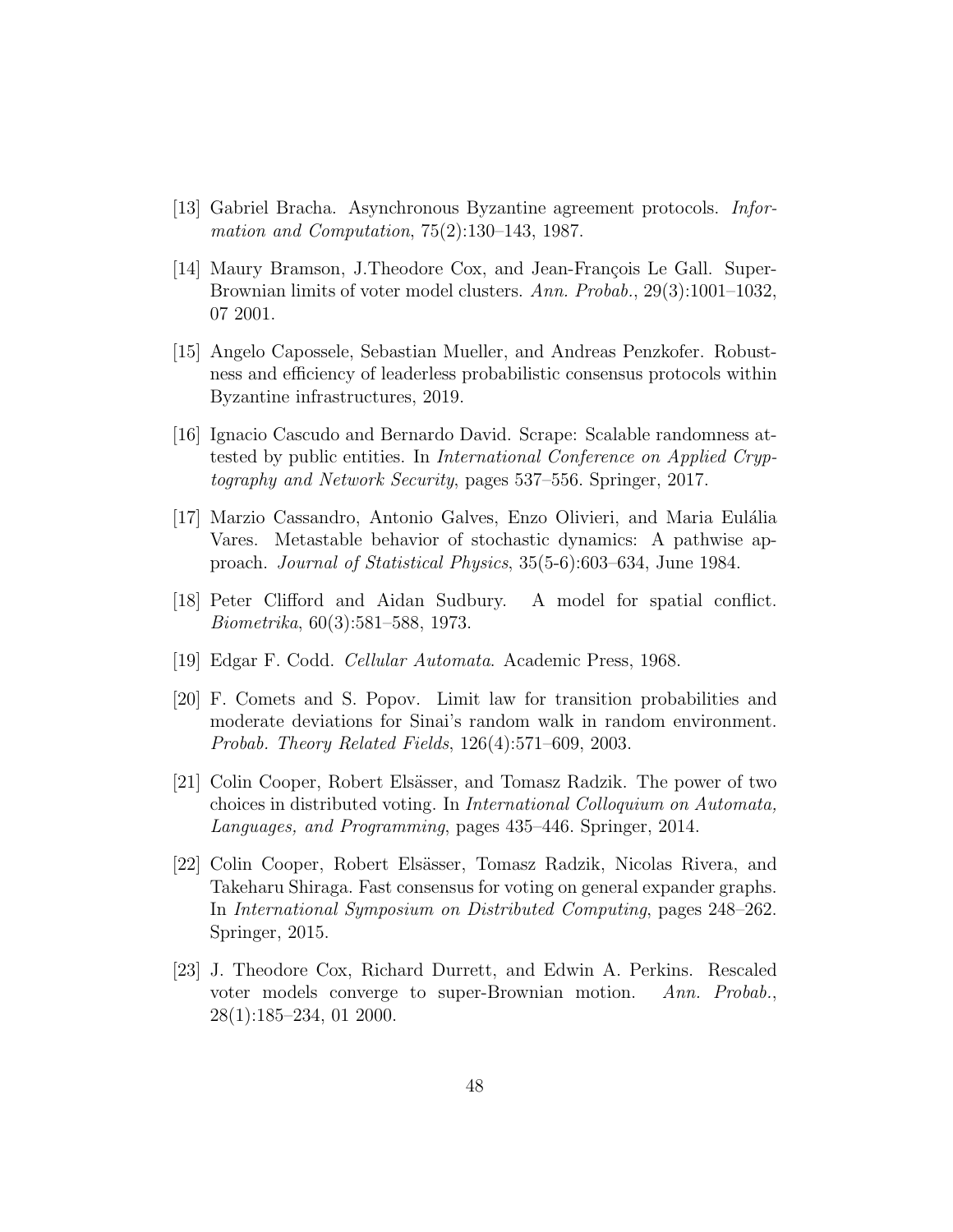- [24] J. Theodore Cox and David Griffeath. Occupation time limit theorems for the voter model. Ann. Probab., 11(4):876–893, 11 1983.
- [25] James Cruise and Ayalvadi Ganesh. Probabilistic consensus via polling and majority rules. Queueing Syst. Theory Appl., 78(2):99–120, October 2014.
- [26] Amir Dembo, Alice Guionnet, and Ofer Zeitouni. Aging properties of Sinai's model of random walk in random environment. In St. Flour Summer School 2001, Springer's Lecture Notes in Mathematics, volume 1837, 2001.
- [27] Benjamin Doerr, Leslie Ann Goldberg, Lorenz Minder, Thomas Sauerwald, and Christian Scheideler. Stabilizing consensus with the power of two choices. In Proceedings of the Twenty-Third Annual ACM Symposium on Parallelism in Algorithms and Architectures, SPAA '11, page 149–158, New York, NY, USA, 2011. Association for Computing Machinery.
- [28] R. Durrett. Probability: theory and examples. Cambridge Series in Statistical and Probabilistic Mathematics. Cambridge University Press, Cambridge, fourth edition, 2010.
- [29] Robert Elsässer, Tom Friedetzky, Dominik Kaaser, Frederik Mallmann-Trenn, and Horst Trinker. Rapid asynchronous plurality consensus. arXiv preprint arXiv:1602.04667, 2016.
- [30] Nathanaël Enriquez, Christophe Sabot, and Olivier Zindy. Aging and quenched localization for one-dimensional random walks in random environment in the sub-ballistic regime. Bulletin de la Société Mathématique de France, 137(3):423–452, 2009.
- [31] Giulia Fanti, Nina Holden, Yuval Peres, and Gireeja Ranade. Communication cost of consensus for nodes with limited memory. Proceedings of the National Academy of Sciences, 117(11):5624–5630, 2020.
- [32] Paul Feldman and Silvio Micali. An optimal probabilistic algorithm for synchronous Byzantine agreement. In International Colloquium on Automata, Languages, and Programming, pages 341–378. Springer, 1989.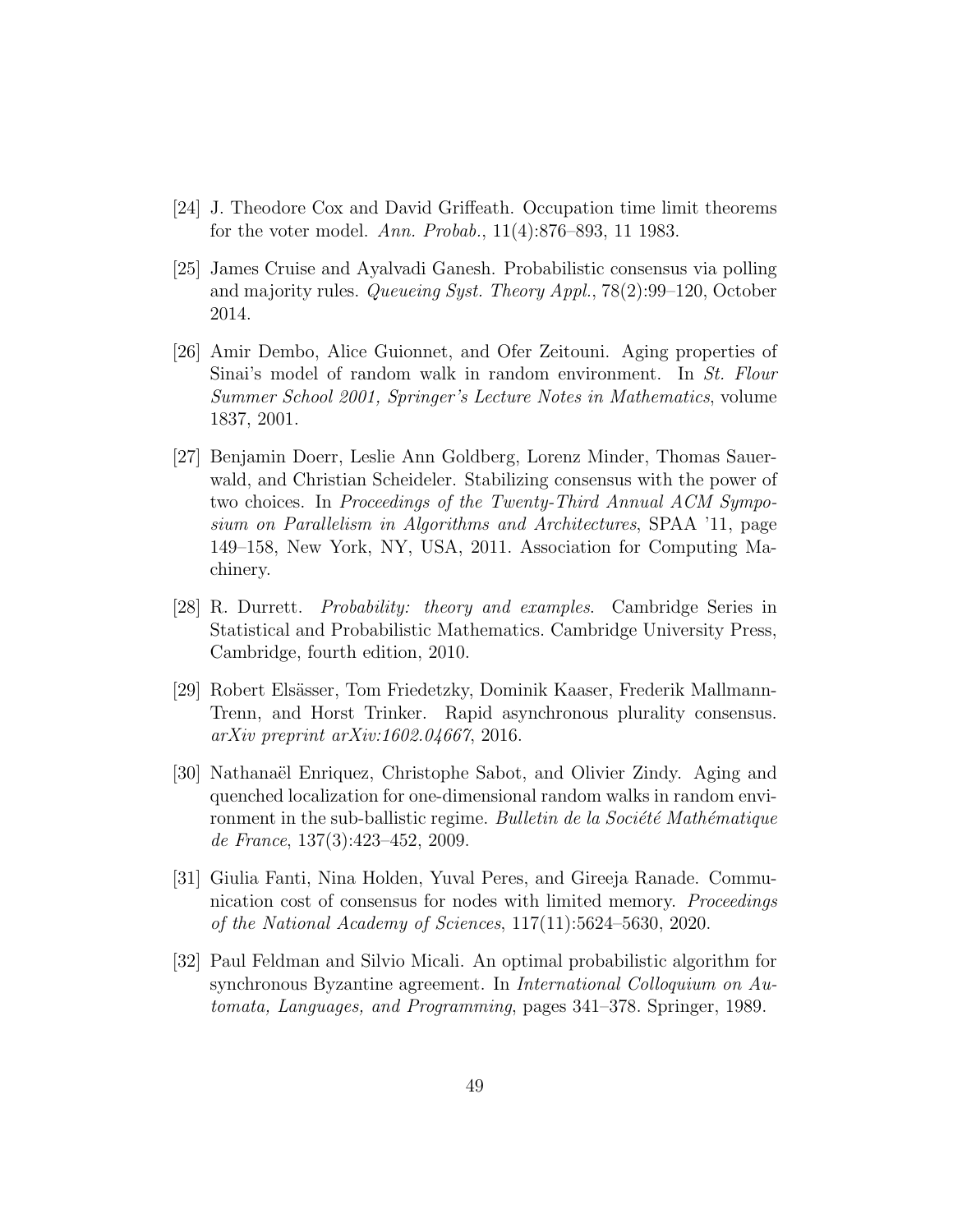- [33] M.I. Freidlin, J. Szücs, and A.D. Wentzell. Random Perturbations of Dynamical Systems. Grundlehren der mathematischen Wissenschaften. Springer, 2012.
- [34] Roy Friedman, Achour Mostefaoui, and Michel Raynal. Simple and efficient oracle-based consensus protocols for asynchronous Byzantine systems. IEEE Transactions on Dependable and Secure Computing, 2(1):46–56, 2005.
- [35] P. Gács, G. L. Kurdyumov, and Leonid A. Levin. One-dimensional uniform arrays that wash out finite islands. In Problemy Peredachi Informatsii, 1978.
- [36] Bernd Gärtner and Ahad N. Zehmakan. Majority model on random regular graphs. Lecture Notes in Computer Science, pages 572–583, 2018.
- [37] Alexander Gogolev, Nikolaj Marchenko, Lucio Marcenaro, and Christian Bettstetter. Distributed binary consensus in networks with disturbances. ACM Trans. Auton. Adapt. Syst., 10(3):19:1–19:17, September 2015.
- [38] A. Gutierrez, S. Müller, and S. Sebek. On asymptotic fairness in voting consensus protocols. 2021.
- [39] Richard A. Holley and Thomas M. Liggett. Ergodic theorems for weakly interacting infinite systems and the voter model. The Annals of Proba $bility, 3(4):643–663, 1975.$
- [40] Arkadiusz Jedrzejewski and Katarzyna Sznajd-Weron. Statistical physics of opinion formation: Is it a spoof? Comptes Rendus Physique, 20(4):244–261, 2019.
- [41] S. Kar and J. M. F. Moura. Distributed average consensus in sensor networks with random link failures. In 2007 IEEE International Conference on Acoustics, Speech and Signal Processing - ICASSP '07, volume 2, pages II–1013–II–1016, April 2007.
- [42] Julian Keilson. Markov chain models rarity and exponentiality. Applied Mathematical Sciences 28. Berlin-Heidelberg-New York, Springer-Verlag 1979. ZAMM - Journal of Applied Mathematics and Mechanics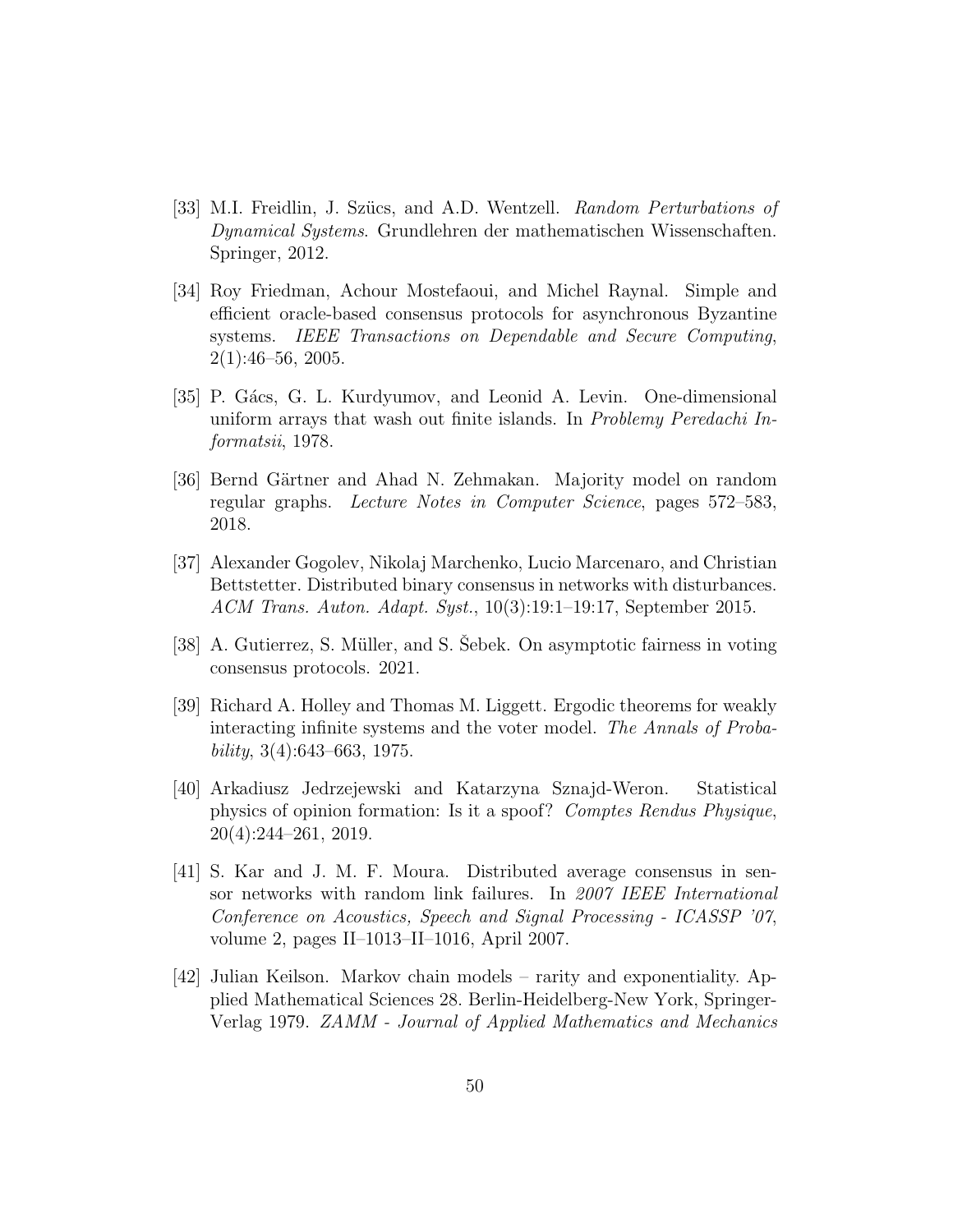/ Zeitschrift für Angewandte Mathematik und Mechanik,  $60(5):272-272$ , 1980.

- [43] Thomas G. Kurtz and Jason Swanson. Finite Markov chains coupled to general Markov processes and an application to metastability I, 2021.
- [44] Arjen K. Lenstra and Benjamin Wesolowski. Trustworthy public randomness with sloth, unicorn, and trx. International Journal of Applied Cryptography, 3(4):330–343, 2017.
- [45] Thomas M. Liggett. Interacting particle systems, volume 276. Springer Science & Business Media, 2012.
- [46] Francesco Manzo, Matteo Quattropani, and Elisabetta Scoppola. A probabilistic proof of Cooper and Frieze's "First Visit Time Lemma", 2021.
- [47] Francesco Manzo and Elisabetta Scoppola. Exact results on the first hitting via conditional strong quasi-stationary times and applications to metastability. Journal of Statistical Physics, 174:1239–1262, 2019.
- [48] Mikhail Menshikov, Serguei Popov, and Andrew Wade. Nonhomogeneous random walks – Lyapunov function methods for nearcritical stochastic systems. Cambridge University Press, Cambridge, 2017.
- [49] A.A. Moreira, A. Mathur, D. Diermeier, and L.A.N. Amaral. Efficient system-wide coordination in noisy environments. Proc. Natl. Acad. Sci. U.S.A., 101:12085–12090, AUG 2004.
- [50] Elchanan Mossel, Joe Neeman, and Omer Tamuz. Majority dynamics and aggregation of information in social networks. Autonomous Agents and Multi-Agent Systems, 28(3):408–429, Jun 2013.
- [51] S. Müller, A. Penzkofer, D. Camargo, and O. Saa. On fairness in voting consensus protocols. Computing Conference 21, to appear.
- [52] Sebastian Müller, Andreas Penzkofer, Bartosz Kuśmierz, Darcy Camargo, and William J. Buchanan. Fast Probabilistic Consensus with weighted votes. FTC 2020. Advances in Intelligent Systems and Computing, vol 1289, 2, 2020.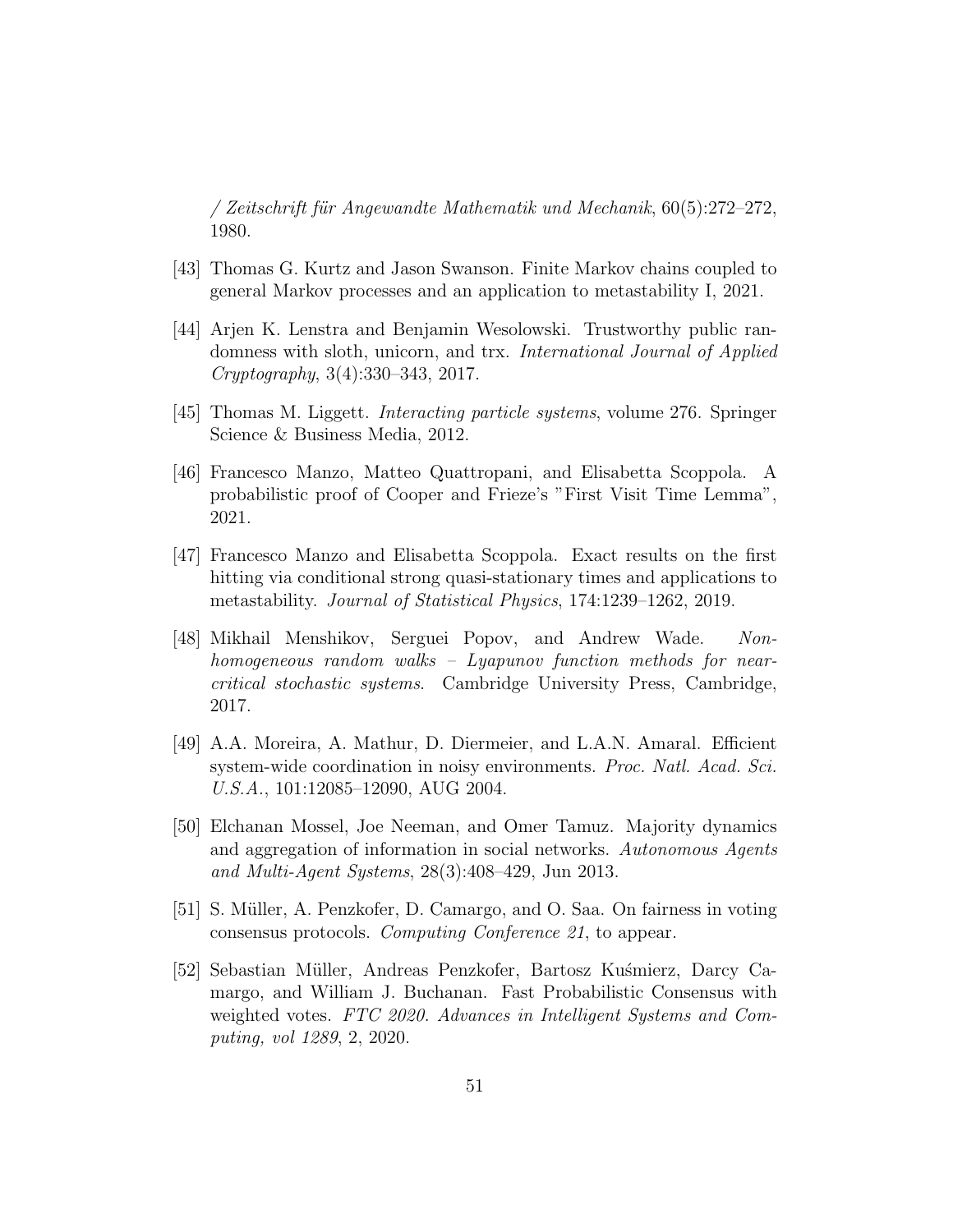- [53] Satoshi Nakomoto. Bitcoin: A Peer-to-Peer Electronic Cash System. https://bitcoin.org/bitcoin.pdf, 2008.
- [54] NKN Lab. NKN: a scalable self-evolving and self-incentivized decentralized network, 2018.
- [55] Piotr Nyczka, Jerzy Cisło, and Katarzyna Sznajd-Weron. Opinion dynamics as a movement in a bistable potential. *Physica A: Statistical* Mechanics and its Applications, 391(1):317–327, 2012.
- [56] Enzo Olivieri and Maria Eulália Vares. Large Deviations and Metastability. Encyclopedia of Mathematics and its Applications. Cambridge University Press, 2005.
- [57] O. Penrose and J. L. Lebowitz. Rigorous treatment of metastable states in the van der Waals-Maxwell theory. Journal of Statistical Physics, 3(2):211–236, June 1971.
- [58] Serguei Popov. On a decentralized trustless pseudo-random number generation algorithm. Journal of Mathematical Cryptology, 11(1):37–43, 2017.
- [59] Serguei Popov. Two-Dimensional Random Walk From Path Counting to Random Interlacements. Cambridge University Press, 2021.
- [60] Serguei Popov and William J. Buchanan. FPC-BI: Fast Probabilistic Consensus within Byzantine Infrastructures. Journal of Parallel and Distributed Computing, 147:77–86, 2021.
- [61] Errico Presutti and Herbert Spohn. Hydrodynamics of the voter model. Ann. Probab., 11(4):867–875, 11 1983.
- [62] Michael O Rabin. Randomized Byzantine generals. In 24th Annual Symposium on Foundations of Computer Science (sfcs 1983), pages 403– 409. IEEE, 1983.
- [63] Sidney Redner. Reality-inspired voter models: A mini-review. Comptes Rendus Physique, 20(4):275–292, 2019.
- [64] Team Rocket. Snowflake to Avalanche: A novel metastable consensus protocol family for cryptocurrencies, 2018.